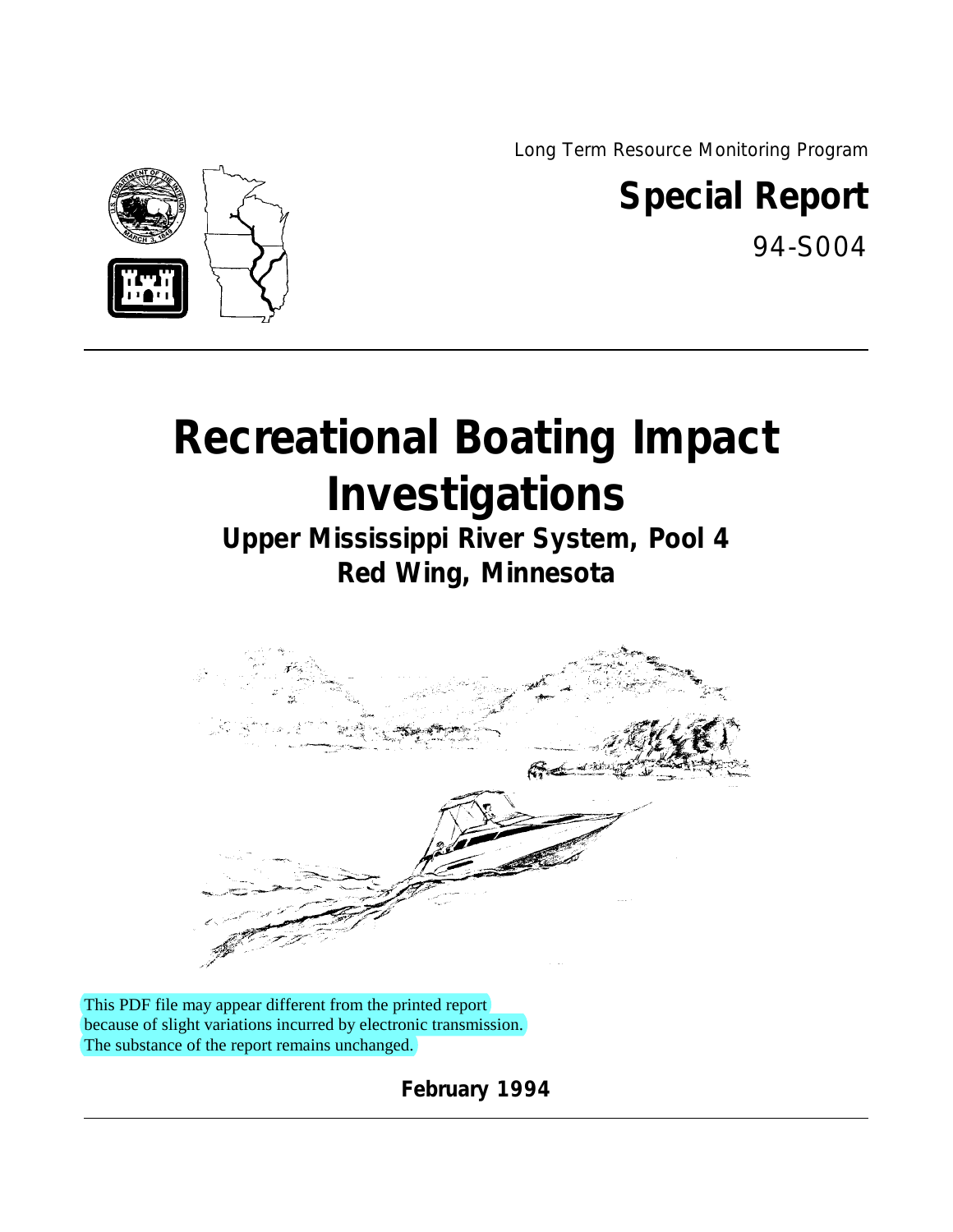Recreational Boating Impact Investigations Upper Mississippi River System, Pool 4 Red Wing, Minnesota

by

Scot Johnson

Minnesota Department of Natural Resources Division of Waters 1801 South Oak Street Lake City, Minnesota 55041

in cooperation with the U.S. Fish and Wildlife Service Environmental Management Technical Center FWS Agreement #14-16-0003-89-943, Amendment 7

Prepared for

National Biological Survey Environmental Management Technical Center 575 Lester Avenue Onalaska, Wisconsin 54650

February 1994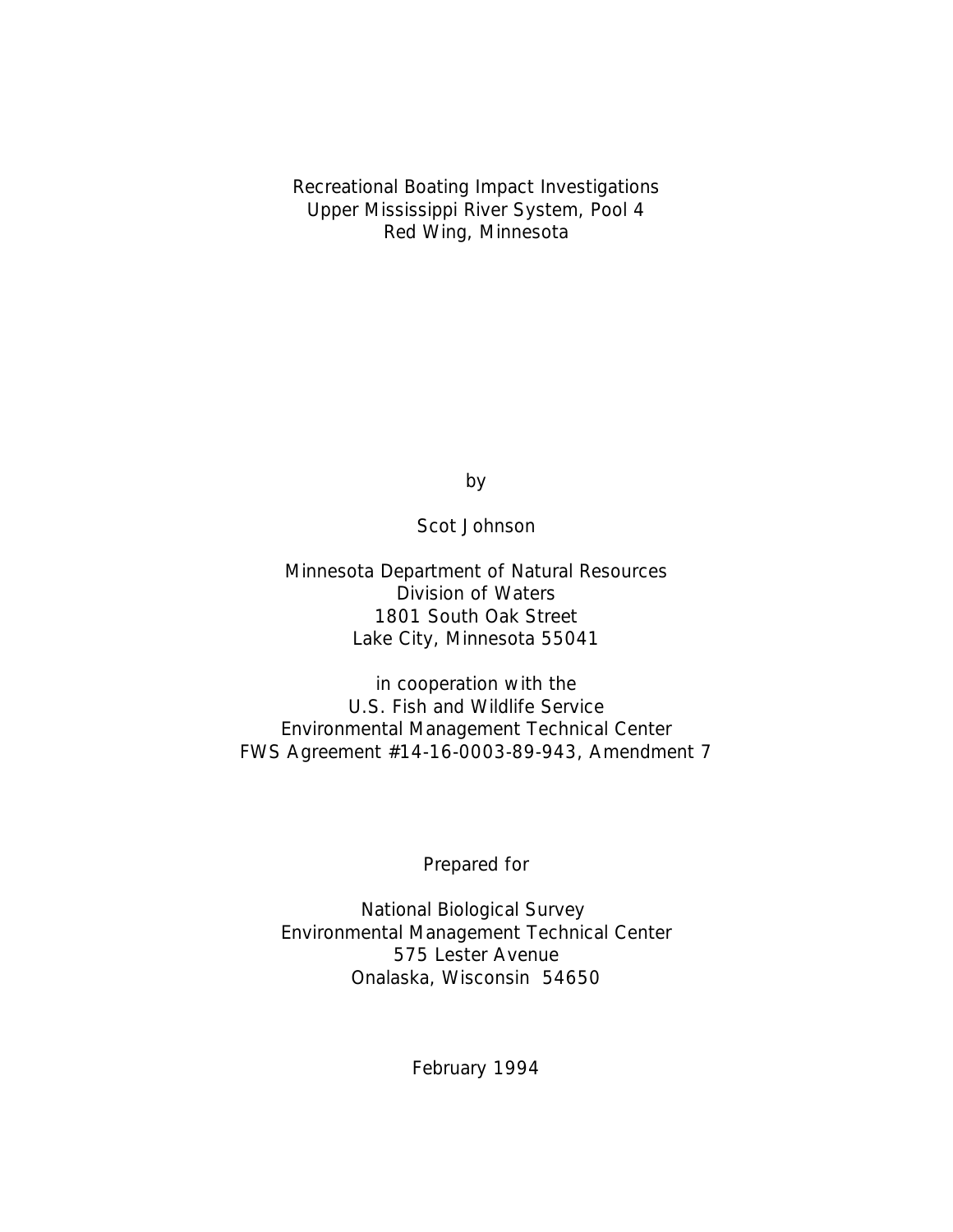This report is derived from the efforts of the Ecological Research and Evaluation Division, Environmental Management Technical Center. At the time of publication of this report, Robert L. Delaney was Center Director, Barry W. Drazkowski was Deputy Center Director, Dr. John W. Barko was Science Technical Director, Dr. David Soballe was Manager of the Physical and Chemical Ecology Group, and Terry D'Erchia was Report Editor.

The opinions and conclusions are those of the author(s) and do not necessarily reflect those of the National Biological Survey, Environmental Management Technical Center, and therefore are not binding on the Environmental Management Technical Center.

This report was developed with partial funding provided by the Long Term Resource Monitoring Program.

> Cover graphic by Brian Blair

Mention of trade names or commercial products does not constitute endorsement or recommendation for use by the National Biological Survey, U.S. Department of the Interior.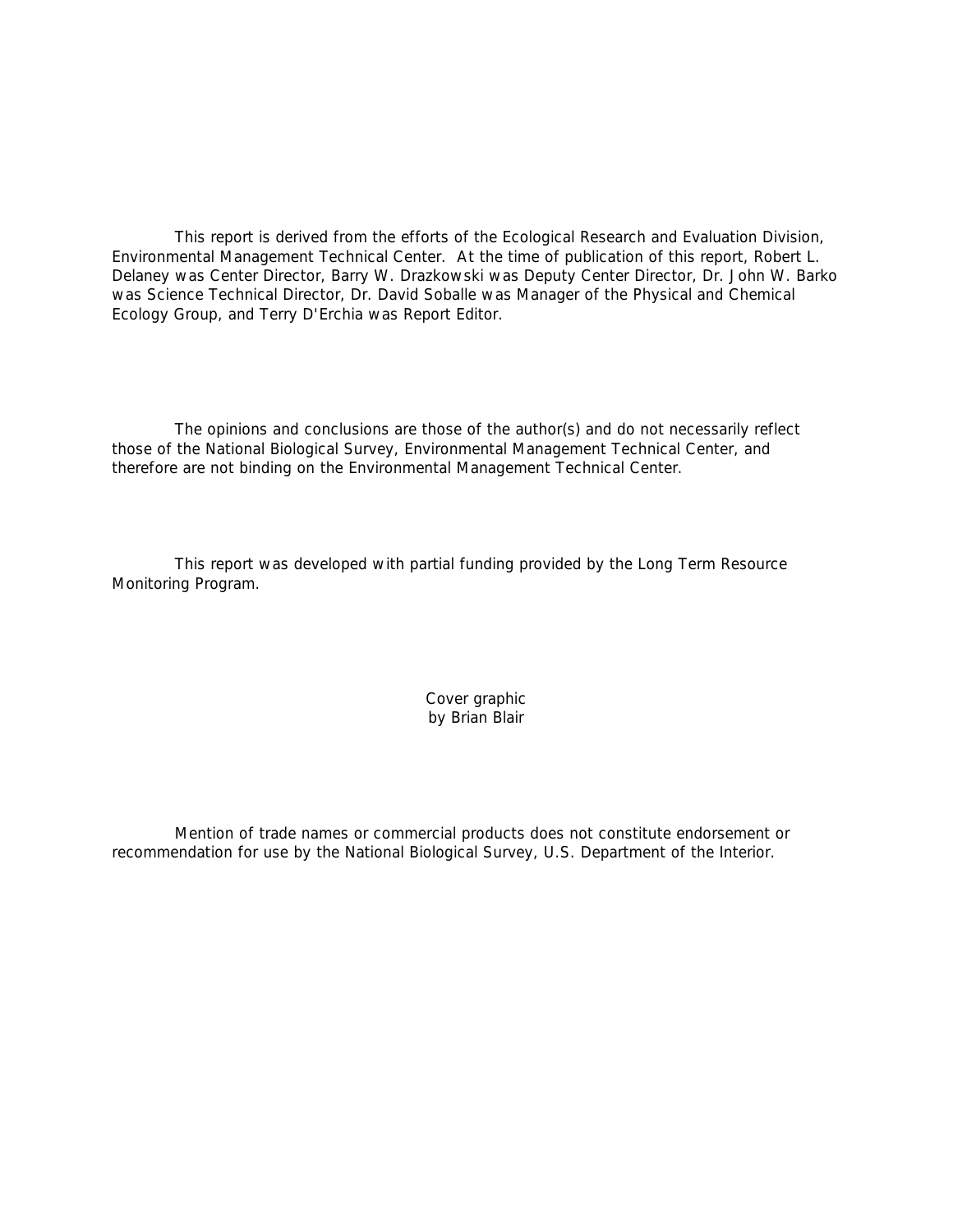#### **Preface**

This report is a product of the Long Term Resource Monitoring Program (LTRMP) for the Upper Mississippi River System (UMRS). The LTRMP was created in 1987 as a cooperative effort by the U.S. Army Corps of Engineers, the U.S. Fish and Wildlife Service, and resource management and research agencies of the cooperating states (Illinois, Iowa, Minnesota, Missouri, and Wisconsin). The overall mission of the LTRMP is to provide decision makers, resource managers, and resource users with information needed to maintain the UMRS as a viable multiple-use ecosystem. This mission is undertaken using a combination of long-term trend monitoring and focused research on identified problems.

The primary products of the LTRMP are data (recorded facts) and information (usable interpretation of data). A network of six field stations on the Upper Mississippi and Illinois Rivers collect data on water quality, vegetation, aquatic macroinvertebrates, and fish. The Environmental Management Technical Center (formerly a U.S. Fish and Wildlife Service facility and currently in the National Biological Survey), which is the operational center of this network, works closely with the six field stations to analyze, interpret, and report the LTRMP data. Informational products of these efforts include professional presentations, reports, and publications in the open and peer-reviewed scientific literature.

This document reports the results of a study conducted on recreational boating impacts in Pool 4 of the Upper Mississippi River near Red Wing, Minnesota. The report focuses on the resuspension and erosion effects of recreational boat traffic. It includes the interpretation and recommendations of the author. This study was conducted as part of Strategy 1.2.2, *Determine Effects of Navigation on Selected Components and Processes of the Upper Mississippi River System Ecosystem*, as specified in Goal 1, *Develop a Better Understanding of the Ecology of the Upper Mississippi River System,* of the Operating Plan for the LTRMP (USFWS 1992).

This report should be cited as:

Johnson, S. 1994. Recreational boating impact investigations - Upper Mississippi River System, Pool 4, Red Wing, Minnesota. Report by the Minnesota Department of Natural Resources, Lake City, Minnesota, for the National Biological Survey, Environmental Management Technical Center, Onalaska, Wisconsin, February 1994. EMTC 94-S004. 48 pp. + appendixes (2 pp.)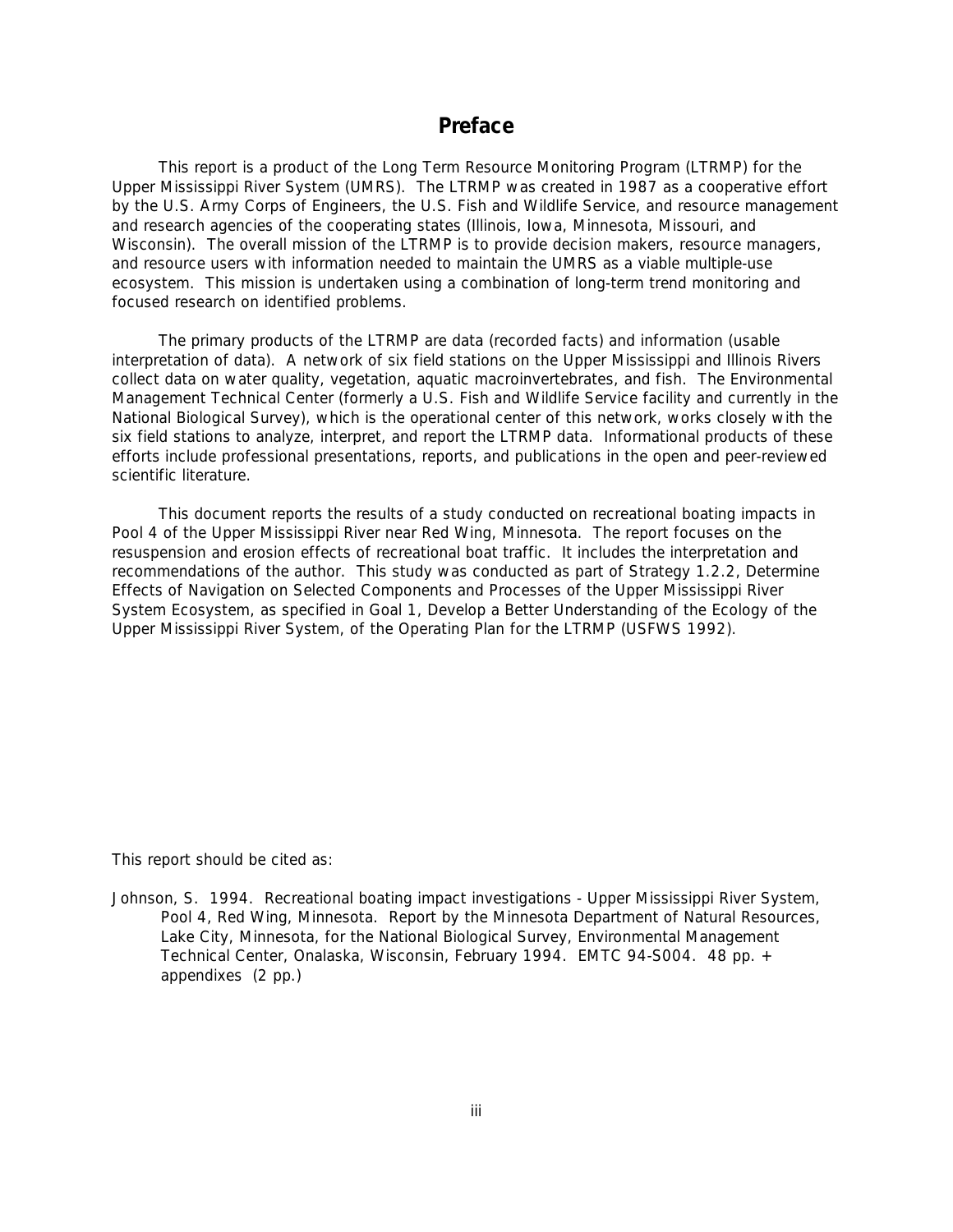### **Table of Contents**

|                                                                                                                                                                           | Page                               |
|---------------------------------------------------------------------------------------------------------------------------------------------------------------------------|------------------------------------|
|                                                                                                                                                                           |                                    |
|                                                                                                                                                                           |                                    |
|                                                                                                                                                                           | $\vee$                             |
|                                                                                                                                                                           | vi                                 |
| Past Recreational Boating Studies on the Upper Mississippi River System                                                                                                   | $\mathbf{1}$<br>$\mathbf{1}$       |
|                                                                                                                                                                           | $\overline{2}$                     |
|                                                                                                                                                                           | $\overline{2}$                     |
|                                                                                                                                                                           | 3                                  |
| Data Collection Techniques and Results (Alternational Alternational Alternational Alternational Alternational A<br>Qualitative Shoreline Erosion Assessment Investigation | 3<br>3<br>$\overline{4}$<br>6<br>6 |
|                                                                                                                                                                           | 9                                  |
|                                                                                                                                                                           | 12                                 |
|                                                                                                                                                                           | 13                                 |
|                                                                                                                                                                           | 14                                 |
| Appendix A                                                                                                                                                                |                                    |
|                                                                                                                                                                           |                                    |
| Appendix B                                                                                                                                                                |                                    |
| Recreational Boating Investigations, River Mile 788 Near Red Wing, MN B-1                                                                                                 |                                    |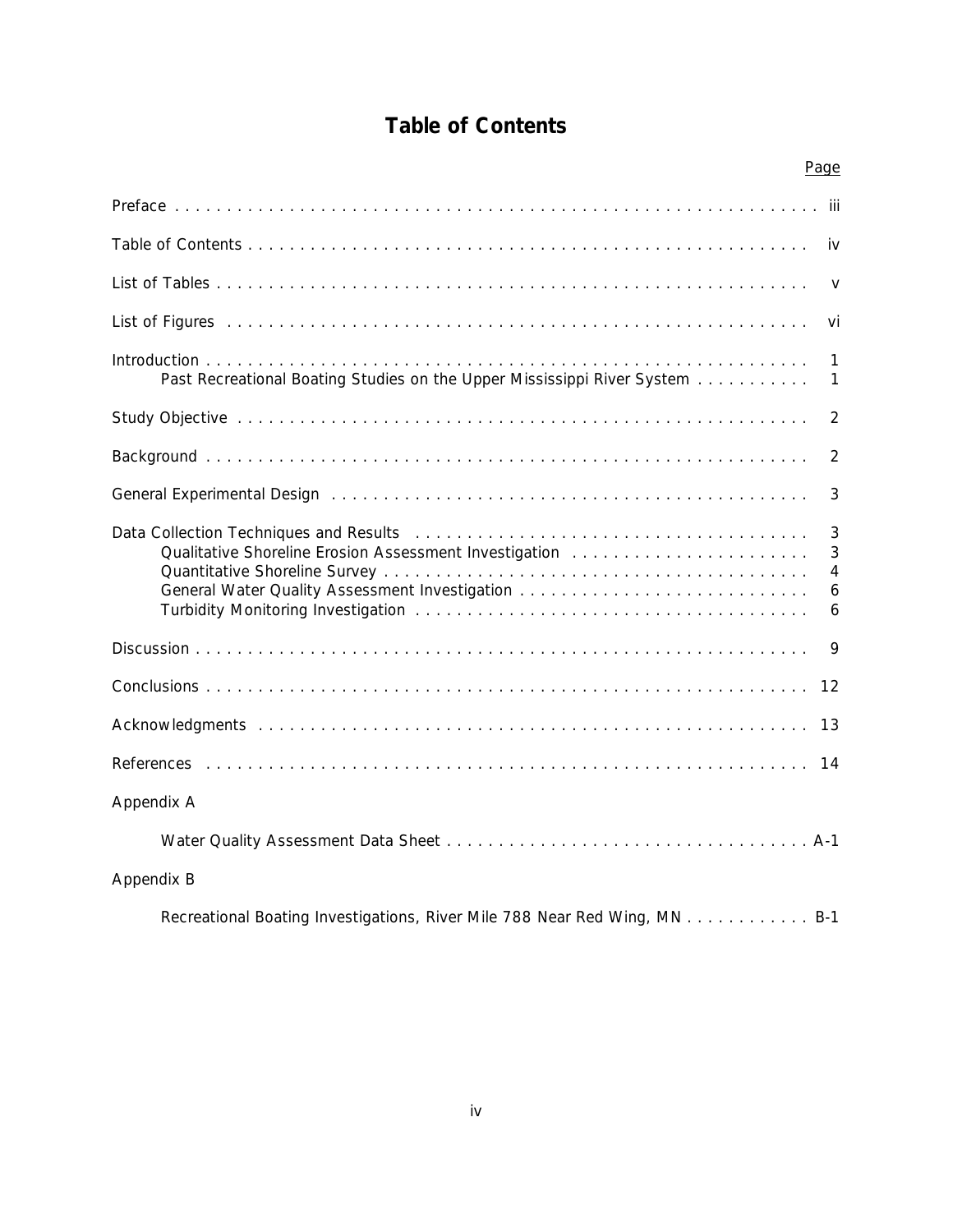### **List of Tables**

| ×<br>I |  |
|--------|--|

| Table 1. | A partial listing of possible contributing influences to stream shorebank erosion |  |
|----------|-----------------------------------------------------------------------------------|--|
|          |                                                                                   |  |
| Table 2. | A comparison of geologic, geomorphic, and hydrologic conditions in the Main       |  |
|          |                                                                                   |  |
| Table 3. | Turbidity values for all locations, depths, and sampling runs on Saturday,        |  |
|          |                                                                                   |  |
| Table 4. | A comparison of commercial navigation and recreational boating contributing       |  |
|          |                                                                                   |  |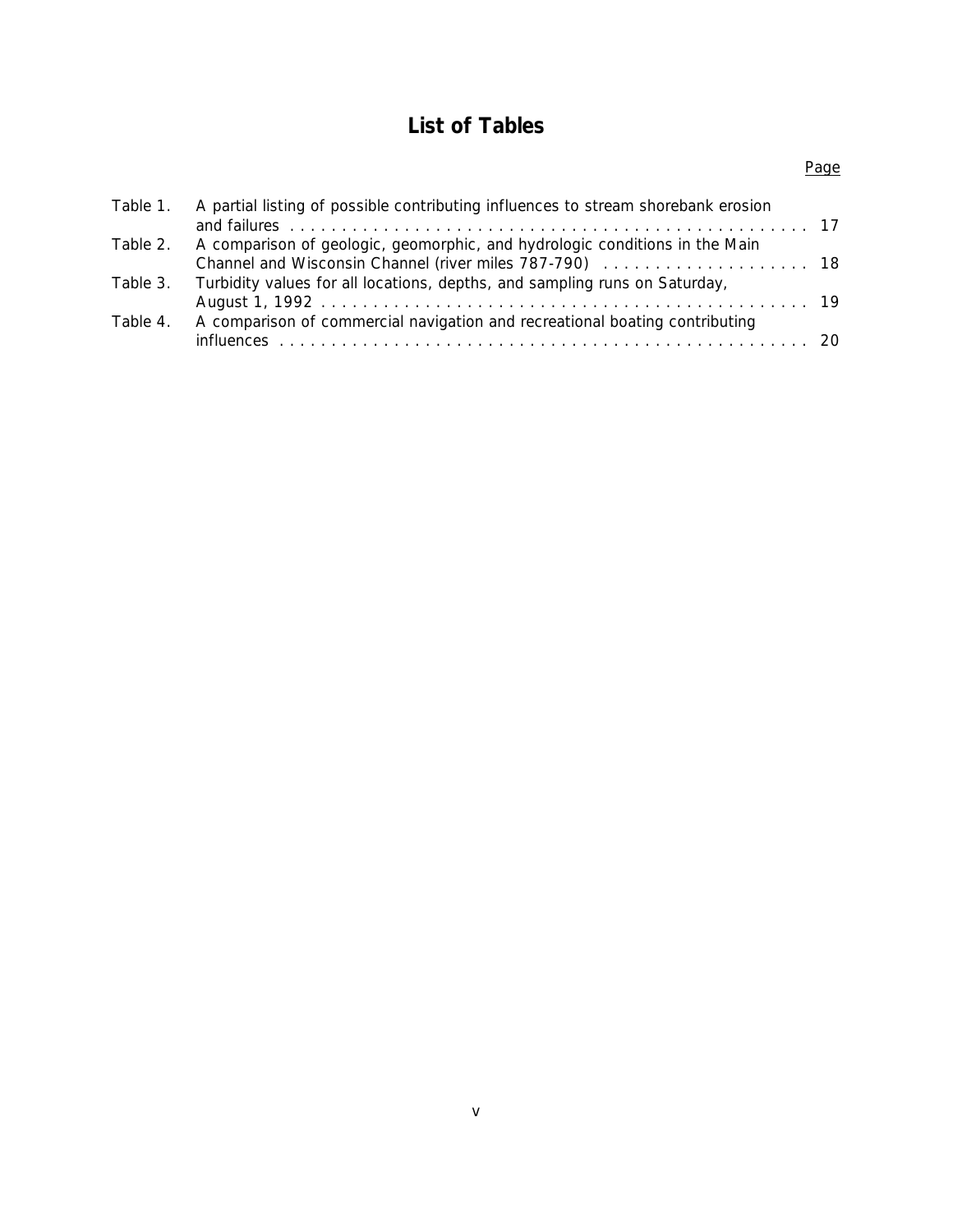### \* **List of Figures**

|           |                                                                                                                                                             | Page |
|-----------|-------------------------------------------------------------------------------------------------------------------------------------------------------------|------|
| Figure 1. | Combined recreational water traffic yearly totals at Lock and Dams 1 through 4 21                                                                           |      |
| Figure 2. |                                                                                                                                                             |      |
| Figure 3. |                                                                                                                                                             |      |
| Figure 4. |                                                                                                                                                             |      |
| Figure 5. | Qualitative erosion assessment results (all contained all contained all contained and the 24                                                                |      |
| Figure 6. |                                                                                                                                                             |      |
| Figure 7. | Transect 1, river mile 788.4 - Main Channel straight reach 26                                                                                               |      |
| Figure 8. | Transect 2, river mile 789.8 - Main Channel outside meander bend 27                                                                                         |      |
| Figure 9. | Transect 3, river mile 789.8 - Main Channel inside meander bend 28                                                                                          |      |
|           | Figure 10. Transect 4, river mile 788.8 - Wisconsin Channel inside meander bend 29                                                                          |      |
|           | Figure 11. Transect 5, river mile 788.8 - Wisconsin Channel outside meander bend                                                                            | 30   |
|           |                                                                                                                                                             |      |
|           | Figure 13. Water quality sampling locations for 2-m integrated samples                                                                                      | 32   |
|           | Figure 14. Main Channel total suspended solids - peak versus off-peak boating times 33                                                                      |      |
|           | Figure 15. Typical holiday/weekend recreational boating activity levels<br>Frequency analysis of boat passages, August 30, 1989, through September 5, 1989, |      |
|           | Figure 16. Typical holiday weekend daily distribution of boat passages (adapted from                                                                        |      |
|           |                                                                                                                                                             |      |
|           | Figure 18. Main Channel water column turbidity at three different depths on Saturday, July                                                                  | 37   |
|           | Figure 19. Main Channel turbidity at 10 and 20 feet from shore on Sunday, August 4, 1991.                                                                   | 38   |
|           | Figure 20. Main Channel turbidity at 20 and 30 feet from shore Thursday, August 8,                                                                          | 39   |
|           | Figure 21. Run 1, 7 a.m., Saturday, August 1, 1992; contour plot of turbidity values 40                                                                     |      |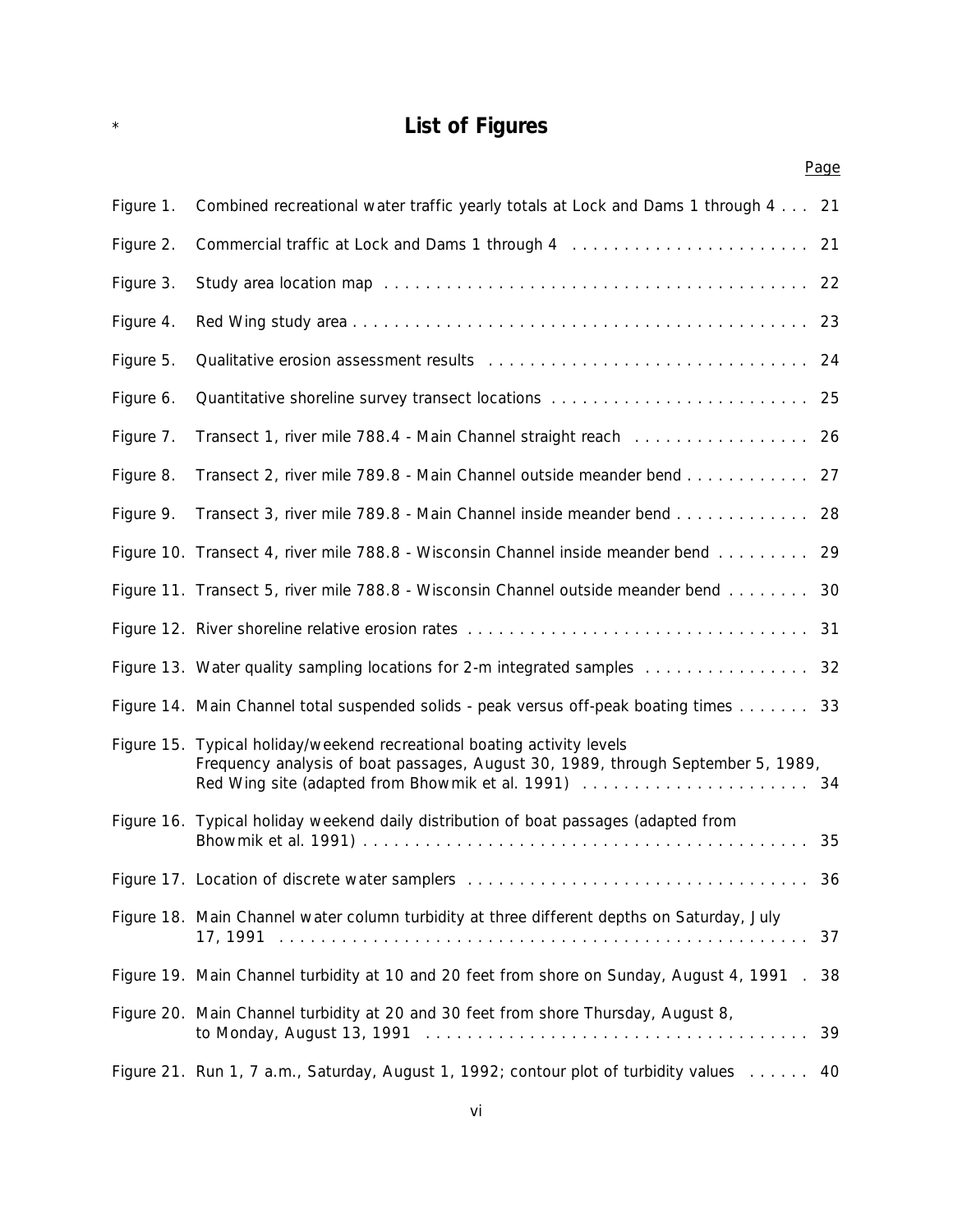| Figure 22. Run 2, 10 a.m., Saturday, August 1, 1992; contour plot of turbidity values 41 |  |
|------------------------------------------------------------------------------------------|--|
| Figure 23. Run 3, 1 p.m., Saturday, August 1, 1992; contour plot of turbidity values 42  |  |
| Figure 24. Run 4, 4 p.m., Saturday, August 1, 1992; contour plot of turbidity values 43  |  |
| Figure 25. Main Channel turbidity and total suspended solids trend analysis 44           |  |
| Figure 26. Main Channel and Wisconsin Channel turbidity values August 15-19, 1991 45     |  |
| Figure 27. Turbidity value comparisons over the Labor Day Holiday Weekend, August 28-    |  |
| Figure 28. No-wake zone versus Main Channel turbidity values on Saturday, August 1,      |  |
| Figure 29. Wave height and turbidity compared to wind speed river channel data 1990-     |  |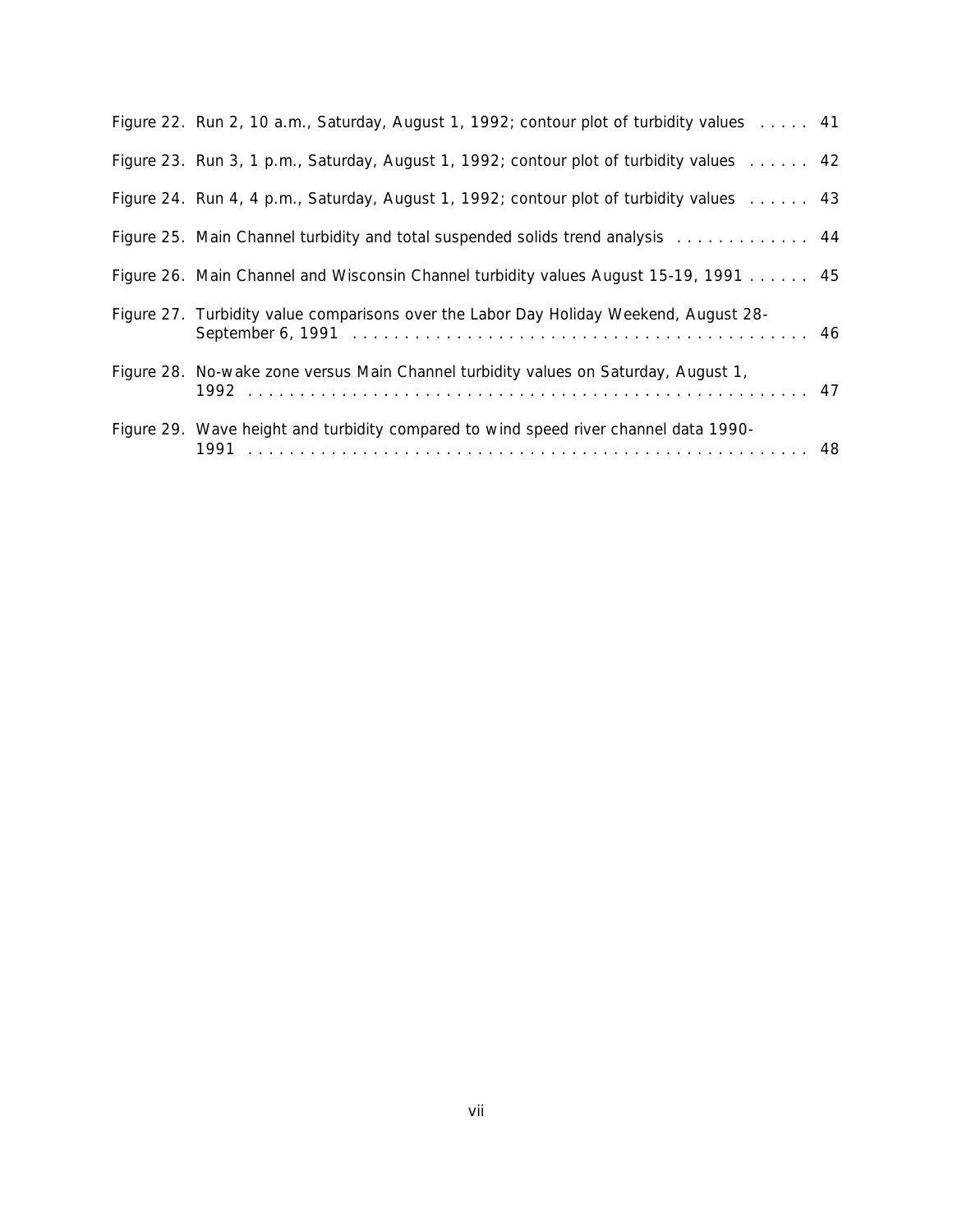#### **Introduction**

Over the past 170 years, the U.S. Federal Government authorized and funded a series of navigation improvement projects on the Upper Mississippi River System (UMRS). These river improvement projects were designed to make the UMRS a reliable navigation waterway for the commercial tow industry. Early proponents of the navigation system could not have foreseen the number of recreational boaters currently using the navigation system, which continues to grow while commercial navigation in Pools 1 through 4 remains essentially flat or on the decline (Figs. 1 and 2 adapted from Johnson 1990).

Longstanding environmental concerns have directed most scientific research toward the investigation of environmental impacts associated with commercial navigation. In a data base search of the literature, only a handful of recreational boating references were found to pertain specifically to the UMRS. The majority of the references identified the need for further study but provided little, if any, new scientific research information concerning recreational boating impacts.

#### *Past Recreational Boating Studies on the Upper Mississippi River System*

The River Studies Center (1981) conducted an investigation of recreational boating impacts on the UMRS during development of the Comprehensive Master Plan for the Management of the Upper Mississippi River System (UMRBC 1982). Although this inquiry was essentially an aside to a much larger commercial navigation investigation and looked only at individual recreational boat passages, the study found that a 24-ft cruiser in a side channel significantly increased total nonfilterable residue and increased the average size of suspended solids. However, the investigators found no significant changes for total non-filterable residue, turbidity, sediment particle size, or nutrient concentrations associated with a single recreational boat passage in the Main Channel. Depth-integrated suspended sediment samplers were used to collect samples.

The Illinois State Water Survey and the Illinois Natural History Survey (1981) completed an informational summary regarding the physical, chemical, and biological effects of navigation on the UMRS for the Upper Mississippi River Basin Commission. Information was gleaned from the literature over the 10-year period from 1970 to 1980. The emphasis of the report was on commercial navigation, but the report did contain some references to recreational boating activity. Rasmussen (1983) summarized known navigation effects and prioritized data gaps for the biological effects of navigation on the UMRS.

The interagency Mississippi River Marina Cumulative Impacts Task Force's "Cumulative Impact Analysis of Proposed Recreational Marina Expansions for Pools 2, 3, and Upper Pool 4 of the Upper Mississippi River" (Johnson 1990) compiled and presented all available information concerning the status of marinas and recreational boating on this reach of the river. The Cumulative Impact Analysis discussed the status of the river's natural resources, restated the Federal and State agencies' multiple-use management goals, and listed numerous concerns regarding the growing number of recreational boats on the river. The study identified the need for scientific investigations into potential problems associated with recreational boating activities on the UMRS.

The first scientific investigation designed specifically to study recreational boating on the UMRS was conducted by the Illinois State Water Survey (Bhowmik et al. 1991) under contract with the U.S. Fish and Wildlife Service's Long Term Resource Monitoring Program (LTRMP). The Illinois State Water Survey measured wave characteristics associated with individual runs of different types of recreational boats, as well as cumulative wave characteristics associated with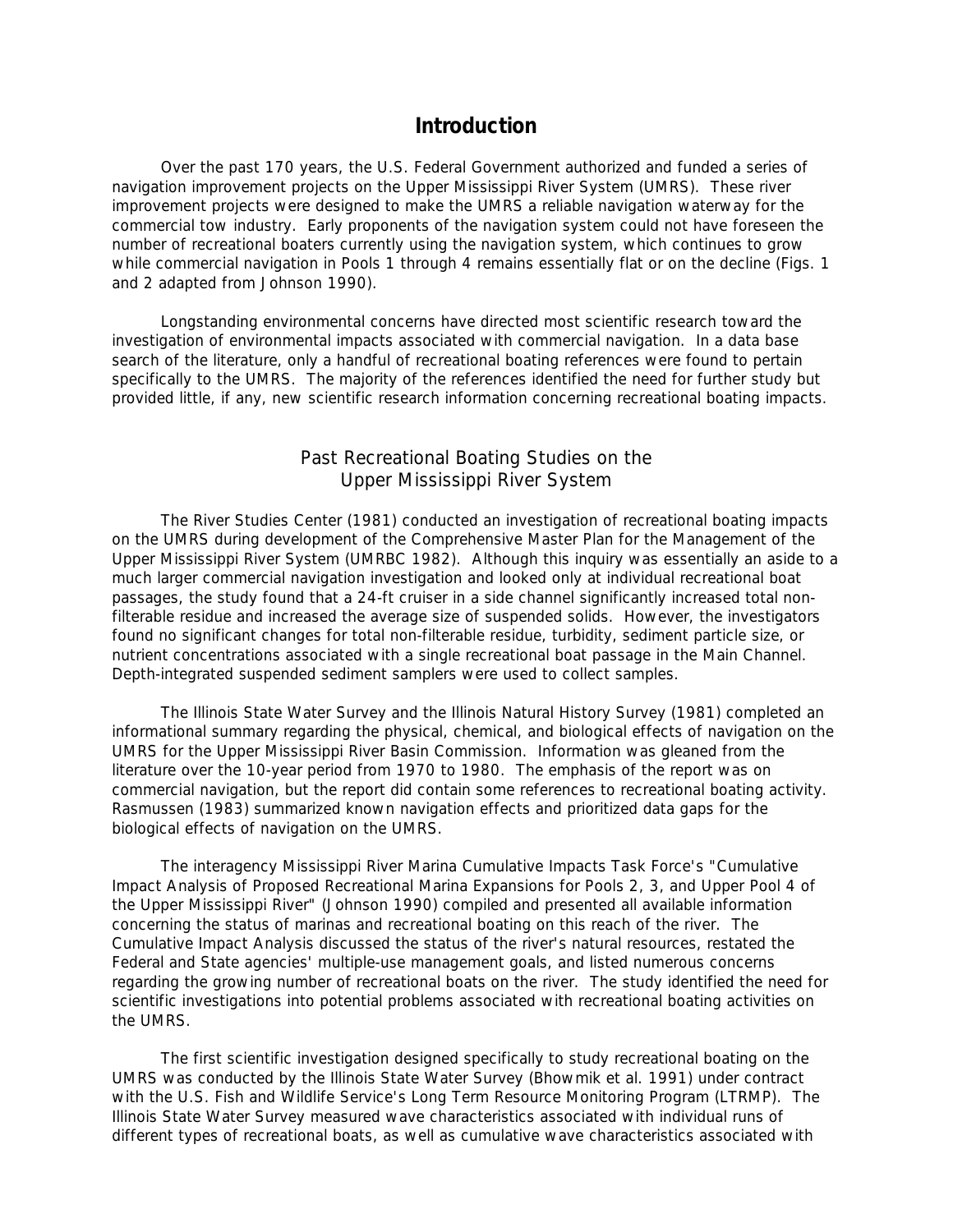heavy recreational boating on the river in two locations: Red Wing, Minnesota, on the Mississippi River and near Havana, Illinois, on the Illinois River. The Illinois State Water Survey collected valuable baseline information concerning wave characteristics, recreational boating activity levels, and types of boats using the UMRS. The authors identified the need to study recreational boating effects on bank stability and bed sediment resuspension.

#### **Study Objective**

The objective of this investigation was to build on the knowledge gained by the Illinois State Water Survey and to document environmental impacts associated with recreational boating. This objective is consistent with the LTRMP's 1992 Operating Plan Strategy 1.2.2, *Determine Effects of Navigation on Selected Components and Processes of the Upper Mississippi River System Ecosystem* (USFWS 1992). A series of related field investigations examined potential physical and water quality changes associated with recreational boating on the UMRS. Investigations were designed to qualitatively and quantitatively measure and compare erosion rates along bank shorelines and document water quality changes associated with boating activities.

In addition, the findings of other researchers were reviewed in the literature to aid in placing recreational boating activity in the proper perspective for evaluating its potential for environmental impacts on the UMRS.

#### **Background**

The geomorphic processes responsible for the development of the UMRS natural floodplain features are directly linked to the Late Wisconsin Glacial Period. Meltwater from glaciers and glacial lakes drained through the Mississippi River Valley, entrenching the river deep into the sedimentary bedrock, leaving terraces along the valley sides. As the supply of glacial waters diminished, the Mississippi River no longer needed the deep valley to convey water and was unable to transport the sediment load from its tributaries. Over the last 9,200 years, the river valley has slowly filled with sediments, creating an alluvial floodplain river with interlacing branching channels (often referred to as anastomosing or island-braided channels) bound by natural levees, river terraces, and bedrock bluffs. Prior to European settlement, the river was a complex of bathymetric and structural diversity with sloughs, backwater lakes, and marshes amid the running channels within the floodplain. The sediment load from the Chippewa River was so great during the early post-glacial epoch that its delta dammed the Mississippi River and created Lake Pepin. Lake Pepin extended to St. Paul, Minnesota, and included what we now call Pools 2, 3, and most of 4. The head of Lake Pepin slowly aggraded with sediments and the reach of the river between Red Wing and St. Paul has once again returned to a riverine environment (Lively 1985).

Beginning with snag and riffle removal in 1824, through construction of wing dams and closing structures for the 4.5- and 6-ft channels, and culminating in the 9-ft channel lock and dam system, the UMRS has been dramatically changed from its natural state. The UMRS can now best be described as a series of slack water reservoirs for navigation (Merrit 1980). Some stretches of the river have retained riverine channel conditions, while other river reaches, especially those at the lower ends of each pool, now contain large inundated areas dominated by wind-swept open water. The hydrologic changes described above, coupled with land use practices in the uplands, have created a highly perturbed riverine system. As with all riverine systems, the UMRS is a dynamic system that continues to adjust gradient, channel position (within the constraints of the U.S. Army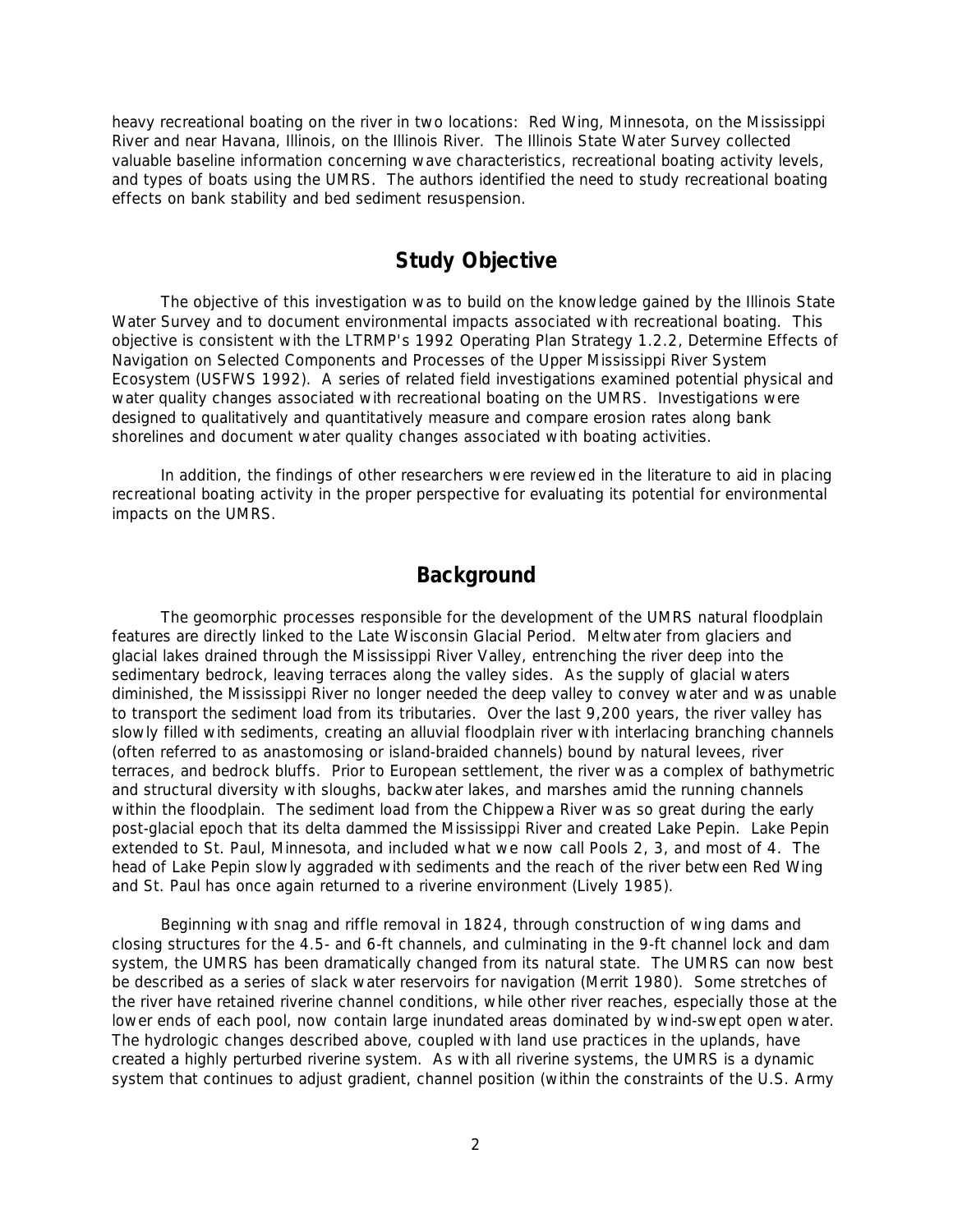Corps of Engineers' training structures), and geomorphic features in response to changing hydrologic conditions, sediment load, and energy inputs.

#### **General Experimental Design**

All investigations were conducted in Upper Pool 4 of the UMRS near Red Wing, Minnesota (Figs. 3 and 4). This study area was selected because of its high level of recreational boating activity attributable to its close proximity to the Twin Cities Metropolitan Area, the St. Croix River, and Lake Pepin. The Red Wing area was the study area used by the Illinois State Water Survey and, therefore, information reported in their investigation was directly applicable to the field studies. Also, field observations made in the area suggested recreational boating impacts could be measured and the nearby Wisconsin Channel would be an appropriate control channel. For this investigation, the term "erosion" is used in the broadest sense to include mass wasting of the bank as well as grain-by-grain removal of sediments by water.

#### **Data Collection Techniques and Results**

#### *Qualitative Shoreline Erosion Assessment Investigation*

As a first step in evaluating the Red Wing study area, a qualitative shoreline erosion assessment was conducted between river miles 790.7 (Highway 63 bridge) and 787.5 (downstream tip of Baldwin Island) on the Main Channel. The Wisconsin Channel was qualitatively assessed between river miles 792.5 and 786.5.

Numerous factors can contribute to shoreline erosion (Table 1). The Main Channel and the Wisconsin Channel evolved under similar geologic histories and anthropogenic influences. When contributing influences are compared between the two channels (Table 2) they are found to be quite similar, including advective flow velocities. It is important to note that throughout these investigations the Wisconsin Channel was used as a control for contributing influences. The working assumption is that if a difference in erosion rates is observed or measured it is due to the contributing influences that are different rather than those that are similar between the two channels.

The Main Channel and Wisconsin Channel shorelines were qualitatively evaluated and placed into four erosion rate classifications based on field observations. These field observations included the relative amount of unvegetated soils, riparian vegetation, exposed roots, dead trees, down trees, steep cut banks, or presence of riprap. High erosion rates included areas with steep cut banks, exposed tree root wads, and down and dying trees. Moderate erosion rates included gentler sloped banks, some exposed soil, and exposed roots. Areas classified as exhibiting low erosion rates were vegetated, with little or no evidence to suspect active erosion of the shoreline. Shorelines protected by rock were classified as riprapped. These classifications were marked on a map in the field, and the percent shoreline in each classification was measured using an electronic planimeter.

The qualitative assessment classified 66% of the Main Channel as experiencing a high erosion rate, 10% a medium erosion rate, 14% a low erosion rate, and 9% as riprapped (Fig. 5). In comparison, high erosion rates were observed along only 3% of the Wisconsin Channel shoreline in two locations subject to heavy foot traffic. The majority of the Wisconsin Channel (64%) was classified as experiencing low erosion rates. Medium erosion rates were measured along 32% of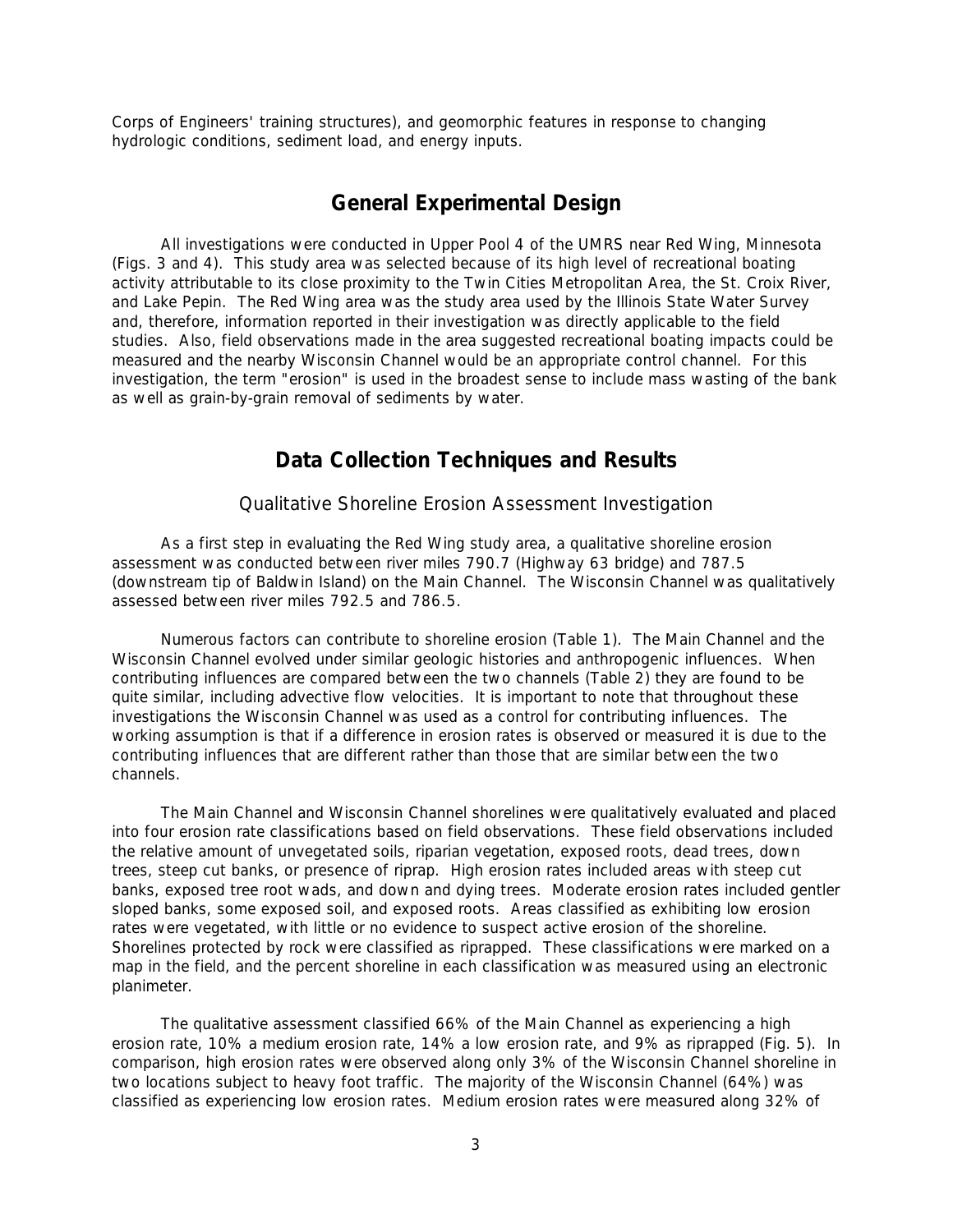the shoreline and riprap along only 1%. This qualitative assessment suggests that the contributing influences to shoreline erosion are not the same for the two channels.

Contributing influences readily identified as being different include commercial navigation and a large number of recreational boats, many of which are deep draft boats found only in the Main Channel. The Wisconsin Channel contains sand bars and spits which limit recreational use to fishing boats and other shallow draft boats capable of navigating the channel during low control pool (LCP) water levels. A partial closing structure across the uppermost reach of the Wisconsin Channel is another restriction to navigation in the channel. Other differences in contributing influences include the presence of emergent, floating, and submergent aquatic plants as well as terrestrial plants along the Wisconsin Channel shore. Also, the surficial sediments along the Main Channel shoreline appear to contain a higher percentage of sand in many reaches, while the Wisconsin Channel shoreline materials primarily contain fine-grain cohesive materials.

The differences in vegetation and shoreline sediment can possibly be linked to commercial and deep draft recreational boat navigation in the Main Channel. Corps of Engineers channel maintenance sand has been disposed along the Main Channel shoreline and on top of the bank in the past. An examination of the sediments in the upper 2 ft of the Main Channel shoreline alluvium indicated that below the surface the shoreline sediments are fine-grain cohesive materials like in the Wisconsin Channel. Winnowing of the fine-grain particles by commercial and deep draft recreational boat waves and redeposition of channel maintenance sand may be responsible for the surficial sand layer along the Main Channel shoreline.

Wave action may also be responsible for the absence of near-shore vegetation. Bonham (1983) described a "succession" of bank phenology where vegetation was first lost due to boat wave action, with subsequent erosion of the shoreline. The qualitative shoreline erosion assessment suggested that commercial navigation and/or large numbers of deep draft recreational boats are responsible for the observed high erosion rates along the Main Channel.

#### *Quantitative Shoreline Survey*

Beginning in the spring of 1989, shoreline survey transects were established to measure changes in shoreline profiles due to erosion or deposition of alluvial materials (Fig. 6). The transects were established with permanent vertical and horizontal controls at five locations representing different river geomorphic reaches. Transects were set perpendicular to the shoreline and vertical elevations were measured using an automatic level and stadia rod at 2-ft horizontal intervals. Transects were surveyed approximately 15 times between 1989 and 1992.

Transects 1 through 3 were established on the Main Channel and Transects 4 and 5 on the Wisconsin Channel. Transect 1 represents a Main Channel straight river reach at river mile 788.4 on the right descending bank. Transect 2 represents an outside meander bend and Transect 3 is an inside meander bend, both located at river mile 789.8 on the Main Channel. In the control channel (Wisconsin Channel), Transect 4 represents an inside meander bend and Transect 5 an outside meander bend at river mile 788.8.

The results of surveys from May 1989 to September 1992 are found in Figures 7 through 11. Each figure illustrates the successive survey profiles and the changes that have occurred above LCP water levels between survey periods. Water levels shown on the graphs  $(\nabla)$  are typical water levels during the survey period and are a bit above LCP water levels. A comparison of Main Channel profiles (Figs. 7, 8, and 9) to the Wisconsin Channel profiles (Figs. 10 and 11)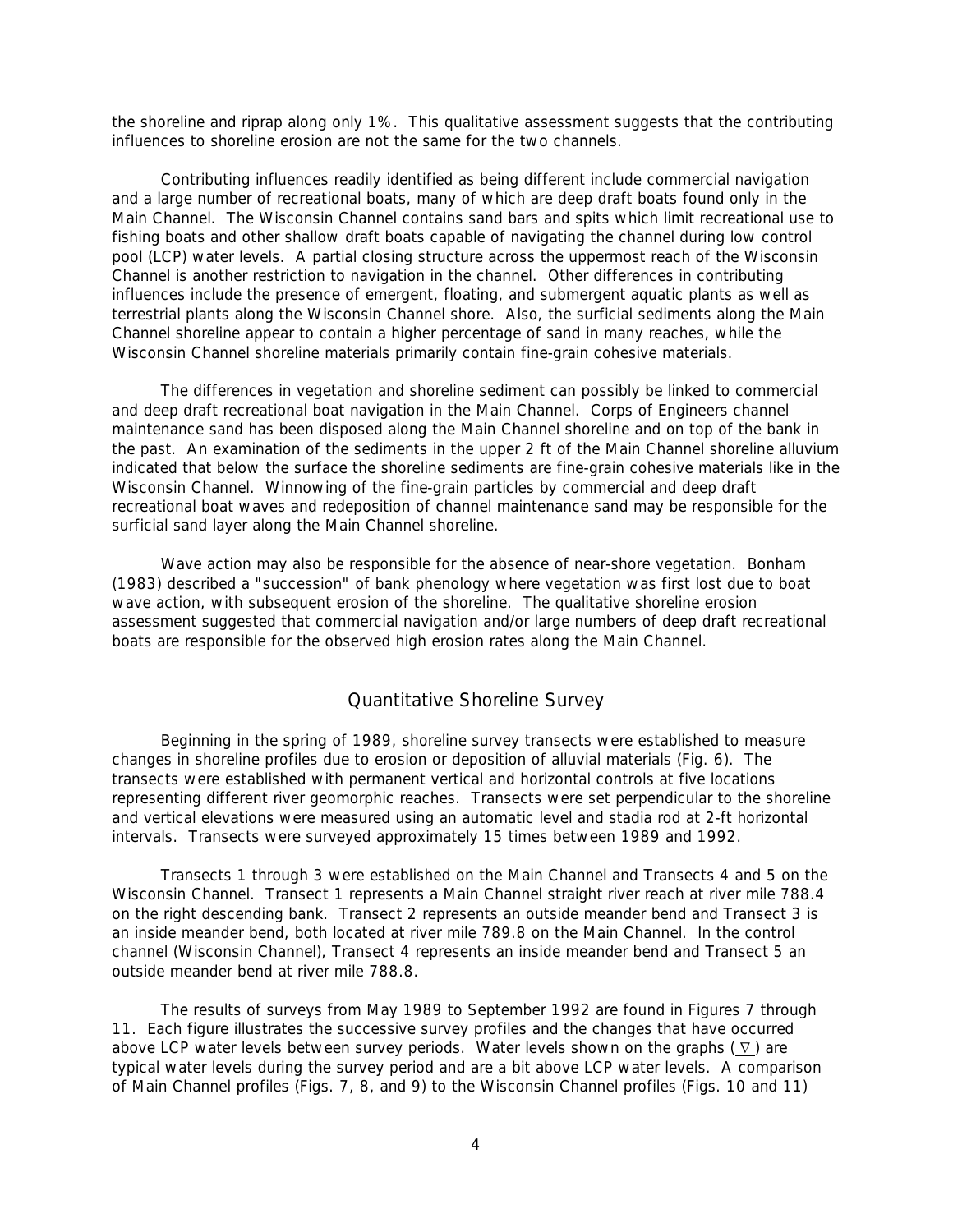clearly shows a greater recession of the shoreline along the Main Channel. Transect 2, which represents a Main Channel outside meander bend, documented 14 ft of shoreline recession.

Under normal flow conditions, the erosion of stream banks in a meandering channel is generally attributable to the thalweg (line of greatest flow velocity in the channel) impinging against the banks of the outside meander bends. The resultant shear stress erodes the bank and develops a steep cut bank and pool (Morisawa 1985; Leopold et al. 1964). When stream bank erosion is observed in areas other than outside meander bends, additional contributing influences are at work in the channel to promote bank erosion.

The shoreline surveys show that erosion of the Main Channel shoreline occurred at all transects regardless of geomorphic position. Measurement of the Wisconsin Channel transects revealed some erosion on the outside meander bend at Transect 5 (less than any of the Main Channel transects) and little change along the inside meander bend at Transect 4. The Main Channel transect results indicate that additional contributing influences to shoreline erosion are at work. The Wisconsin Channel transect measurements were consistent with expectations for a meandering stream.

Shoreline erosion rates were calculated for the three Main Channel transects. Due to the complex and cyclical nature of erosion, deposition, and changing water levels, the shoreline erosion rate calculations were restricted to clearly eroded materials between surveys above LCP water levels. An electronic planimeter was used to measure the area of bank material lost between each surveying event. An erosion rate in square feet per day was calculated by dividing this area by the number of days between transect surveys.

Relative erosion rates were calculated to make the comparison of erosion rates between survey intervals easier. The erosion rate between September 10, 1990, and April 17, 1991, was chosen as a baseline erosion rate because many contributing influences are minimized during the winter months and, therefore, it was assumed that erosion rates would be lowest during this time period. A relative erosion rate factor for all other survey intervals was calculated by dividing the individual survey interval erosion rate by the baseline erosion rate (Fig. 12).

Most erosion generally occurred during the recreational boating season, which typically runs from Memorial Day (late May) to Labor Day (early September). The one exception is the 1989 Transect 2 results, which show a slightly higher erosion rate in the non-boating season. This may be attributable to a high water event in March 1990 which occurred before the spring transect survey was completed. An inspection of 1991 erosion rates suggests that erosion was less once the recreational boating season was over and commercial tow traffic was the dominant form of navigation.

The Mississippi River experienced bank full conditions on numerous occasions but did not experience a major flood event during the survey period. (A major flood is often responsible for major erosion events in a riverine environment.) A visual comparison of the location of the channels and channel meander bends shown on 1895 Mississippi River Commission charts (Mississippi River Commission 1895), 1974 U.S. Geologic Survey 7-1/2-min quadrangles (USGS 1974), and a 1989 LTRMP GIS map (Olsen 1991, unpublished) indicated little change in channel location other than those attributable to Corps of Engineers' channel-straightening activities. Floods between 1895 and 1989 did not alter the location of the channels to any measurable degree during this time period. It is likely that wing dams, armoring of shorelines, and other training structures are partially responsible for the relative stability of channel locations.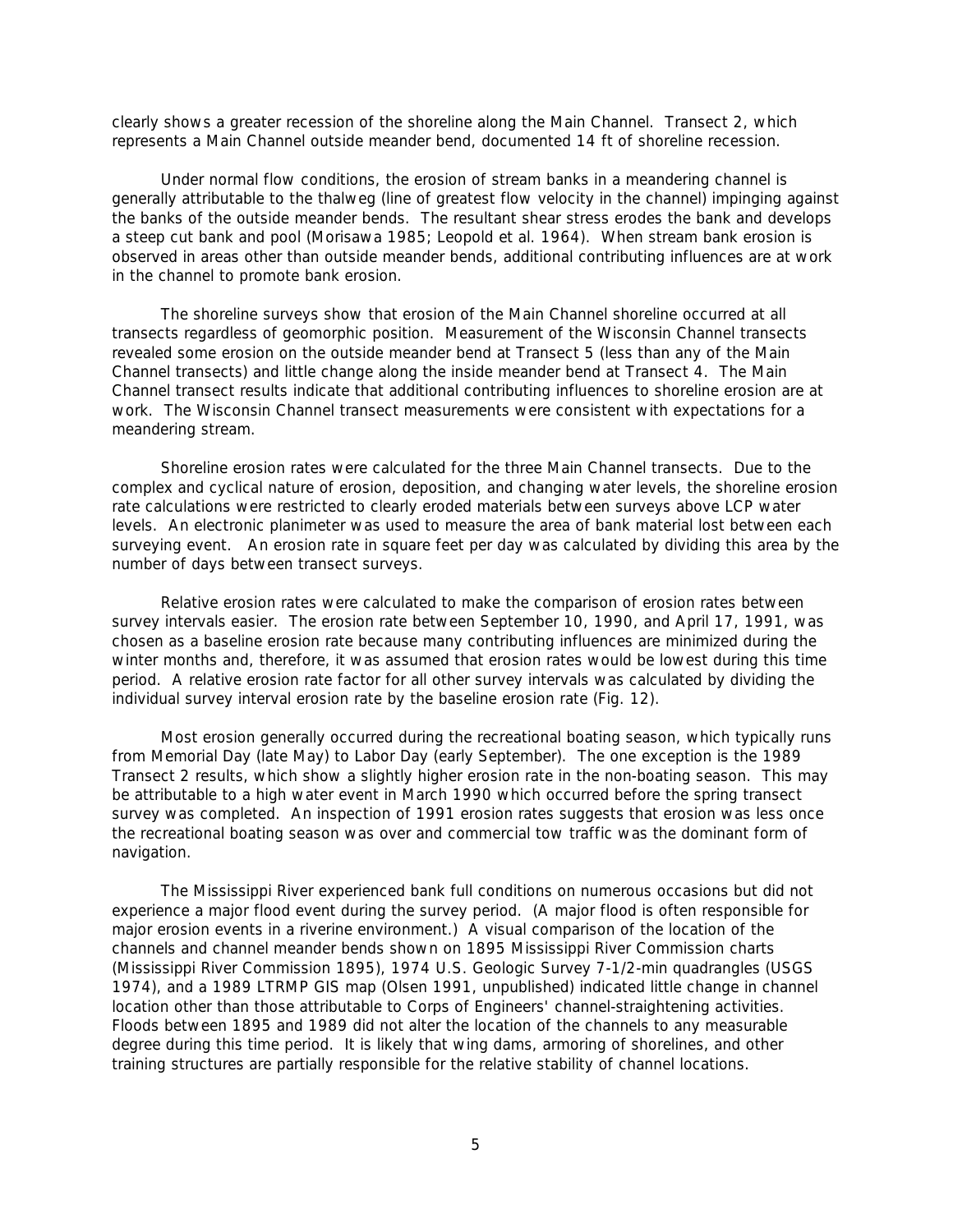A review of these results with respect to the discussion of contributing influences (presented previously in the *Qualitative Shoreline Erosion Assessment Investigation* section) suggests that commercial navigation and deep draft recreational boats are the contributing influences responsible for the accelerated erosion rates along the Main Channel. It is interesting to note that more erosion occurred during 1991 and 1992, when water levels were above LCP most of the boating season. The observed increase in erosion rates may be attributable to the fact that wave energy was not dissipated against a gently sloping shoreline but rather was fully expended against the steeper sloped portion of the shoreline. This observation suggests a greater potential for wave erosion when water levels are above LCP.

#### *General Water Quality Assessment Investigation*

Three water quality monitoring stations were sampled during five recreational boating events to assess water quality changes associated with recreational boating activity. The five recreational boating events took place on Memorial Day weekend, the June 23rd weekend, the Fourth of July weekend, the August 10th weekend, and Labor Day weekend in 1991. The three water quality monitoring stations were located in three different hydrologic settings: Site 1 represented the Wisconsin Channel at river mile 788.0, Site 2 represented the Main Channel at river mile 788.0, and Site 3 represented Lake Pepin at river mile 784.2 (Fig. 13). Each sampling event included a pre-weekend/holiday sample, an early morning weekend/holiday sample, and a peak boating weekend/holiday sample. Sampling protocols followed the Minnesota Pollution Control Agency Lake Pepin Phosphorus Study and U.S. Fish and Wildlife Service LTRMP standard techniques (USFWS 1992), which included integrated 2-m water column samples.

Water quality parameters included chlorophyll-*a*, nitrite/nitrate as N, kjeldahl nitrogen, total phosphorus, total solids, total dissolved solids, total suspended solids, suspended volatile solids, and fixed suspended solids. Field measurements included dissolved oxygen, temperature, Secchi, turbidity, wind magnitude, wind direction, flow magnitude, flow direction, specific conductivity, and depth. Water quality data are presented in Appendix A of this report.

The water quality investigation experimental design was not intended to attach statistical significance to the water quality data but instead to examine possible gross trends or obvious changes associated with recreational boating at minimum cost and effort. A review of the data indicated an increase in total suspended solids in the Main Channel during peak boating times (Fig. 14). It appeared that most of the change in total suspended solids is attributable to fixed suspended solids as opposed to volatile suspended solids. There appeared to be no discernible trend in nutrient or chlorophyll-*a* concentrations. This finding suggests that the suspended solids being resuspended or eroded into the water column either do not release nutrients or do not release nutrients in concentrations high enough to be detected using integrated 2-m water column samples. The use of 2-m integrated water column samples to characterize the possible changes associated with recreational boating events is questionable, since impacts are concentrated in a discrete zone within the water column (as shown in the following section of this document).

#### *Turbidity Monitoring Investigation*

Discrete water samplers and a turbidimeter were used to measure changes in turbidity associated with recreational boating activity. The water samplers were programmed to take composite samples at various time intervals before, during, and after peak recreational boating periods. Figures 15 and 16 from the Illinois State Water Survey Investigation (Bhowmik et al.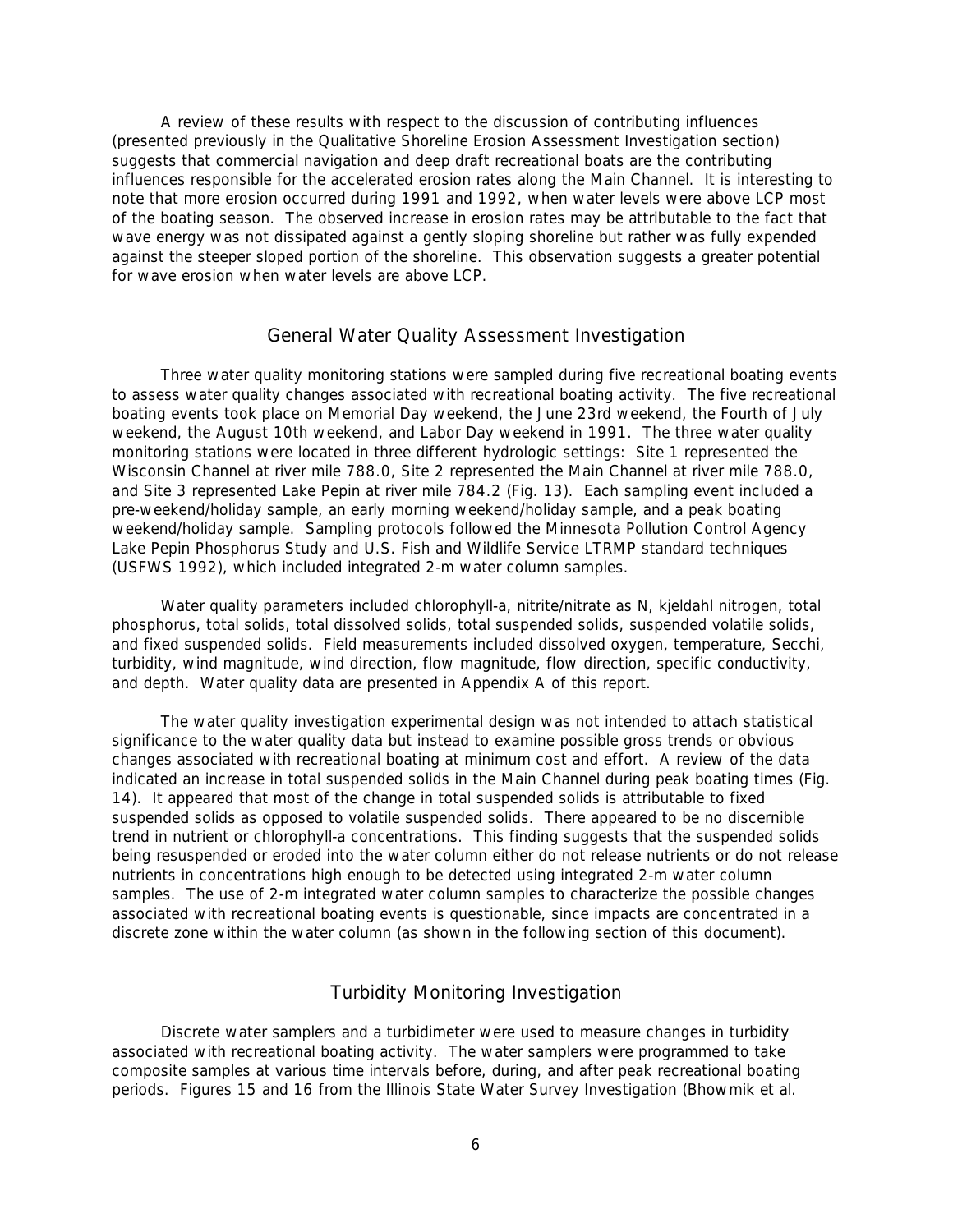1991) illustrate the general boating patterns for the Red Wing area. Typically, weekends and holidays are much busier than weekdays and during these heavy boating periods the activity is generally concentrated in the late morning through the afternoon and into the early evening hours. The target "event" for the turbidity investigations was the general recreational boating activity level and not individual boat passages. Therefore, composite samples were used in the assessment to reduce the influence of any one individual boat passage. The turbidimeter was then used to measure turbidity for each composite sample. The sample intake tube was attached to a threaded rod driven into the bottom substrate, which facilitated sampling at various fixed distances from the river bottom at representative locations in both channels (Fig. 17).

Sample intake tubes from three water samplers were attached to the same threaded rod at different depths within the water column. This arrangement was designed to measure possible vertical stratification of turbidity in the Main Channel. The water samplers were programmed to take samples simultaneously at 4, 14, and 24 inches (10, 35, and 60 cm, respectively) from the channel bottom in approximately 3 ft (100 cm) of water 20 ft (6 m) from shore. The results indicate that from 4 to 10 a.m. all samplers were measuring an unstratified background turbidity level of <50 NTUs (Fig. 18). Beginning at about 10 a.m. and corresponding to an increase in recreational boat traffic, turbidity levels increased in all samples. The increase in turbidity levels was markedly higher in the samples taken 4 inches from the channel bottom (> 300 NTUs) compared to samples taken at the same time but at a greater distance from the channel bottom. These results suggest an increase in turbidity associated with an increase in recreational boating activity and that higher turbidity levels are concentrated near the channel bottom.

In a subsequent monitoring event, sample intakes were set 4 inches from the channel bottom at both 10 and 20 ft from shore, and samplers were programmed to take simultaneous samples over a Sunday with heavy boating activity. Data from this monitoring event suggest that turbidity levels associated with peak recreational boating activity do not diminish with increasing distance from shore (Fig. 19).

Monitoring results with sample intakes at 20 and 30 ft from shore over a 5-day period confirmed that turbidity levels do not diminish with increasing distance from shore (Fig. 20). The results also suggest that turbidity levels are higher on weekends compared to weekdays and that turbidity levels peak during peak recreational boating times. Results from this monitoring event indicated that a 4-h composite sample made of four individual hourly samples was adequate to capture the temporal changes in turbidity.

A review of Figures 19 and 20 suggests that the near-bottom turbidity increases are laterally extensive and may act as a turbidity plume or density current along the entire littoral zone of the river. The film *Sedimentation Due to Waves and Density Flows*, University of Minnesota, St. Anthony Falls Hydraulics Lab, depicts experimental confirmation of the development of a density current as a result of wave action on a fine-grain beach (University of Minnesota 1961).

In a subsequent monitoring event, water column turbidity profiles were measured to document turbidity changes throughout the entire littoral zone. Samples were taken at 3-h intervals at distances of 10, 25, 50, 100, and 200 ft from shore using a portable pump and a winch to lower the sampling intake tube. Samples were taken at the bottom (6 inches), at 1 ft, and, depending on the total depth, at 4, 7, 11, 14, and 17 ft, and then at the surface. Profiles were taken at 7 and 10 a.m., representing pre-peak turbidity levels, and then at 1 and 4 p.m., representing peak boating turbidity levels (Table 3). The profiles verified that the change in turbidity is laterally extensive and is associated with recreational boating activity levels, and suggests that the entire bottom of the littoral zone of the river is affected by increased turbidity levels. In the transition zone between the shallow littoral zone and the deeper navigation channel,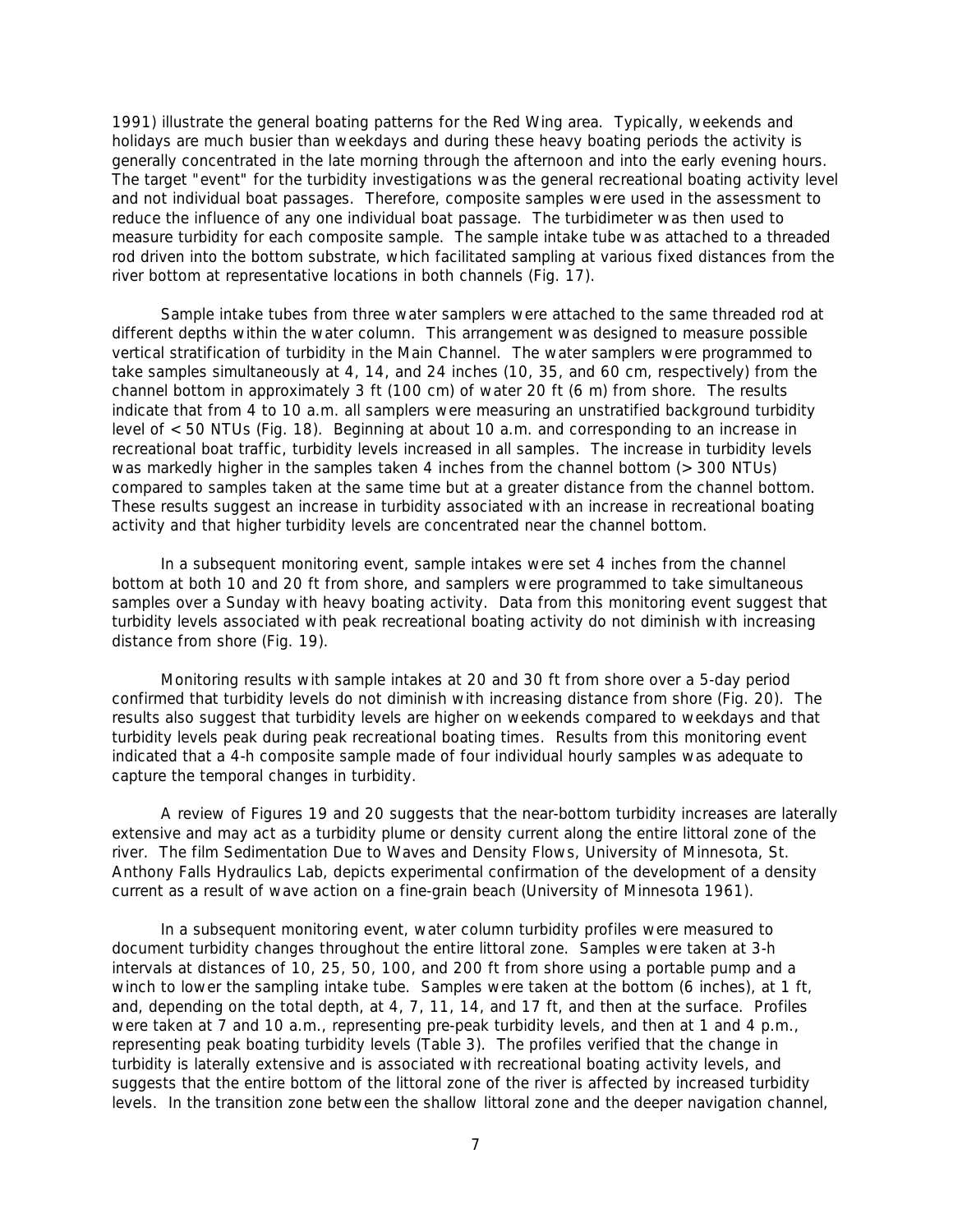the turbidity plume moved down slope toward the bottom of the channel and was soon diluted by the increased flow velocity and volume of water (Figs. 21-24). The contour plots of turbidity concentrations in Figures 21 through 24 were made using a 40-NTU minimum contour line and a 10-NTU contour interval.

Adams and Delisio (1991) found a similar spatial distribution of suspended sediment associated with the passage of a single commercial tow in the Illinois River. The Red Wing study area investigations were designed to monitor recreational "events" and did not detect changes in turbidity associated with individual commercial tow passages. If the Illinois River data provide an accurate indication of what would be measured with barge traffic on the Mississippi River, some generalizations can be made to place the recreational boating turbidity plume in perspective. For commercial navigation to create a turbidity plume similar in duration and concentration to the plume associated with recreational boating in the Red Wing area, a tow would need to pass the sampling location approximately every 20 min. On average, a commercial tow passes through the study area once every 2.4 h.

Turbidity values were compared to total suspended solid concentrations to determine if the resuspension/erosion of sediments was the cause of the increase in turbidity (Fig. 25 and Appendix B). The graph clearly shows a strong relationship between turbidity values and total suspended solids. The  $R^2$  value for the linear regression line is 0.95. These results, in conjunction with the water quality investigation findings, suggest that the increase in turbidity was a result of the resuspension/erosion of sediments and was not related to algae growth. The results also show that turbidity was an appropriate surrogate measurement for total suspended solids in the study area.

Dissolved oxygen concentrations were also spot-checked during the collection of turbidity profiles and no changes were detected, suggesting that the sediments resuspended or eroded in the study area were not oxygen-demanding sediments. A laboratory particle size analysis was not completed on the turbidity samples, but a visual inspection of the samples suggested that the majority of the suspended solids associated with the increased turbidity values are silt and clay-size particles.

The next monitoring event was designed to compare changes in turbidity in the Main Channel with changes in the Wisconsin Channel over the same time period. The Wisconsin Channel was used as a control for a number of reasons, including, as noted earlier, the fact that recreational boats traveling the Wisconsin Channel are smaller in size and fewer in number in comparison to those in the Main Channel. The monitoring run found an increase in turbidity during peak recreational boating times in the Main Channel compared to in the Wisconsin Channel (Fig. 26). It should be noted that an increase in turbidity was also detected during peak boating times on Saturday in the Wisconsin Channel, probably due to a fishing tournament, but to a much lesser degree than in the Main Channel. It appears that fishing boats and other shallow draft boats can affect turbidity levels if enough of them are using the channel at a given time. Efforts to quantify recreational boat traffic on the Wisconsin Channel were unsuccessful.

The longest monitoring event was completed using three water samplers over a 9-day period. One sampler was placed on a natural Main Channel shoreline in the Red Wing No-Wake Zone, while the other two were placed in the same locations in the Main Channel and in the Wisconsin Channel as previous monitoring events. The Main Channel results clearly show an increase in turbidity during peak recreational boating times (Fig. 27). The Wisconsin Channel showed much less of an increase in turbidity during peak boating times compared to the Main Channel. Due to a battery failure, the No-Wake Zone sampler did not sample the entire time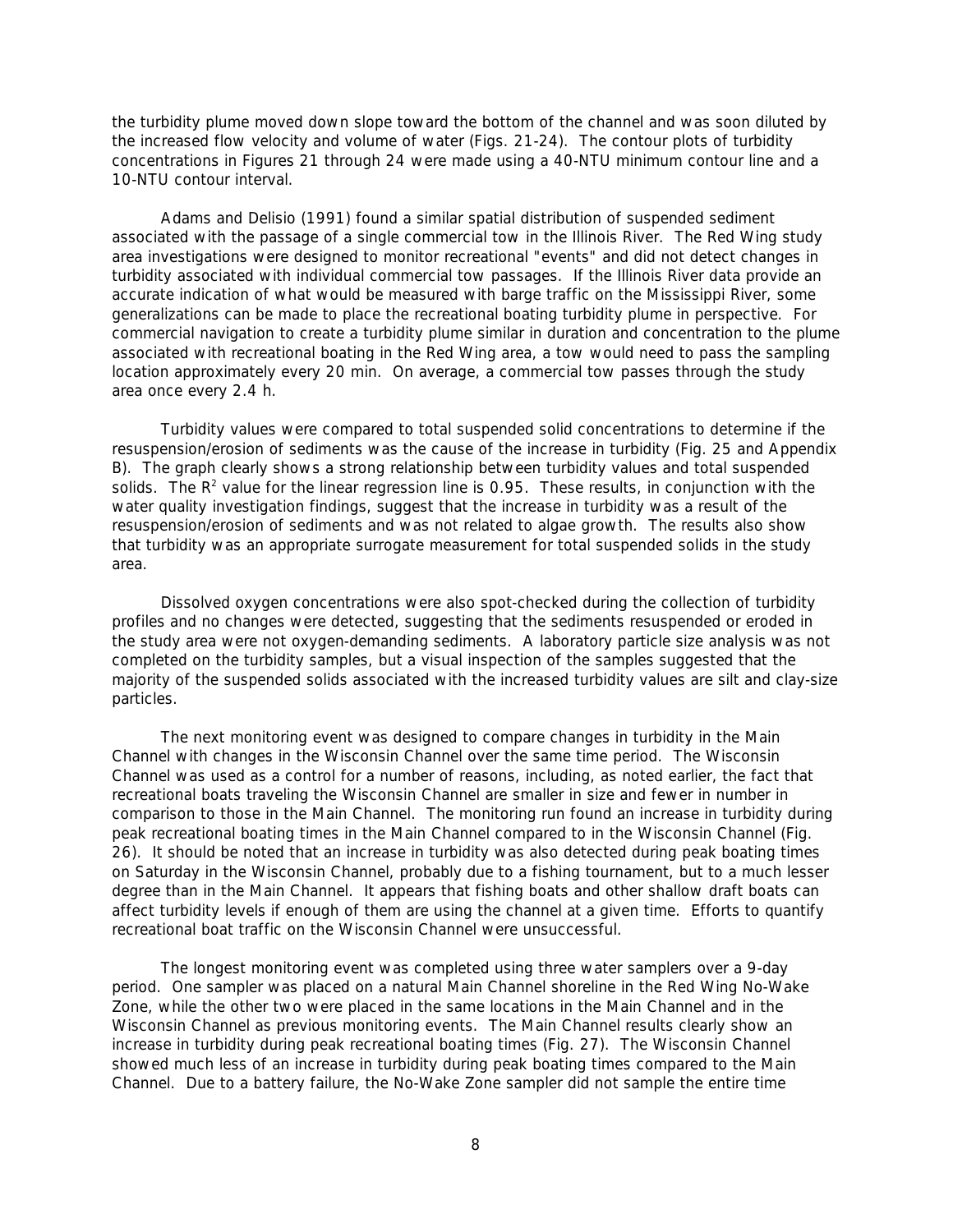period; however, the sampler did provide useful samples on Labor Day and the results show no increase in turbidity during peak boating times in the Main Channel No-Wake Zone.

The results of the No-Wake Zone monitoring event were later verified by a monitoring event in the summer of 1992. Water samplers were placed both in the Red Wing Main Channel No-Wake Zone and along the Main Channel where boats were unrestricted and free to create waves. Turbidity levels basically remained unchanged in the No-Wake Zone, while turbidity levels near the bottom of the Main Channel increased to levels approximately five times the No-Wake Zone turbidity values (Fig. 28).

Wind speed, wave height, and turbidity were measured within the Red Wing Study area 155 times between 1989 and 1991 by the Pool 4 LTRMP Field Station and the Minnesota Department of Natural Resources (Fig. 29). In Figure 29, wind speed was the independent variable on the x axis, with turbidity and wave height graphed as dependent variables on separate y axis scales. No readily discernable trend was observed for turbidity in relation to wind speed, and turbidity values were all below 80 NTUs. The results of this analysis suggest that the elevated turbidity values measured during peak boating times were likely due to boat wave resuspension and not related to wind wave resuspension.

#### **Discussion**

Gatto and Doe (1987) and Mason et al. (1983) found that boat waves alone or in combination with other contributing influences may be responsible for river shoreline erosion. Gatto and Doe stated that while the processes involved in bank erosion appear to be generally known, there is little known about the amount of erosion attributable to a given process. Ouellet and Baird (1978) believed that it might be impossible to quantify the amount of erosion that any one process contributes to total bank erosion because there are so many interdependent contributing processes. These statements convey how difficult it is to sort out the relative contribution of each contributing influence and emphasize the usefulness of the Wisconsin Channel as a control in qualitative and quantitative erosion studies. Qualitative and quantitative study of shoreline erosion in the Red Wing study area strongly suggests that commercial navigation and passage of many large, deep draft recreational boats are the major contributing influences responsible for the shoreline erosion prevalent along the Main Channel.

The Illinois State Water Survey Investigation (Bhowmik et al. 1991) confirmed what river managers had long contended based on observation and professional judgment. Simply stated, the larger the recreational boat, the greater the capacity to generate large waves. The larger the wave, the more energy contained in the wave, and the more energy needed to be dissipated by the shoreline. The relationship between wave height and energy is represented in Equation 1 for simple harmonic motion (Ippen 1966).

Equation 1.  $E = KE + PE = ya^2/2$ 

Where  $E =$  total energy

- $KE =$  kinetic energy
- $PE = potential energy$
- $y =$  unit weight of water
- $a =$  wave amplitude (one-half the wave height)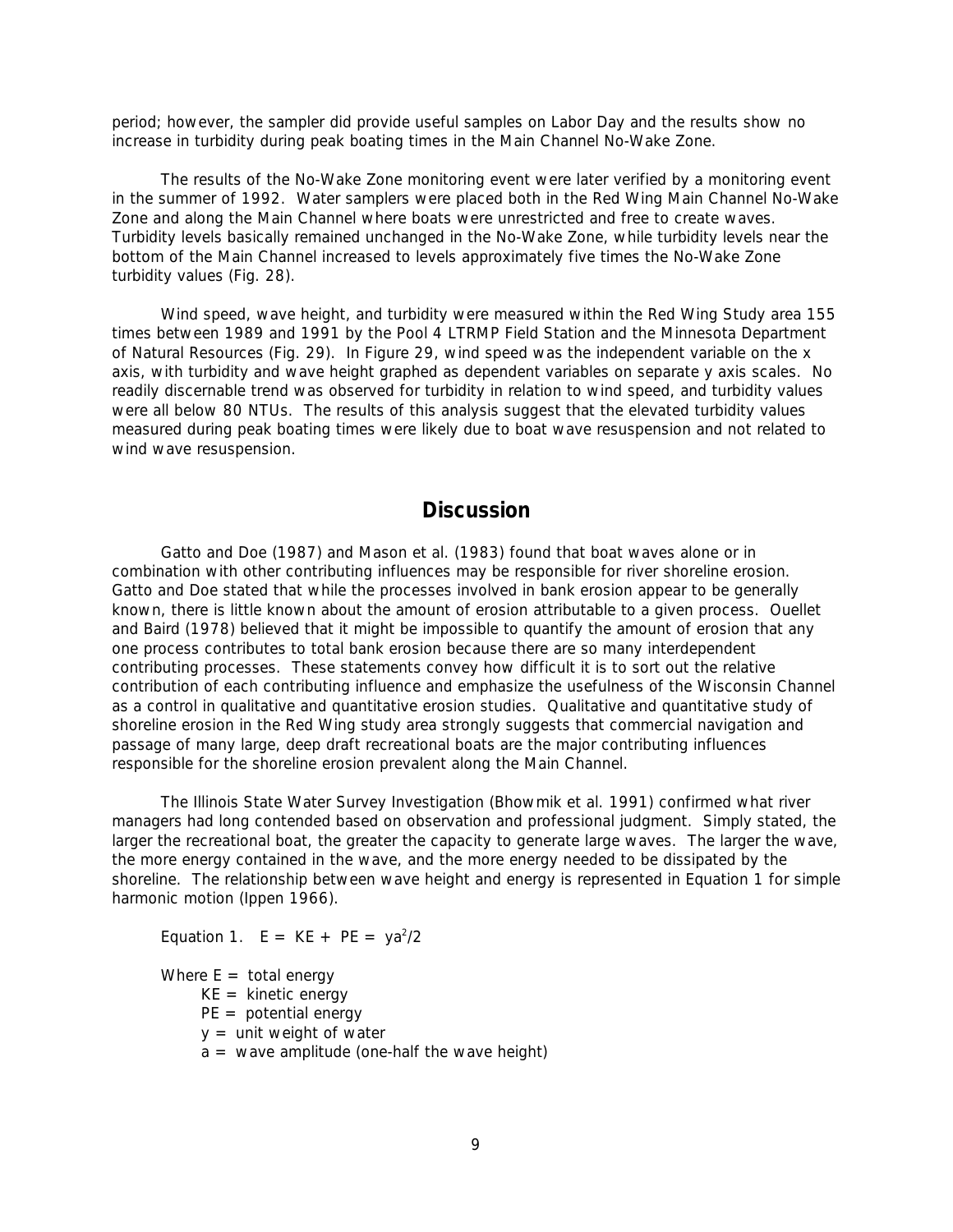A further analysis of Figure 29 shows that wave height increased with increasing wind speed but waves were generally  $<$  4 inches in height and were never  $>$  8 inches. Average recreational boat wave heights were determined by the Illinois State Water Survey to be 10 inches and maximum wave heights 25 inches (Bhowmik et al. 1991). Recreational boating activity, therefore, created waves of greater potential for causing erosion than wind waves. Bhowmik calculated that, given the wind fetch in the study area, wind 45 and 58 mph would be necessary to generate waves 12 (0.3 m) and 16 inches (0.4 m) high, respectively. Recreational boats commonly produced waves 12 to 16 inches high, but  $\geq$ 45-mph winds are rare in the study area (Baker 1983; Lemmerman 1991, unpublished).

A comparison of recreational boating and commercial tow physical forces places the relative potential for environmental impacts for each mode of navigation in perspective (Table 4). Note that these values are for the most part median values for comparison purposes and may not be representative in all circumstances. For example, many recreational boats throw little, if any, wave when up on plane or traveling at very slow speeds. On the other hand, recreational boats unable to come out of the water with increasing velocity continue to displace greater volumes of water, resulting in larger waves. Likewise, tows traveling at speeds greater than optimum for fuel economy may create larger surface waves than those presented in Table 4.

Recreational boats typically produce more waves in the wave train than commercial tows, although the duration of the wave train is similar. Compared to wave heights generated by commercial navigation, average and maximum wave heights are larger for recreational boats. Therefore, an average recreational boat in the Red Wing study area is capable of delivering more surface waves of larger amplitude when compared to the typical commercial tow. Recreational boats far outnumber commercial tows, which translates into a much greater cumulative potential for shoreline erosion due to surface waves generated. In their report, Bhowmik et al. (1991) also illustrated that wave heights are additive, and that the more boats on the river at one time the higher the significant wave height.

Wave velocity (celerity) is directly related to the shear stress induced on the channel bottom and shoreline by waves. The greater the velocity, the greater the shear stress and, therefore, the greater the erosion potential. The Corps of Engineers used combined ambient and tow-induced wave velocities to calculate shear stress in their Navigation Predictive Analytical Technique (NAVPAT) model to predict depth of substrate disruption (Siemsen, in review). Comparison of advective flow velocities measured by Burdis (1991, unpublished) to the recreational boat wave velocities measured in the Red Wing study area for this investigation shows that recreational boat waves travel at velocities greater than the river's advective flow during normal to bank-full conditions. Recreational boat-generated surface waves in the Red Wing study area typically move at greater velocities than commercial tow-generated surface waves. From a surface wave physical force perspective, recreational boating in the Red Wing study area has a greater potential for contributing to shoreline erosion than commercial tows or advective flow under normal to bank-full flow conditions.

Erosion of the shoreline and resuspension of bottom materials will add to the sediment load in the river. Sedimentation is widely considered to be the most severe environmental problem on the river (USFWS 1991). Sedimentation is responsible for the loss of bathymetric diversity, loss of water depth, and the development of a loose, flocculent bottom substrate in many backwater lakes.

The contribution of commercial tow prop wash to the shoreline erosion observed in the study area has not been quantified. Since prop wash effects are usually associated with tow maneuvers at meander bends and shoreline erosion is occurring at a high rate along most of the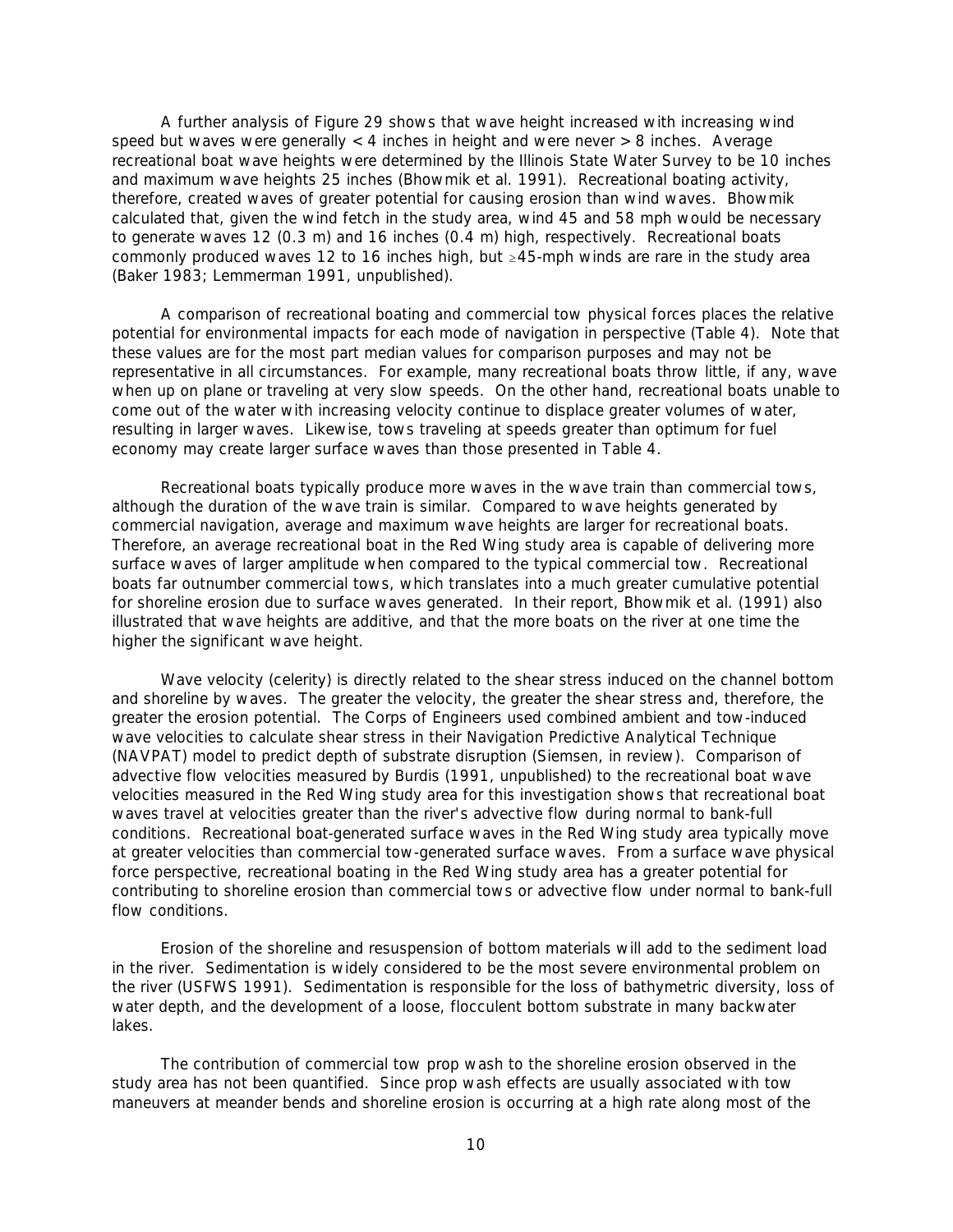Main Channel in the study area, recreational boat-generated surface waves must be considered a more pervasive contributing influence to shoreline erosion.

Recreational boat waves are potentially more harmful to shorelines in narrow and unvegetated river reaches. Hurst and Brebner (1969) found that in reaches of the St. Lawrence River with widths  $\lt$  2,000 ft navigation was a major contributing influence ( $\gt$  50% responsible) to erosion of the shoreline.

Based on the investigation results and the discussion concerning physical forces in the study area, it is reasonable to conclude that recreational boating is the major contributing influence to the erosion observed in the study area. As the river adapts to this relatively new energy input into an already disturbed system, the river channel will continue to become more shallow and wider as the shoreline develops the gentle slope necessary to dissipate recreational boat wave energy.

A fringe of aquatic vegetation can dissipate wave energy and slow advective channel flow near shore (Bonham 1983; Thornes 1990). Advective flow velocities measured near shore in the Wisconsin Channel were reduced for a greater distance from shore in comparison to those in the Main Channel due to the greater frictional resistance at the water/shoreline boundary associated with shoreline vegetation. Bonham also reported that boat waves on the Thames River were responsible for disturbing emergent aquatic plant stems and rhizomes, leading to greater vulnerability of the shoreline to erosion from both waves and increased advective flow. Liddle and Scorgie (1980) discussed the vulnerability of some plants for disturbance by wave action based on physical characteristics of the plants.

Garrad and Hey (1987) concluded that passage of a single boat could resuspend sediments and that diurnal changes in boat traffic could affect the pattern of suspended solids and turbidity in the Norfolk Broad River. While the Red Wing study area investigations looked at cumulative recreational boating effects, observations near shore on weekdays suggest that one large boat on the UMRS can raise turbidity values in a limited near-shore area. Also, as stated earlier, the field investigations detected a diurnal change in turbidity values associated with recreational boating activity.

The Norfolk River study (Garrad and Hey 1987) suggested that increased turbidity values associated with recreational boating may be partially responsible for the decline in aquatic macrophytes in the river. The authors also reference other studies that suspect high levels of turbidity as a major factor responsible for declining submergent macrophyte populations in England in the last few decades. Murphy and Eaton (1983) reported an inverse relationship between recreational boating activity levels and aquatic macrophyte abundance in canals in England. The authors concluded that heavy boat traffic is probably the principal factor involved in suppressing aquatic macrophyte growth to such an extent that its value for fish management, conservation, and the visual attraction of a vegetative fringe along the channels is lost. In the report, the authors propose an ecologically defined recreational boating capacity for the canals.

In a study to investigate the loss of submergent aquatic plants in Chesapeake Bay, the Environmental Protection Agency concluded that no single factor could be identified (Gucinski 1982). The study found that the depths to which boating affects sediment resuspension coincided with depths where submerged aquatic plants were limited. It was observed that the areas exhibiting the slowest recovery of submergent vegetation corresponded to the areas with the greatest boating activity. The authors recommended that ecologically sensitive areas with fine-grain sediments be protected from excessive traffic, particularly deep draft high-power craft.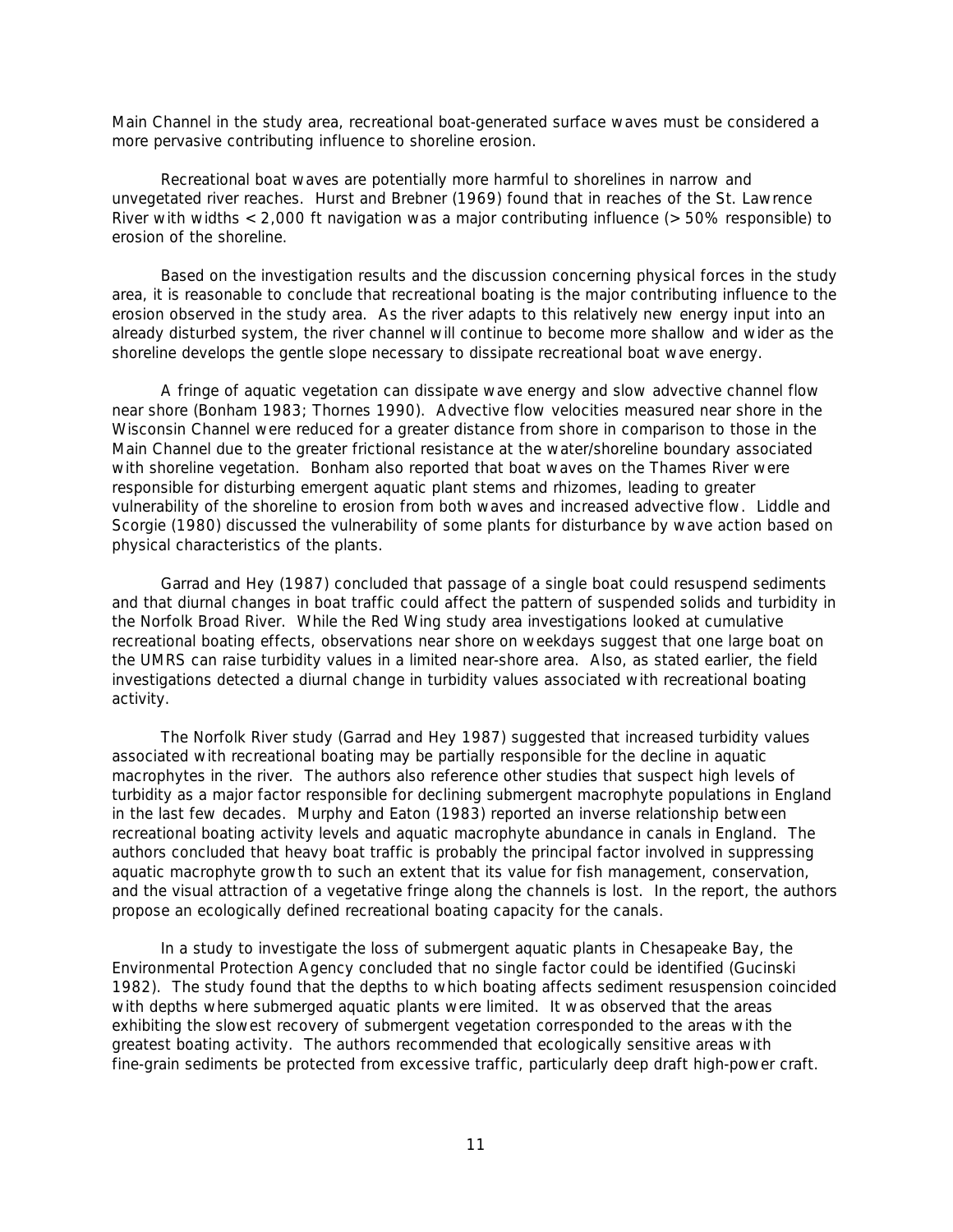Yousef (1974) and Yousef et al. (1980) completed water quality studies in a number of shallow lakes in Florida. This work suggested that recreational boating activity may be capable of affecting turbidity, dissolved organic carbon, total phosphorus, and chlorophyll-*a*. Mississippi River recreational boating turbidity and water quality investigations detected an increase in turbidity and total suspended solids associated with recreational boating activity. The water quality investigation did not detect discernible trends in the other water quality parameters in the three locations sampled. As noted earlier, the integrated 2-m water column samples may not be appropriate for detecting the changes associated with recreational boating because the measurable effects may be restricted to an area near the bottom of the littoral zone.

Wetzel (1990) described the importance of the land/water interface to the productivity and stability of aquatic ecosystems. The series of field studies completed for this investigation indicate that recreational boating impacts are concentrated near the land/water interface. Potential biological impacts suggested by the results of the recreational boating investigations, review of the literature, and professional opinions include:

- 1. Reduction in light penetration which may limit or eliminate macrophyte plant growth and reduce primary production by phytoplankton.
- 2. Physical disturbance, burial, or development of unsuitable bottom substrate for rooted aquatic plants.
- 3. Loss of terrestrial vegetation due to the erosion of basal support and the undermining of roots.
- 4. Dislodgement and physical disturbance of benthic organisms.
- 5. Loss of spawning habitat, inhibition of reproduction, deserting of nests, gill damage, loss of fish nurseries, modified schooling behavior, skin irritation, interference with disease protection, and hindrance to site feeding.
- 6. Reduced reproductive success and survival of burrowing mammals due to den site collapse.
- 7. Disturbance of turtle nesting and basking sites.
- 8. Destabilization and abrasion of snag habitat and associated loss of food production and cover.
- 9. Disturbance and hazing of waterfowl, shorebirds, and other birds that use the river.

#### **Conclusions**

From the results of the field investigations, it can be concluded that recreational boating on the Mississippi River Main Channel is the contributing influence most responsible for the documented high rate of shoreline erosion. Recreational boating is also directly responsible for elevated turbidity levels in the littoral zone during peak boating times. The physical and chemical changes measured in the investigations have far-reaching biological implications for the river. The investigation findings may be applicable to Pools 2 and 3 and Upper Pool 4 of the UMRS since they have similar geologic histories and anthropogenic influences.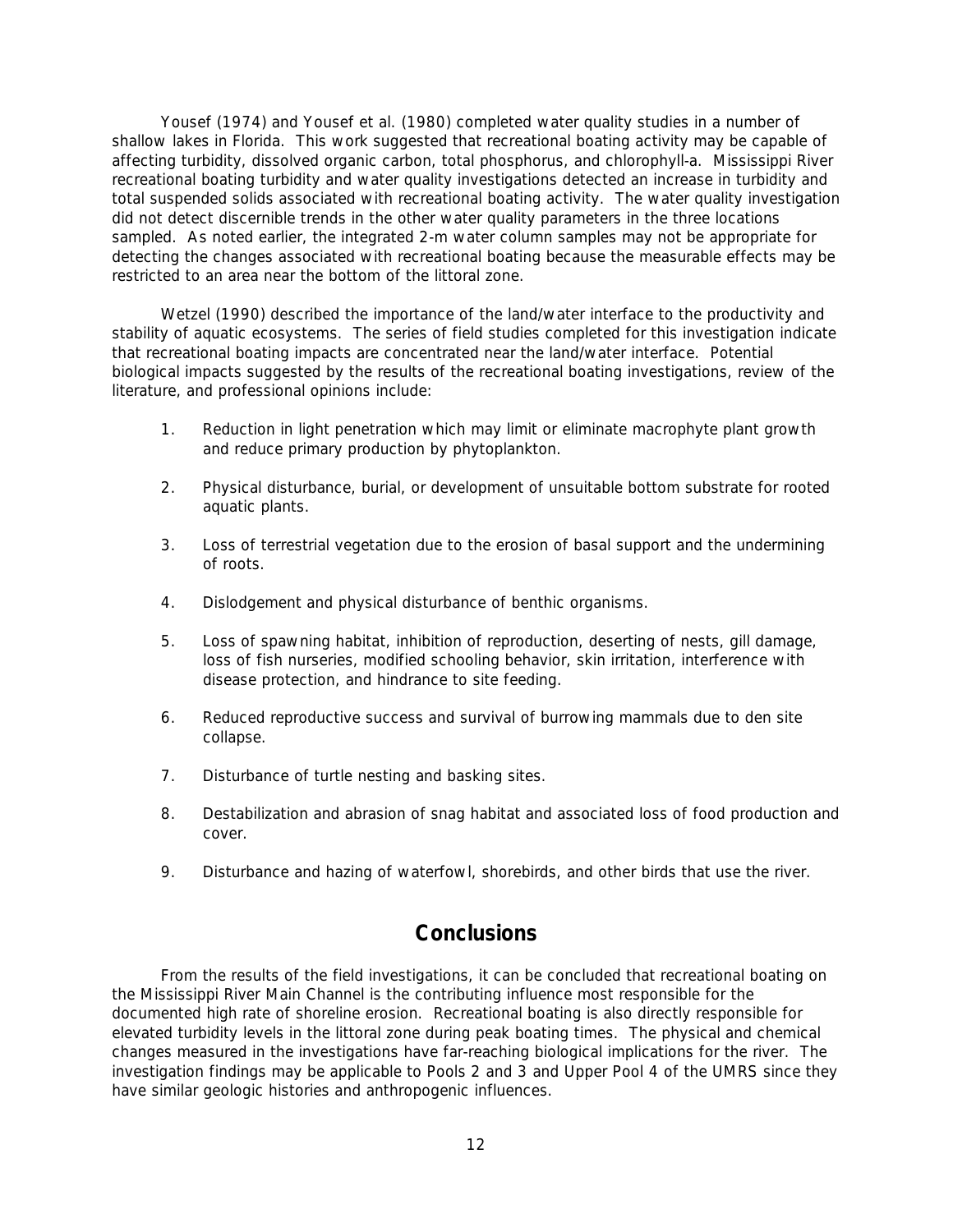Additional field investigations can be designed to further quantify the physical impacts in the study area, test the applicability of the investigation findings to other reaches of the river, determine thresholds or carrying capacity for boating activities, and quantify biological impacts. However, protection of the Mississippi River from the documented impacts and potential impacts identified in this report should not be contingent on the completion of these additional tasks. This report documents an existing threat to the health of the Mississippi River's ecosystem. Federal, state, and local government agencies responsible for managing activities on the UMRS should consider the implications of these findings and act appropriately to protect the Mississippi River ecosystem.

#### **Acknowledgments**

Support for the recreational boating impacts field investigations was provided by the Minnesota Department of Natural Resources' Division of Waters and Ecological Services Section. The Long Term Resource Monitoring Program provided partial funding and technical support. Gary Rott from the Minnesota Pollution Control Agency arranged for the use of the water samplers. Special thanks to Ceil Strauss, Mike Davis, and Jack Enblom for their vision, initiative, and guidance. Thanks to Beth Knudsen, Zach Boudreau, Joyce Kassen, Jeff Wangen, Steve DeLain, and Aimee Martinek for their field and office assistance. Jim Zicopula provided assistance with the graphics. Thanks to Nani Bhowmik and his associates at the Illinois State Water Survey for pioneering the study of recreational boat waves.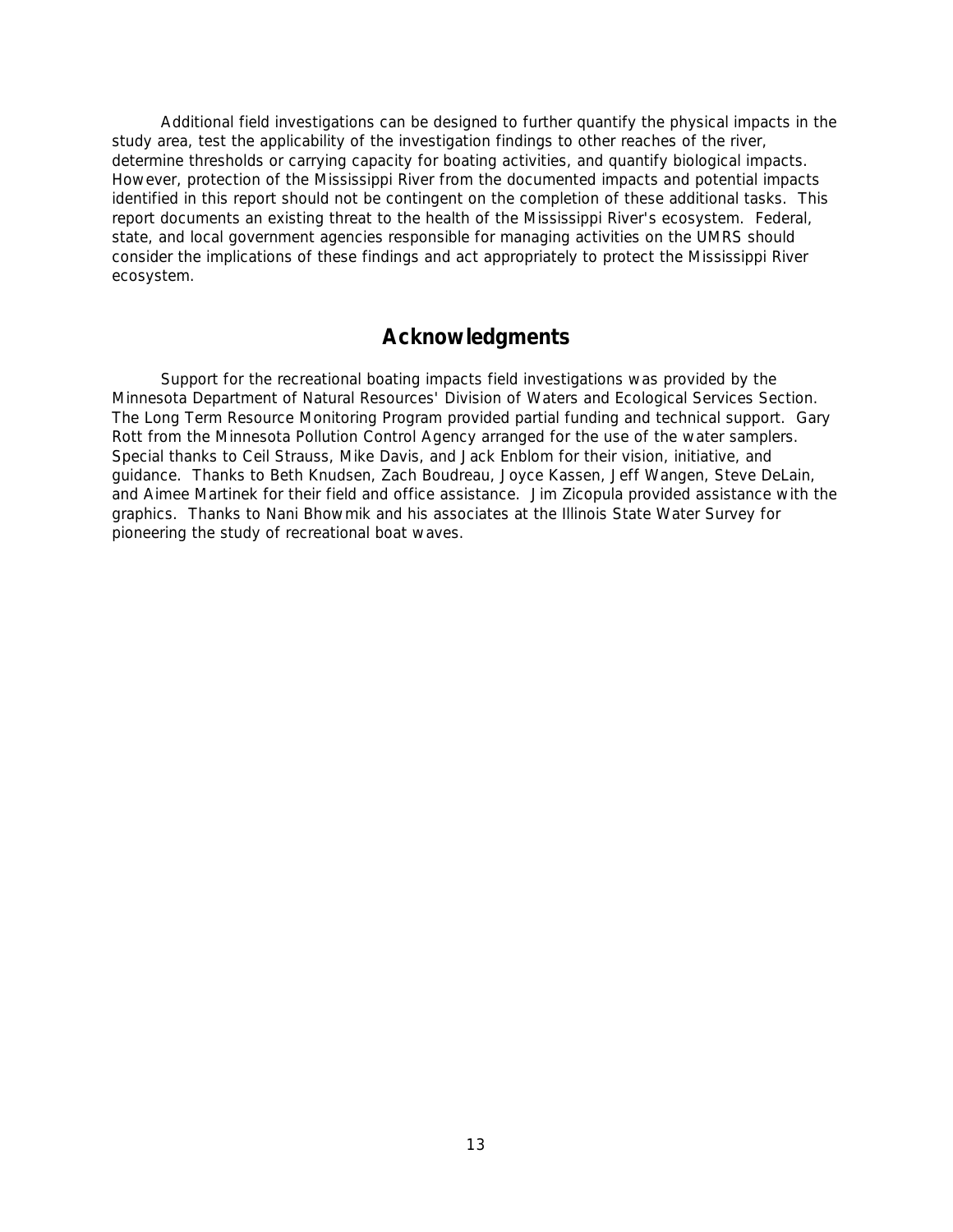#### **References**

- Adams, J. R., and E. Delisio. 1991. Temporal and lateral distributions of resuspended sediment following barge tow passage on the Illinois River. Hydraulic Engineering, Vol. 2: Proceedings of the 1990 National Conference, San Diego, July 30-August 3, 1990. American Society of Civil Engineers, New York.
- Baker, D. G. 1983. Climate of Minnesota: Part XIV Wind climatology and wind power. Technical Bulletin, Agricultural Experiment Station, University of Minnesota.
- Bhowmik, N. G., T. W. Soong, W. F. Reichelt, and N. M. L. Seddick. 1991. Waves generated by recreational traffic on the Upper Mississippi River System. Illinois State Water Survey Research Report 117.
- Bonham, A. J. 1983. The management of wave-spending vegetation as bank protection against boat wash. Landscape Planning 10:15-30.
- Garrad, P. N., and R. D. Hey. 1987. Boat traffic, sediment resuspension and turbidity in a broadland river. Journal of Hydrology 95:287-297.
- Gatto, L. W., and W. W. Doe III. 1987. Bank conditions and erosion along selected reservoirs. Environmental Geology and Water Sciences 9(3):143-154.
- Gucinski, H. 1982. Sediment suspension and resuspension from small craft induced turbulence: Project summary. EPA-600/S3-82-084.
- Hurst, C. K., and A. Brebner. 1969. Shore erosion and protection, St. Lawrence River Canada. XXII International Navigation Congress, Sec.1, Subj. 6, pp. 45-56.
- Illinois State Water Survey and Illinois Natural History Survey. 1981. Information summary of the physical, chemical, and biological effects of navigation. Submitted to the Upper Mississippi River Basin Commission.
- Ippen, A. T. 1966. Estuary and coastline hydrodynamics. Engineering Societies Monographs. McGraw-Hill.
- Johnson, S. P., editor. 1990. Summary: Cumulative impact analysis of proposed recreational marina expansions for Pools 2, 3, and Upper 4 of the Mississippi River. U.S. Army Corps of Engineers, Minnesota Department of Natural Resources, Wisconsin Department of Natural Resources, and Minnesota-Wisconsin Boundary Area Commission.
- Leopold, L. B., M. G. Wolman, and J. P. Miller. 1964. Fluvial processes in geomorphology. W.H. Freeman and Company.
- Liddle, M. J., and H. R. A. Scorgie. 1980. The effects of recreation on freshwater plants and animals: A review. Biological Conservation 17:183-206.
- Lively, R. S., editor. 1985. Pleistocene geology and evolution of the Upper Mississippi River. Minnesota Geologic Survey.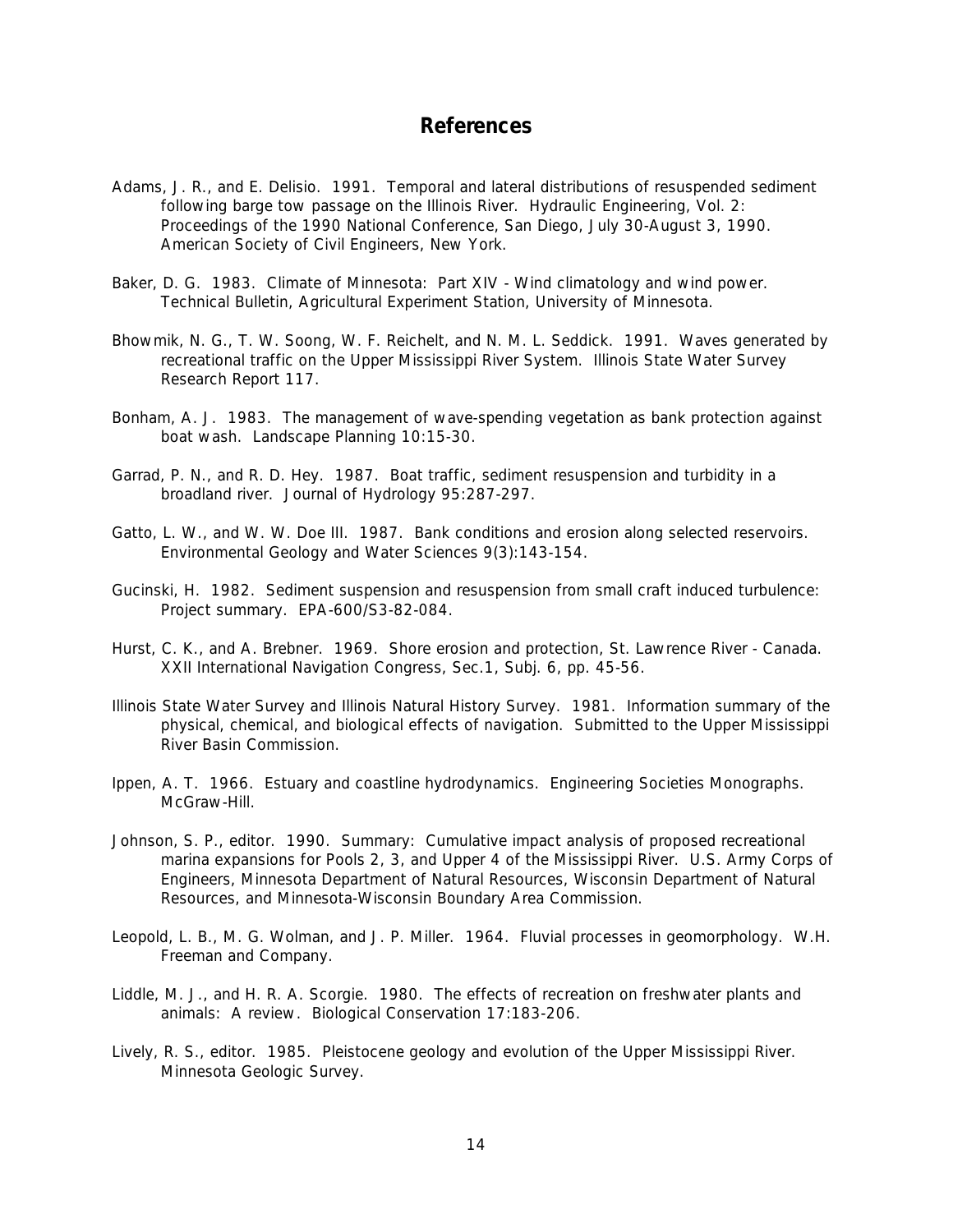- Mason, C., W. Grogg, and S. Wheeler. 1983. Shoreline erosion study Pleasure Island, Texas. U.S. Army Corps of Engineers, Galveston, Texas, A138653.
- Merrit, R. H. 1980. Creativity, conflict, and controversy: A history of the St. Paul District, U.S. Army Corps of Engineers. U.S. Governmental Publishing Office.

Mississippi River Commission. 1895. Survey of the Mississippi River, 1:20,000-scale maps.

Morisawa, M. 1985. Rivers: Form and process. Longman Group Limited.

- Murphy, K. J., and J. W. Eaton. 1983. The effects of pleasure boat traffic on macrophyte growth in canals. Journal of Applied Ecology 20:713-729.
- Ouellet, Y., and W. Baird. 1978. L'erosion des rives dans le Saint-Laurent. Canadian Journal of Civil Engineering 5:311-323.
- Rasmussen, J. L. 1983. A summary of known navigation effects and a priority list of data gaps for the biological effects of navigation on the Upper Mississippi River. U.S. Fish and Wildlife Service. Submitted to U.S. Army Corps of Engineers.
- River Studies Center University of Wisconsin La Crosse. 1981. The effects of commercial and recreational navigation on selected physical and chemical variables in Navigation Pool No. 9 Upper Mississippi River. Submitted to Upper Mississippi River Basin Commission.
- Siemsen, T. Environmental effects of commercial navigation traffic: A pilot application of the navigation predictive analysis technique (NAVPAT) for Pool 13, Upper Mississippi. Report by the U.S. Army Corps of Engineers-Louisville, Kentucky. Submitted to U.S. Fish and Wildlife Service, Environmental Management Technical Center, Onalaska, Wisconsin. (in review)
- Thornes, J. B., editor. 1990. Chapter 10. Vegetation and erosion: Processes and environments. Wiley and Sons, Cobin R. Thorne.
- U.S. Fish and Wildlife Service (USFWS). 1991. Environmental Management Program Long Term Resource Monitoring Program Upper Mississippi River System: Final Draft Operating Plan.
- USFWS. 1992. Operating Plan for the Upper Mississippi River System Long Term Resource Monitoring Program. Environmental Management Technical Center, Onalaska, Wisconsin, August 1992. EMTC 91-P002. 183 pp.
- U.S. Geological Survey (USGS). 1974. Red Wing, Minnesota, 7-1/2-minute quadrangle map.
- University of Minnesota, St. Anthony Falls Hydraulic Laboratory. 1961. Sedimentation due to waves and density flows. One 339-ft reel, 10 min, Kodachrome, silent.
- Upper Mississippi River Basin Commission (UMRBC). 1982. Comprehensive Master Plan for the Management of the Upper Mississippi River System.
- Wetzel, J. 1990. Minnesota Lake Management Conference: Program notes. Broader perspective on Lake Management, Brainerd, Minnesota October 7-9.
- Yousef, A. Y. 1974. Assessing effects on water quality by boating activity. EPA 670/2-74-072.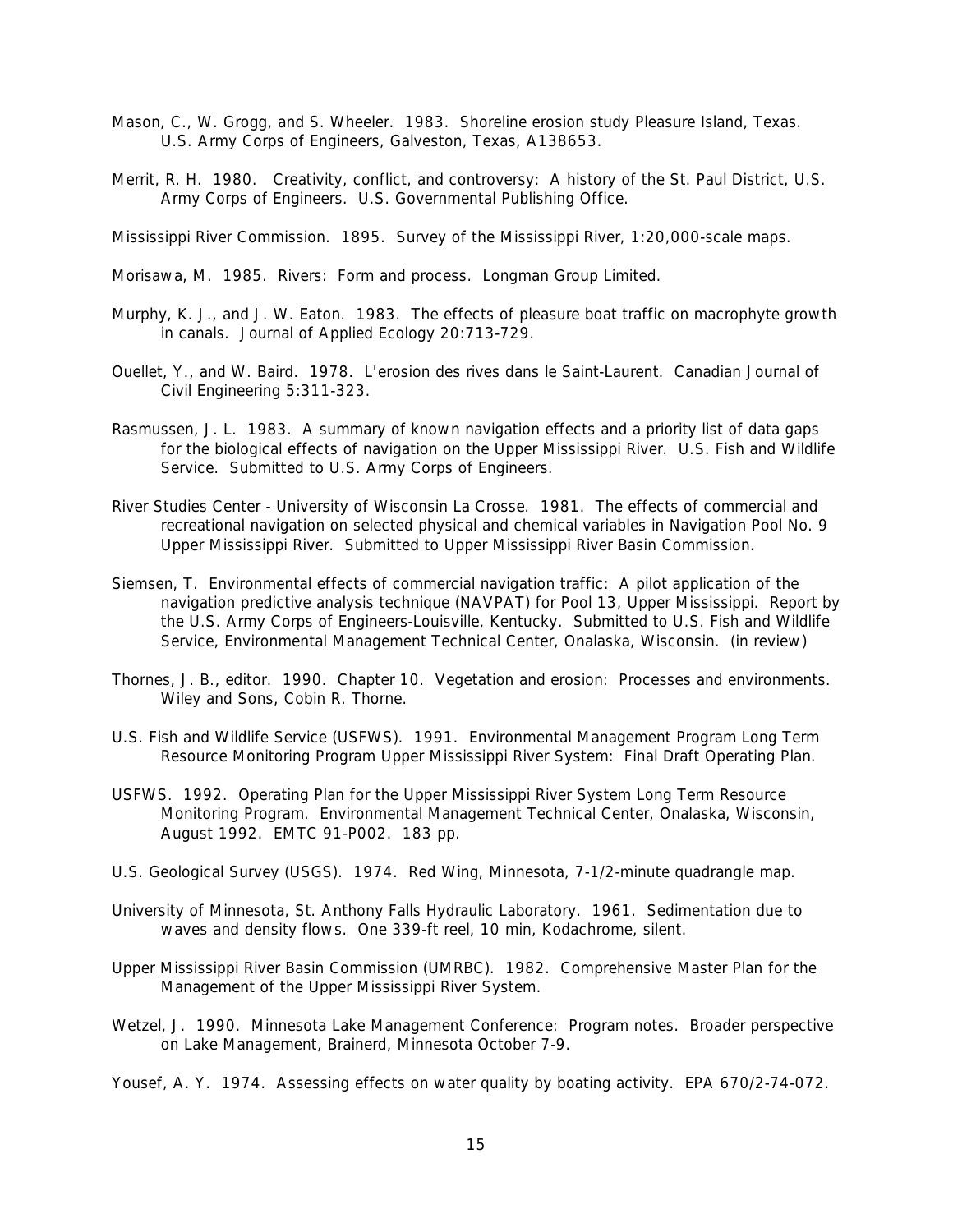Yousef, A. Y., W. M. Mclellon, and H. H. Zebuth. 1980. Changes in phosphorus concentrations due to mixing by motorboats in shallow lakes. Water Research 14:841-852.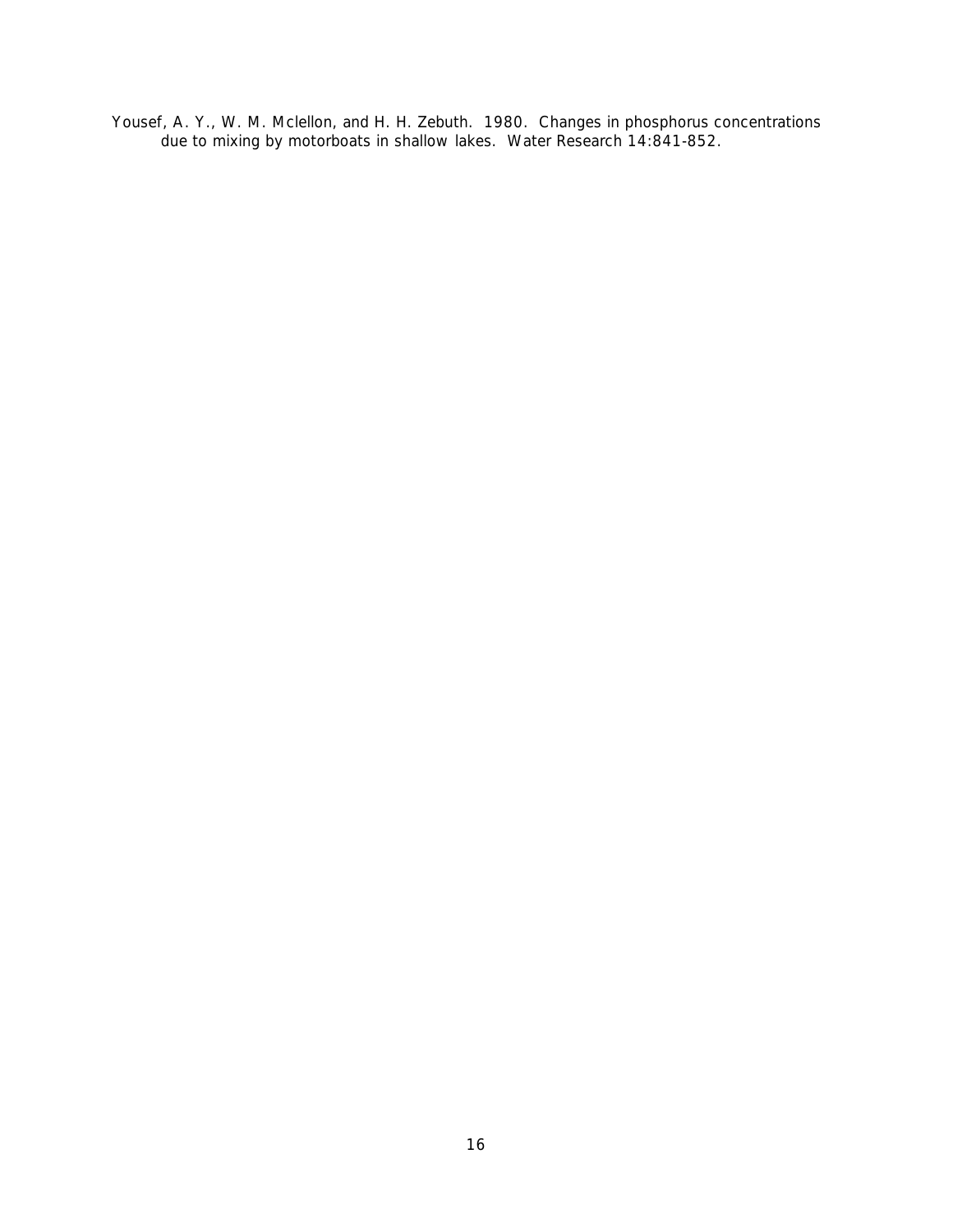| Recreational boat waves                | Weather cycles            |
|----------------------------------------|---------------------------|
| Commercial navigation                  | River stage and discharge |
| Wind-generated waves                   | Water level manipulation  |
| <b>Bank materials</b><br>Particle size | Sediment load             |
| Sorting<br>Stratificiation             | Stream gradient           |
| Cohesiveness                           | Stream morphology         |
| Internal erosion                       | Pore pressure/saturation  |
| Rain splash                            | Groundwater discharge     |
| Rain wash                              | Continental uplift        |
| Ice heave                              | Freeze/thaw action        |
|                                        |                           |

Table 1. A partial listing of possible contributing influences to stream shorebank erosion and failures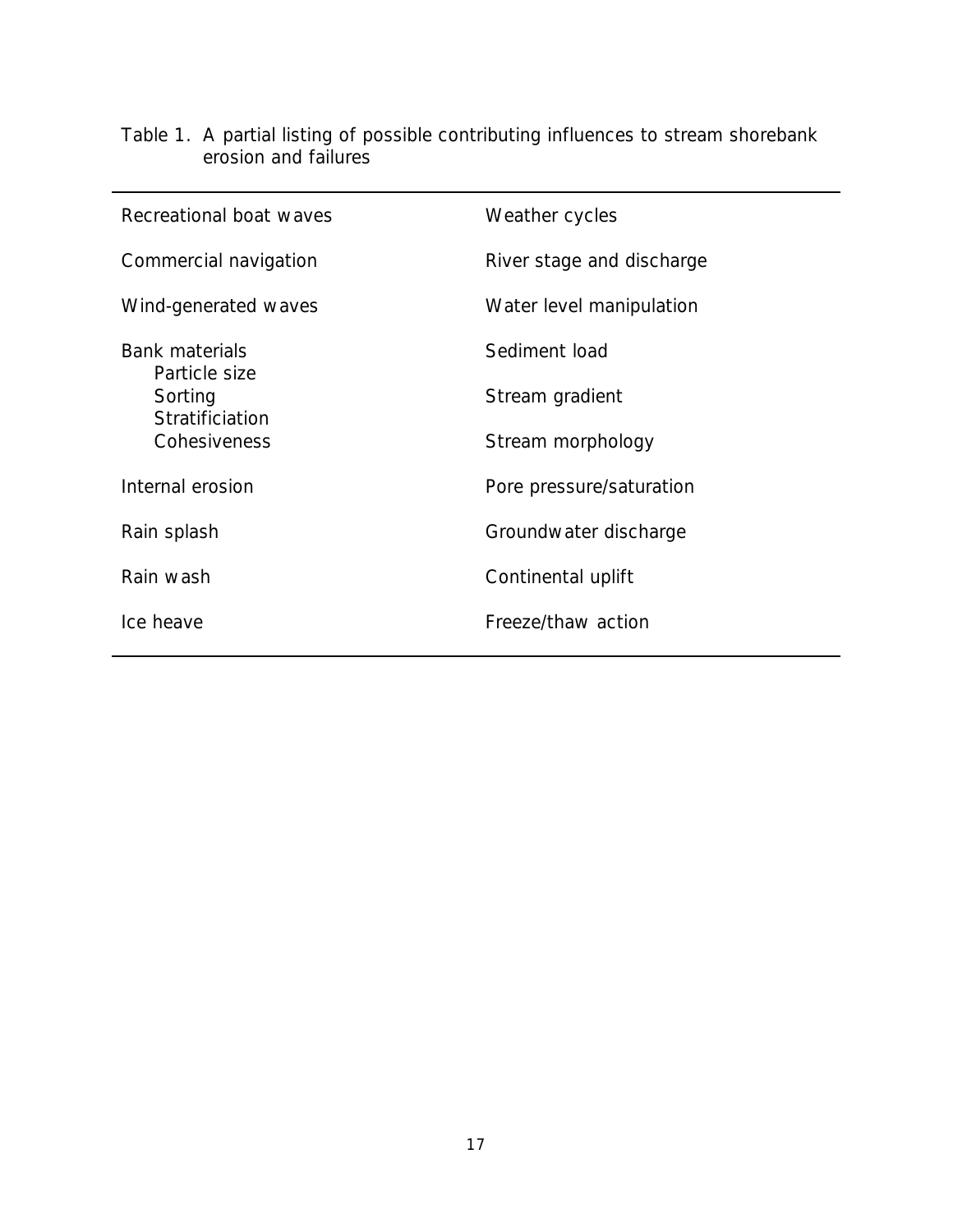| <b>Attributes</b>     | Comparisons                     |
|-----------------------|---------------------------------|
|                       | Similar                         |
| Flow velocity         |                                 |
| Energy gradient       | Similar                         |
| Width                 | Similar                         |
| Channel sinuosity     | Similar                         |
| Alluvial materials    | Similar                         |
| Geologic origins      | Similar                         |
| Weather conditions    | Similar                         |
| <b>Stage</b>          | Similar                         |
| Ice conditions        | Similar                         |
| Sediment load         | Similar                         |
| Wind orientation      | Similar                         |
| Depth                 | Similar                         |
| Flow volume           | Similar                         |
| Vegetation cover      | Wisconsin Channel greater       |
| Commercial navigation | Main Channel only               |
| Recreational boating  | Wisconsin Channel fewer/smaller |
| Surface sediments     | Main Channel sandier            |
|                       |                                 |

Table 2. A comparison of geologic, geomorphic, and hydrologic conditions in the Main Channel and Wisconsin Channel (river miles 787-790)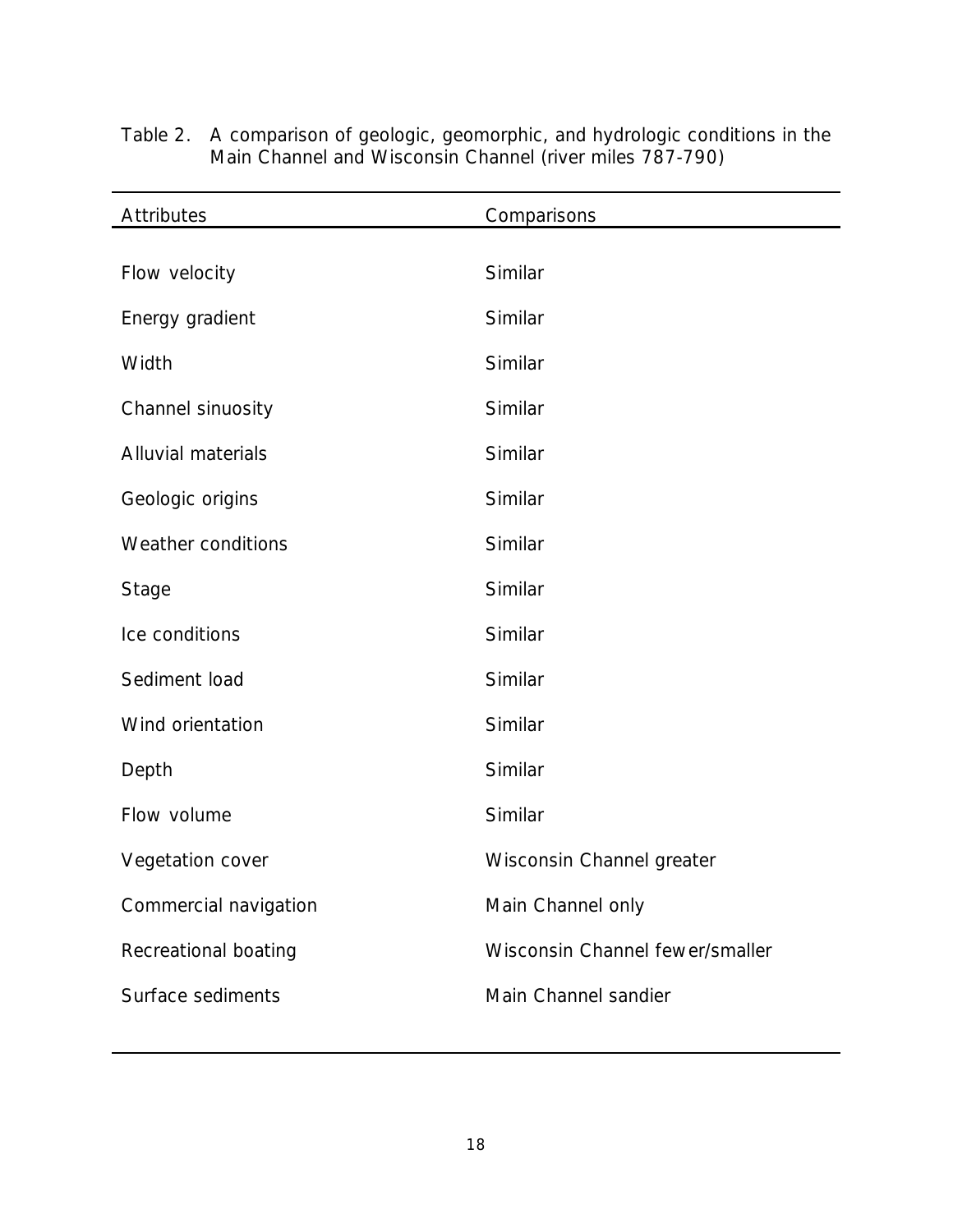| Distance from<br>shore (feet) | Distance from<br>river bottom (feet) | Run $#1$<br>pre-boating<br>7:00 a.m. | Run $#2$<br>light boating<br>10:00 a.m. | Run $#3$<br>heavy boating<br>1:00 p.m. | Run $#4$<br>heavy boating<br>4:00 p.m. |
|-------------------------------|--------------------------------------|--------------------------------------|-----------------------------------------|----------------------------------------|----------------------------------------|
| 10                            | 0.5                                  | 37                                   | 82                                      | 250                                    | 230                                    |
| 25                            | 0.5                                  | 42                                   | 54                                      | 125                                    | 185                                    |
| 25                            | 1.5                                  | 39                                   | 57                                      | 122                                    | 138                                    |
| 50                            | 0.5                                  | 29                                   | 40                                      | 125                                    | 93                                     |
| 50                            | 1.0                                  | 32                                   | 39                                      | 145                                    | 96                                     |
| 50                            | 2.5                                  | 27                                   | 34                                      | 145                                    | 54                                     |
| 100                           | 0.5                                  | $53*$                                | 35                                      | 40                                     | 46                                     |
| 100                           | 1.0                                  | 30                                   | 32                                      | 38                                     | 40                                     |
| 100                           | 4                                    | 22                                   | 30                                      | 34                                     | 37                                     |
| 100                           | $\overline{7}$                       | 24                                   | 31                                      | 35                                     | 36                                     |
| 100                           | 10                                   | 21                                   | 30                                      | 36                                     | 34                                     |
| 100                           | 13                                   | 24                                   | 30                                      | 35                                     | 35                                     |
| 100                           | 14                                   | 30                                   | 28                                      | 30                                     | 34                                     |
| 200                           | 0.5                                  | 32                                   | 35                                      | 33                                     | 35                                     |
| 200                           | 1.0                                  | 32                                   | 34                                      | 32                                     | 34                                     |
| 200                           | 4                                    | 33                                   | 32                                      | 31                                     | 35                                     |
| 200                           | $\overline{7}$                       | 33                                   | 32                                      | 31                                     | 34                                     |
| 200                           | 10                                   | 32                                   | 33                                      | 31                                     | 34                                     |
| 200                           | 13                                   | 35                                   | 33                                      | 31                                     | 32                                     |
| 200                           | 16                                   | 31                                   | 30                                      | 31                                     | 32                                     |
| 200                           | 17                                   | 29                                   | 30                                      | 31                                     | 30                                     |

Table 3. Turbidity values for all locations, depths, and sampling runs on Saturday, August 1, 1992

\* Bottom disturbed while taking sample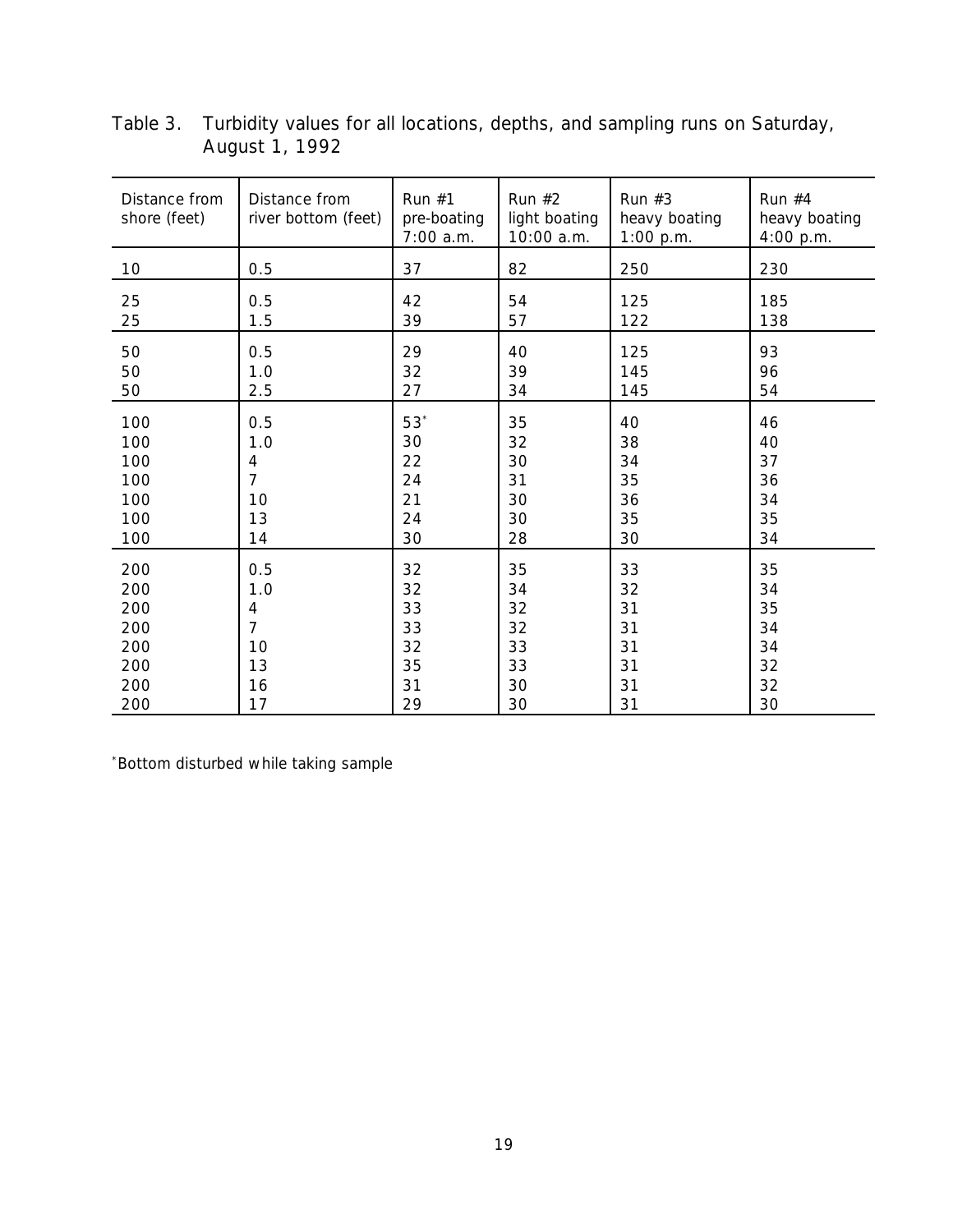| Surface waves           | Commerical                 | Recreational                    |
|-------------------------|----------------------------|---------------------------------|
|                         |                            |                                 |
| Number per boat passage | 10 <sup>1</sup>            | 12-15, 30 max <sup>2</sup>      |
| Wave train duration     | $40 \text{ sec}^1$         | 20-26 sec., 50 max <sup>2</sup> |
| Average wave height     | $<$ 10 inches <sup>4</sup> | 10 inches $2$                   |
| Maximum wave height     | 12 inches $3$              | 25 inches $2$                   |
| Speed of wave           | $5$ FPS <sup>1</sup>       | $\approx 8$ FPS <sup>4</sup>    |
| Ratio peak 10 hours     | 1 <sup>5</sup>             | 140-170 <sup>5</sup>            |
| Average number per week | 70 <sup>5</sup>            | 1,500-2,000 <sup>5</sup>        |
|                         |                            |                                 |

Table 4. A comparison of commercial navigation and recreational boating contributing influences

Sources:

- 1. U.S. Army Corps of Engineers (1991, unpublished)
- 2. Bhowmik et al. (1991)
- 3. Illinois State Water Survey (1981)
- 4. DNR field observation
- 5. Bhowmik et al. (1991); Lemmerman (1991, unpublished)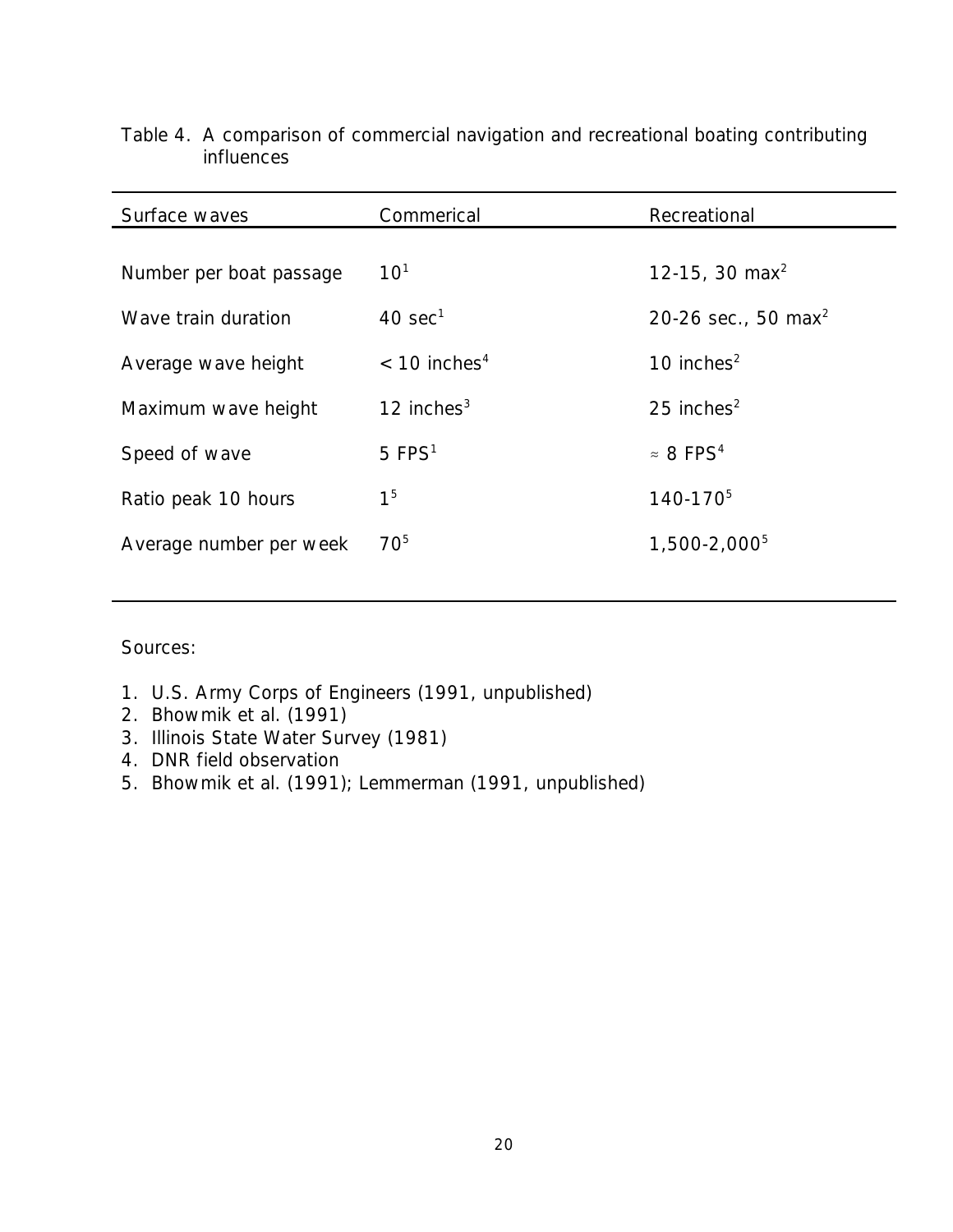

Figure 1. Combined recreational water traffic yearly totals at Lock and Dams 1 through 4



Figure 2. Commercial traffic at Lock and Dams 1 through 4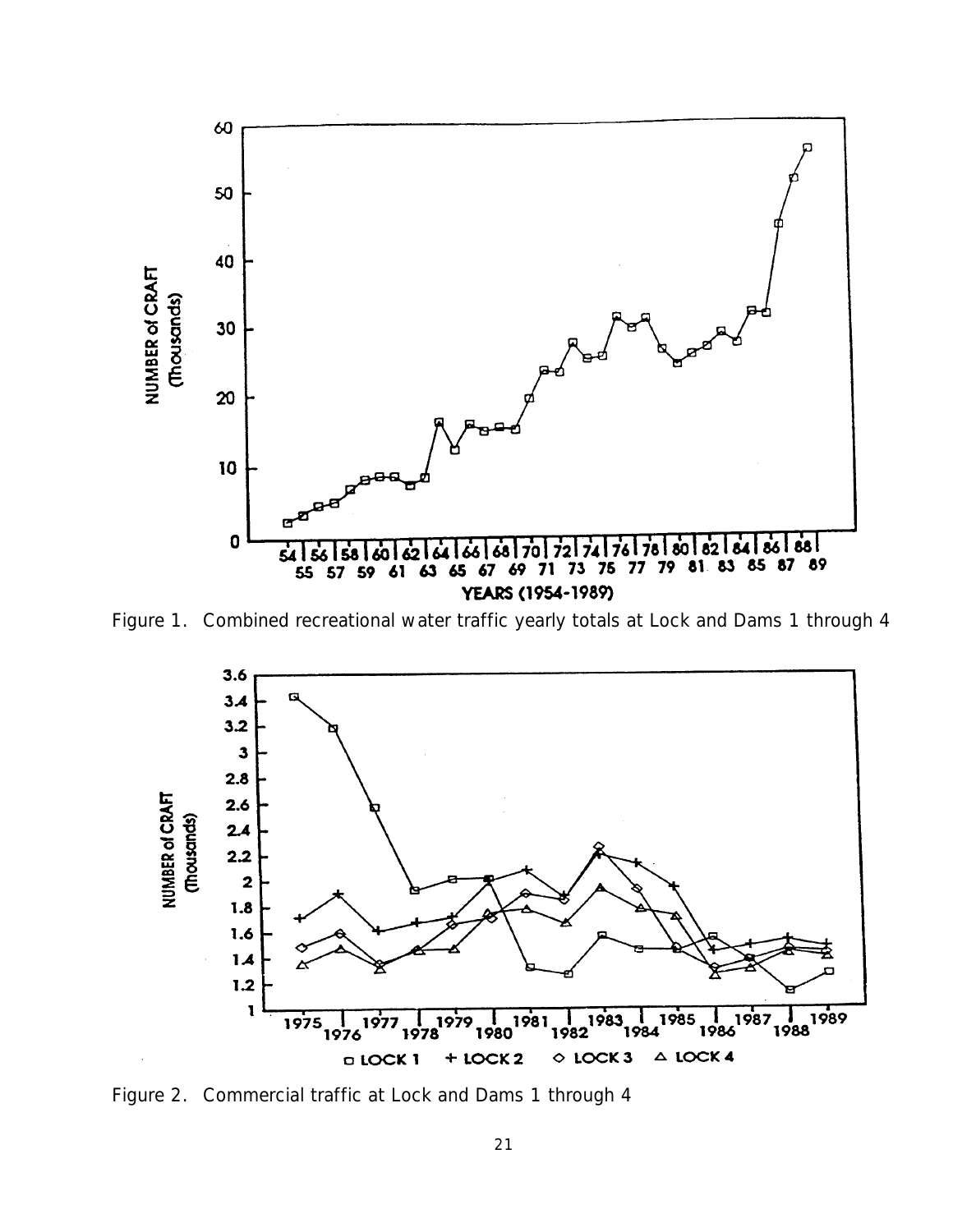

Figure 3. Study area location map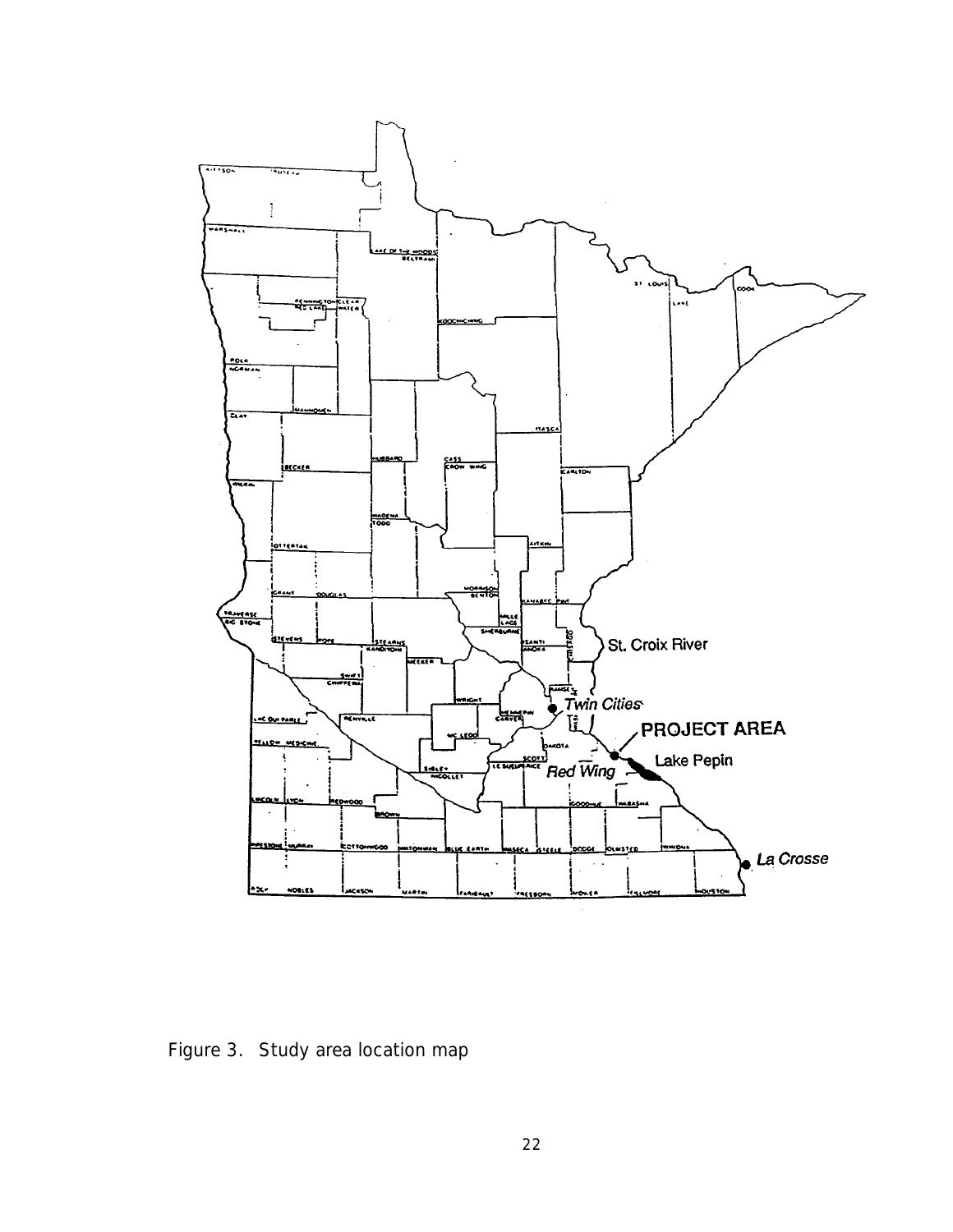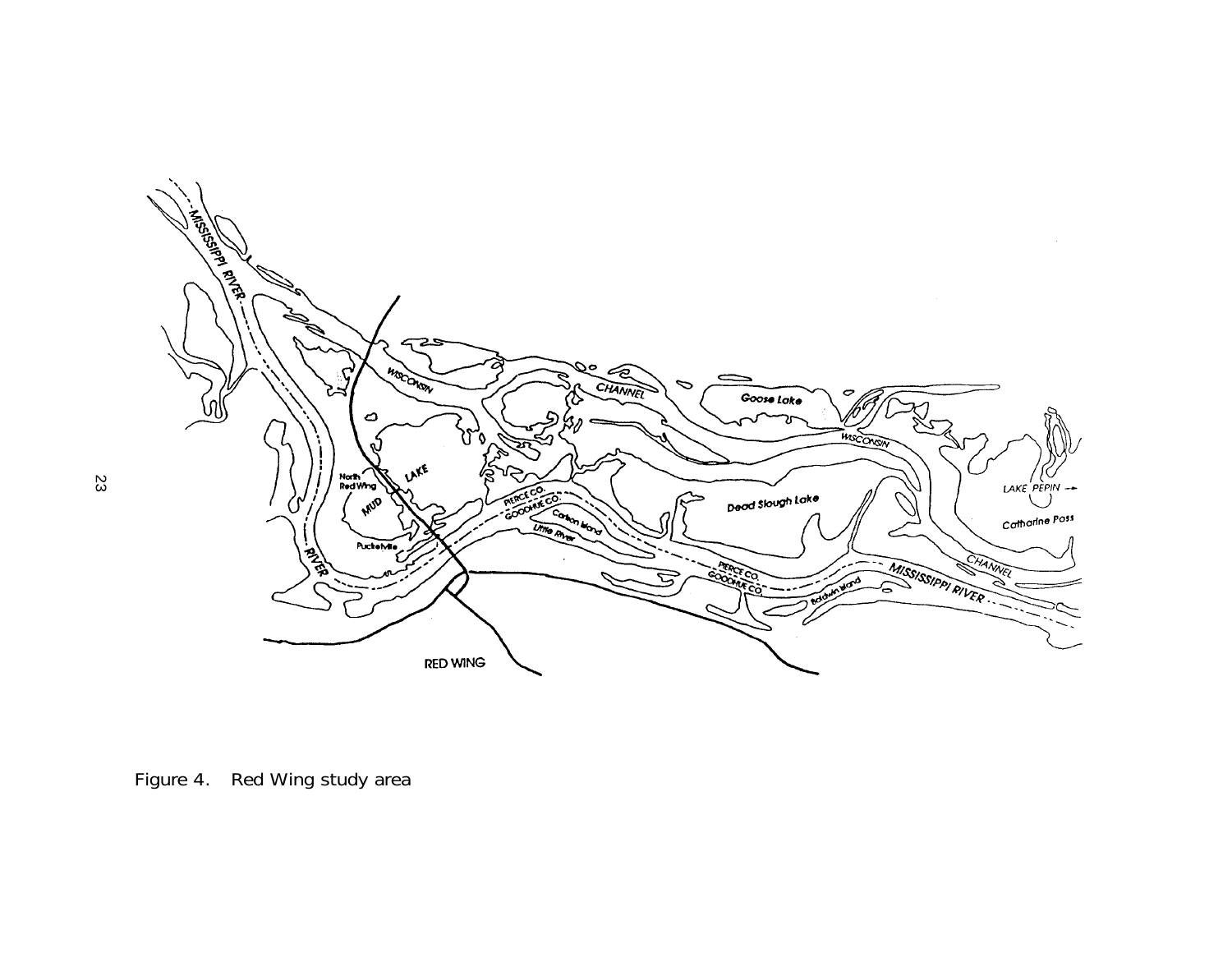

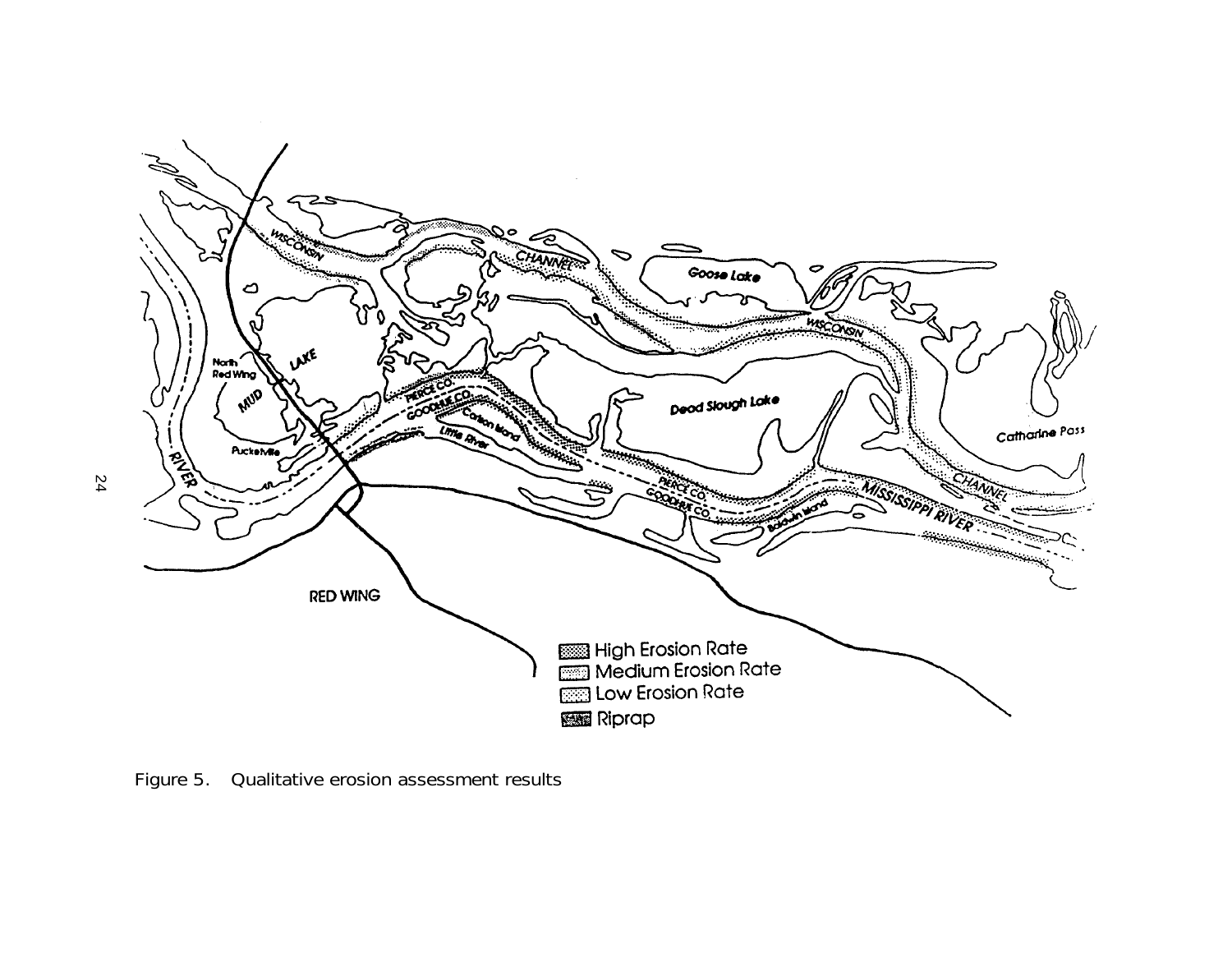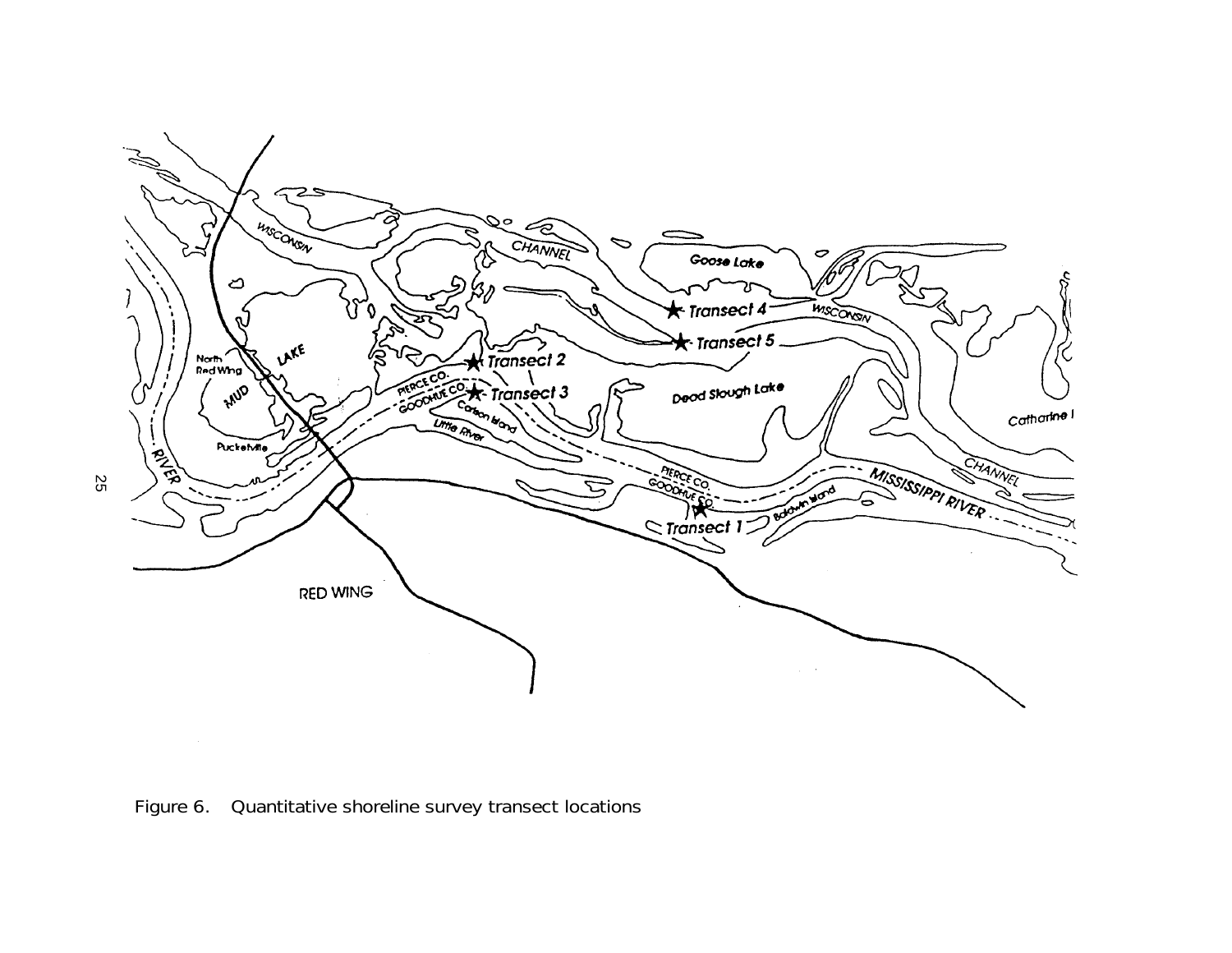

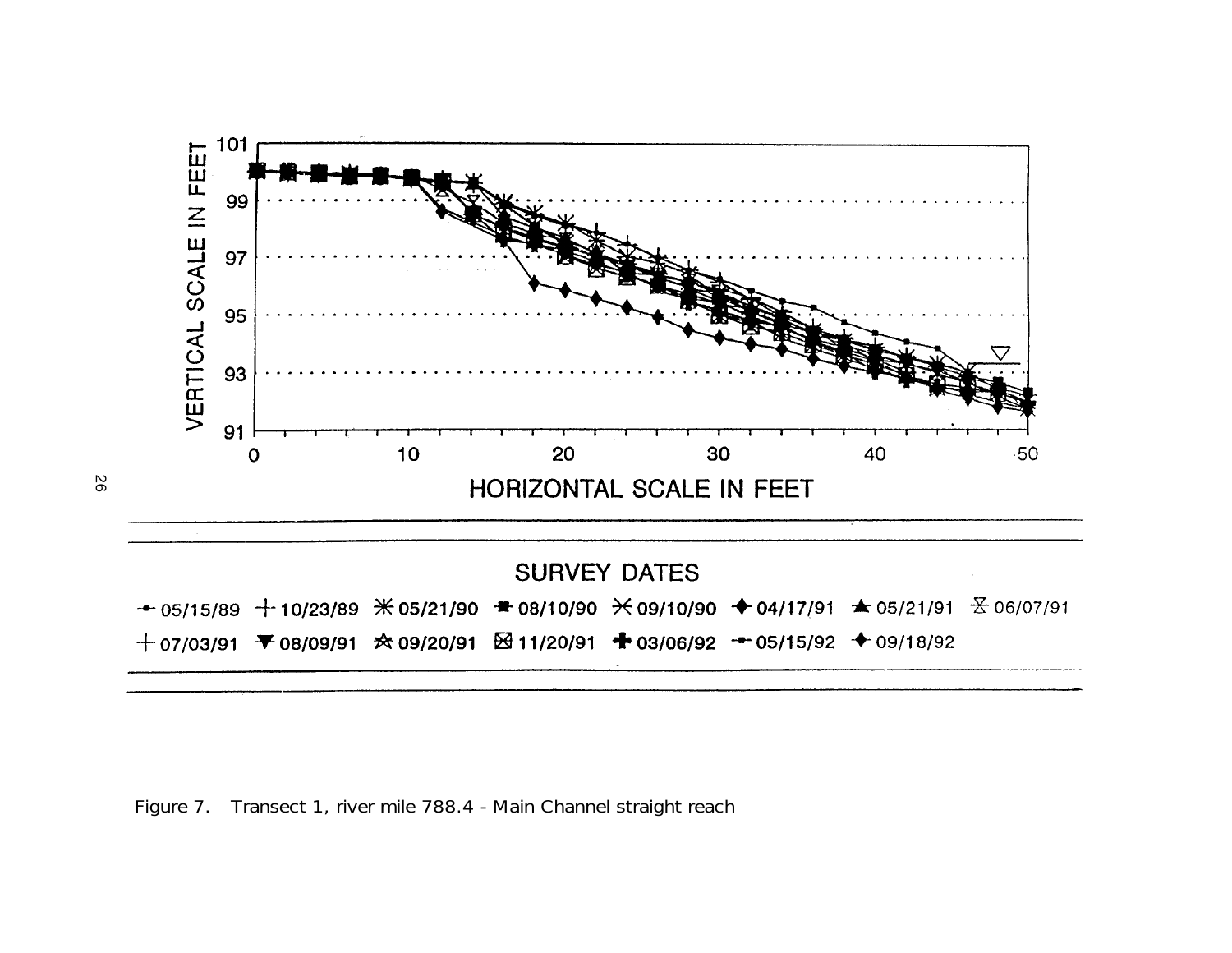

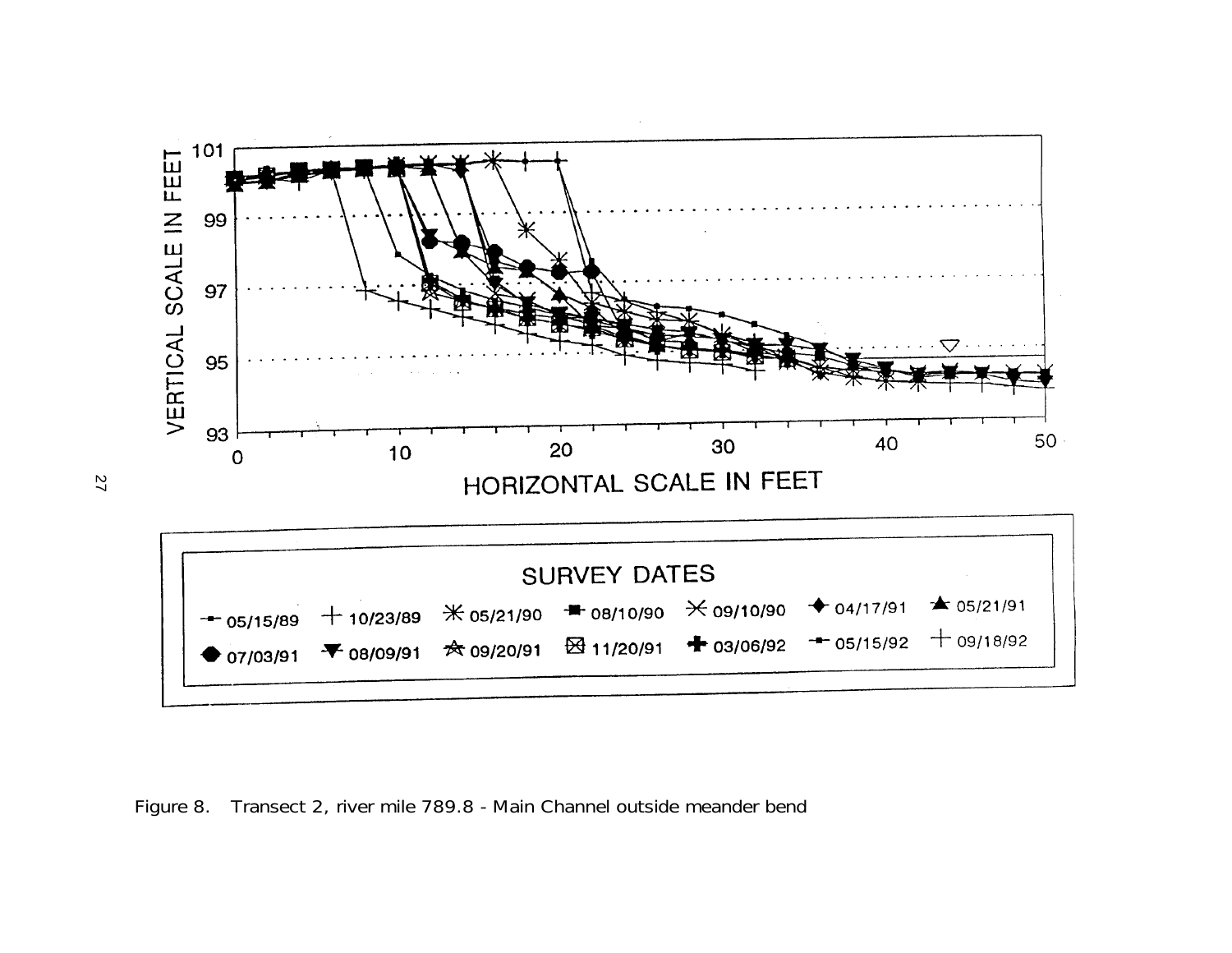

Figure 9. Transect 3, river mile 789.8 - Main Channel inside meander bend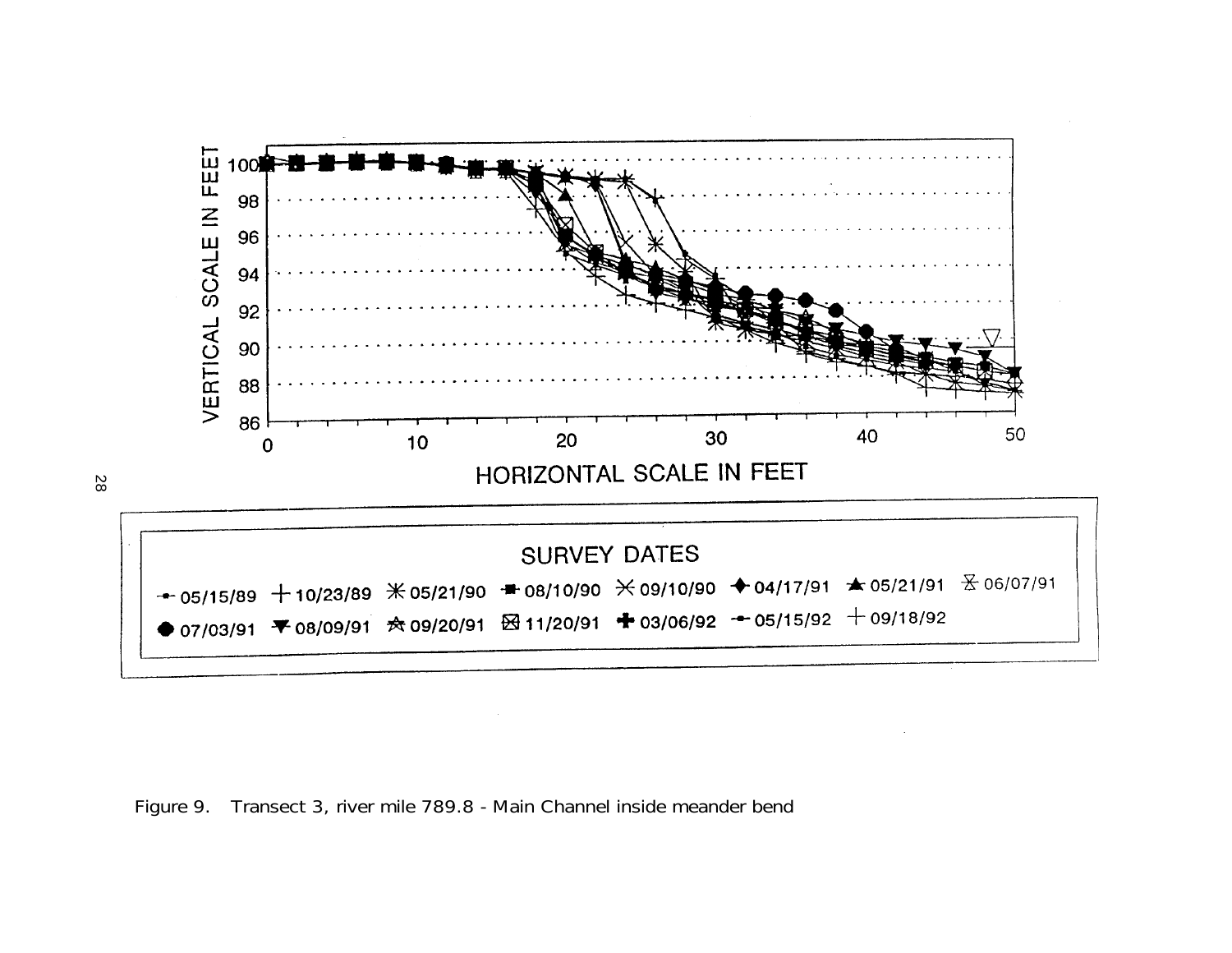

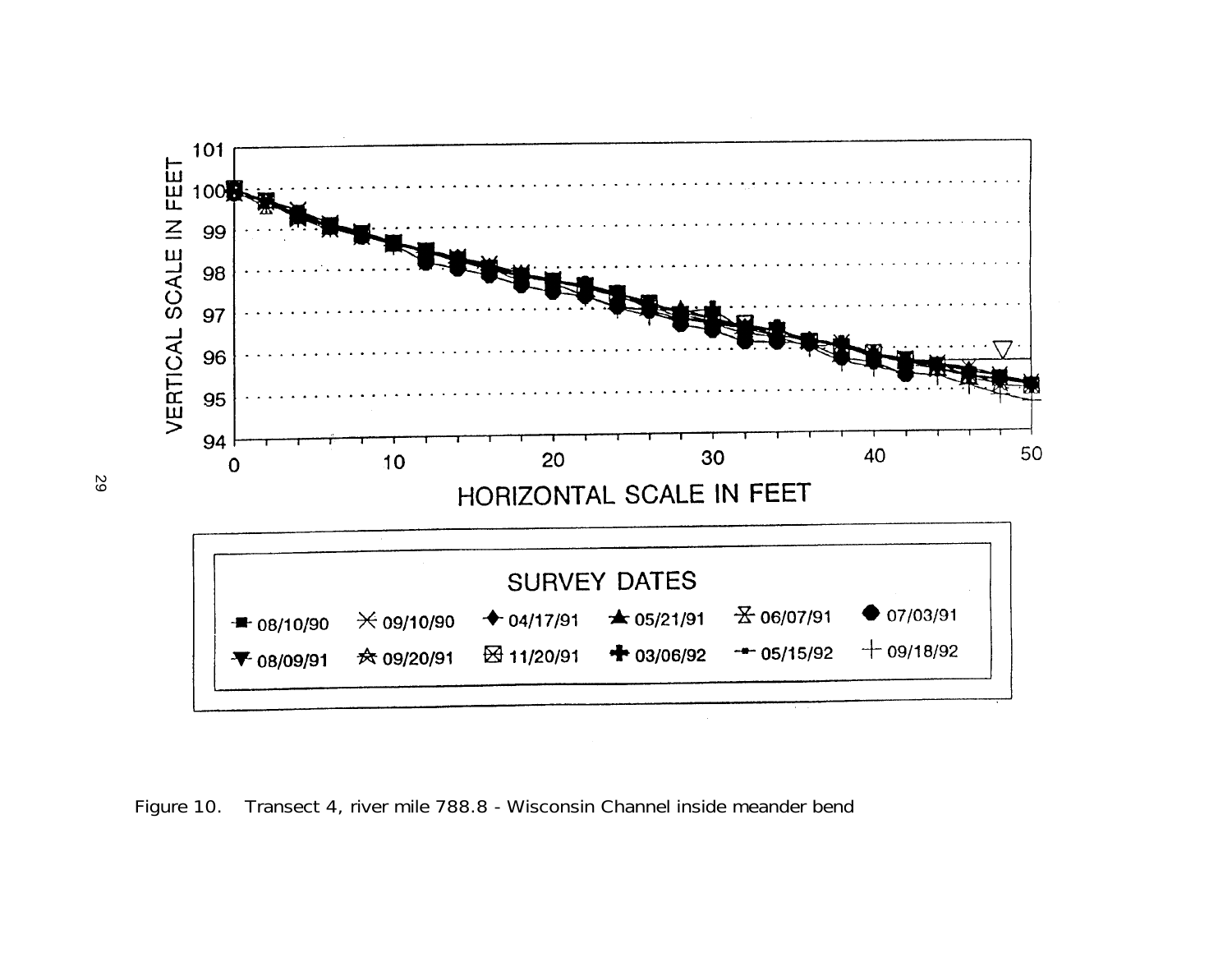

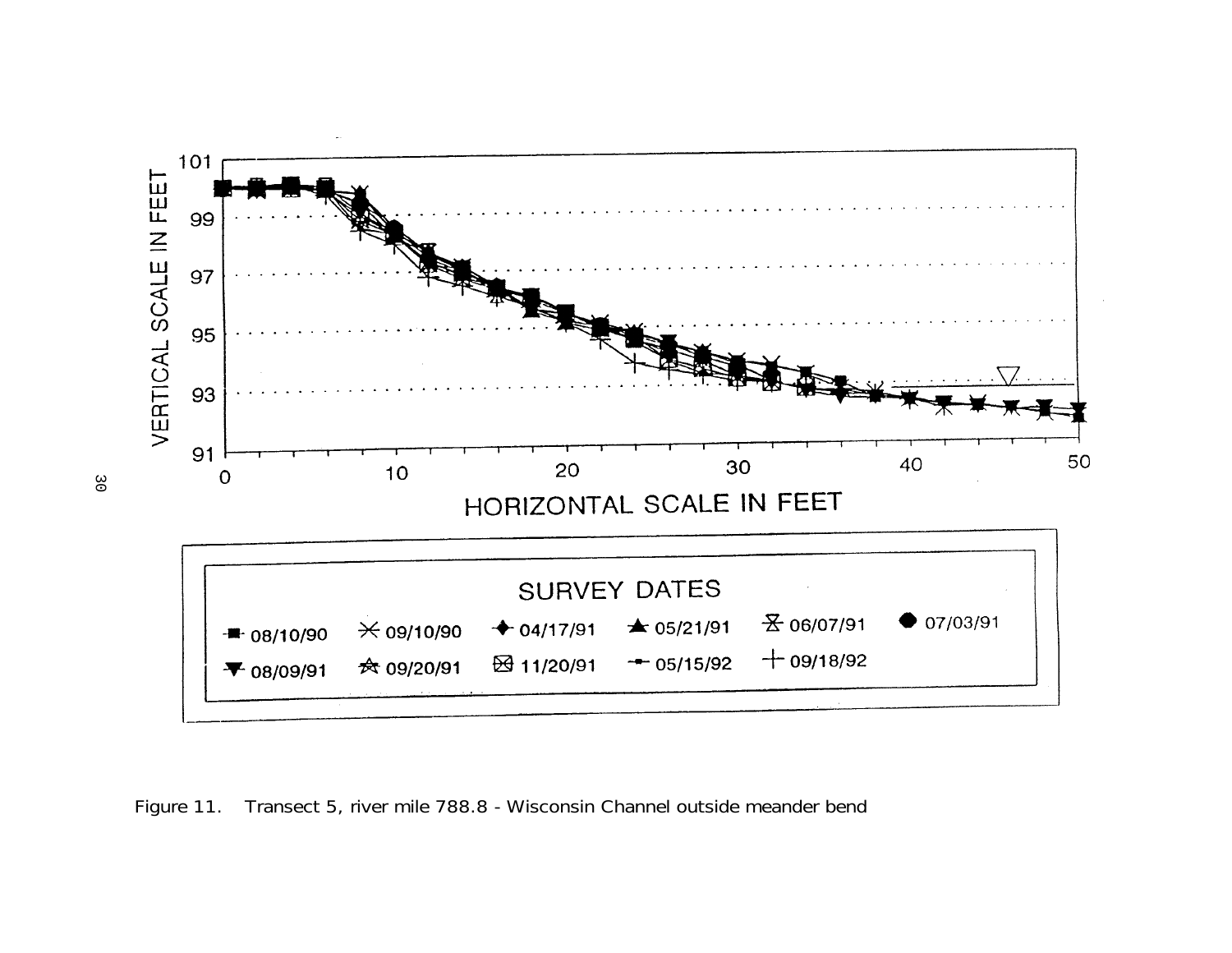

Figure 12. River shoreline relative erosion rates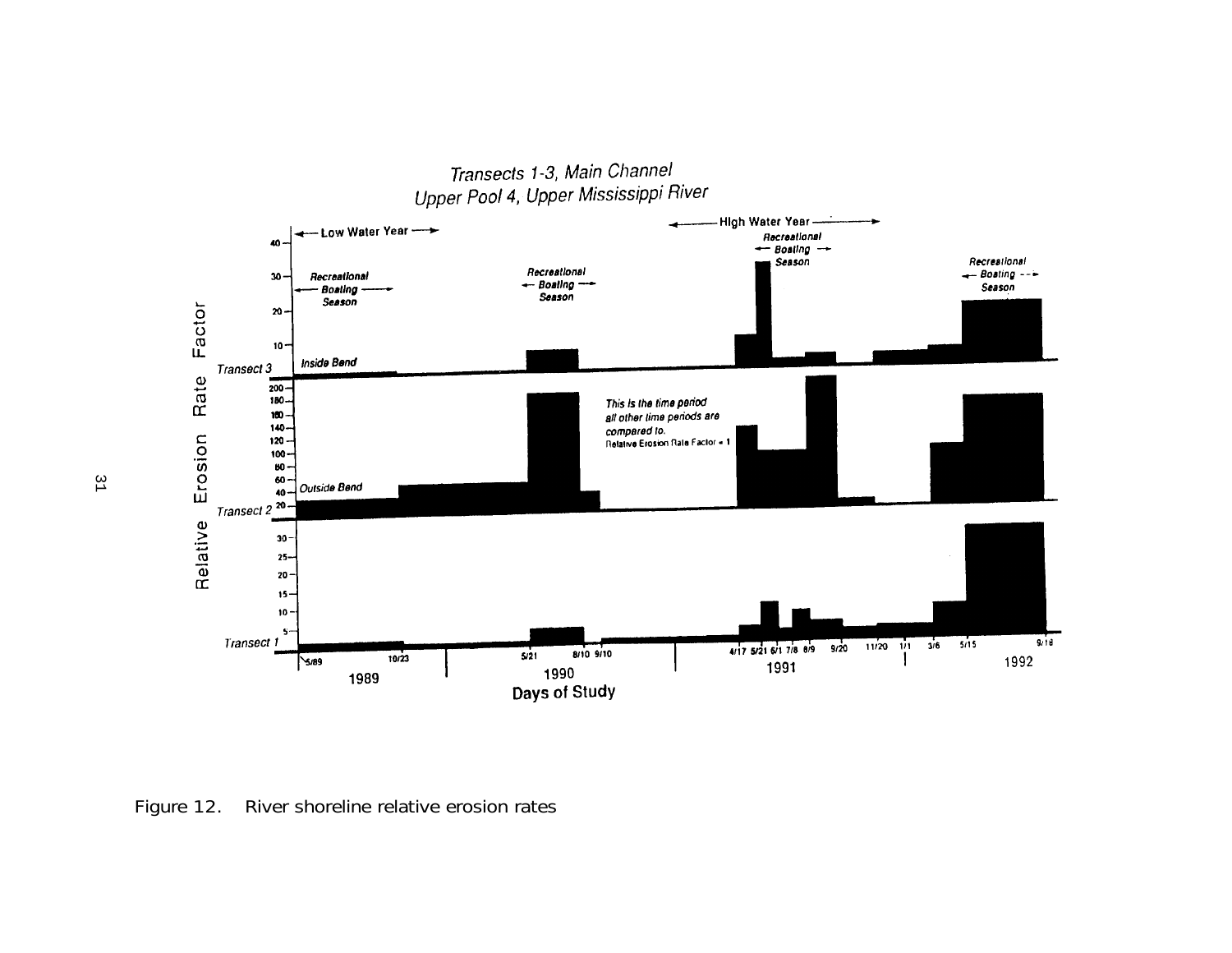

Figure 13. Water quality sampling locations for 2-m integrated samples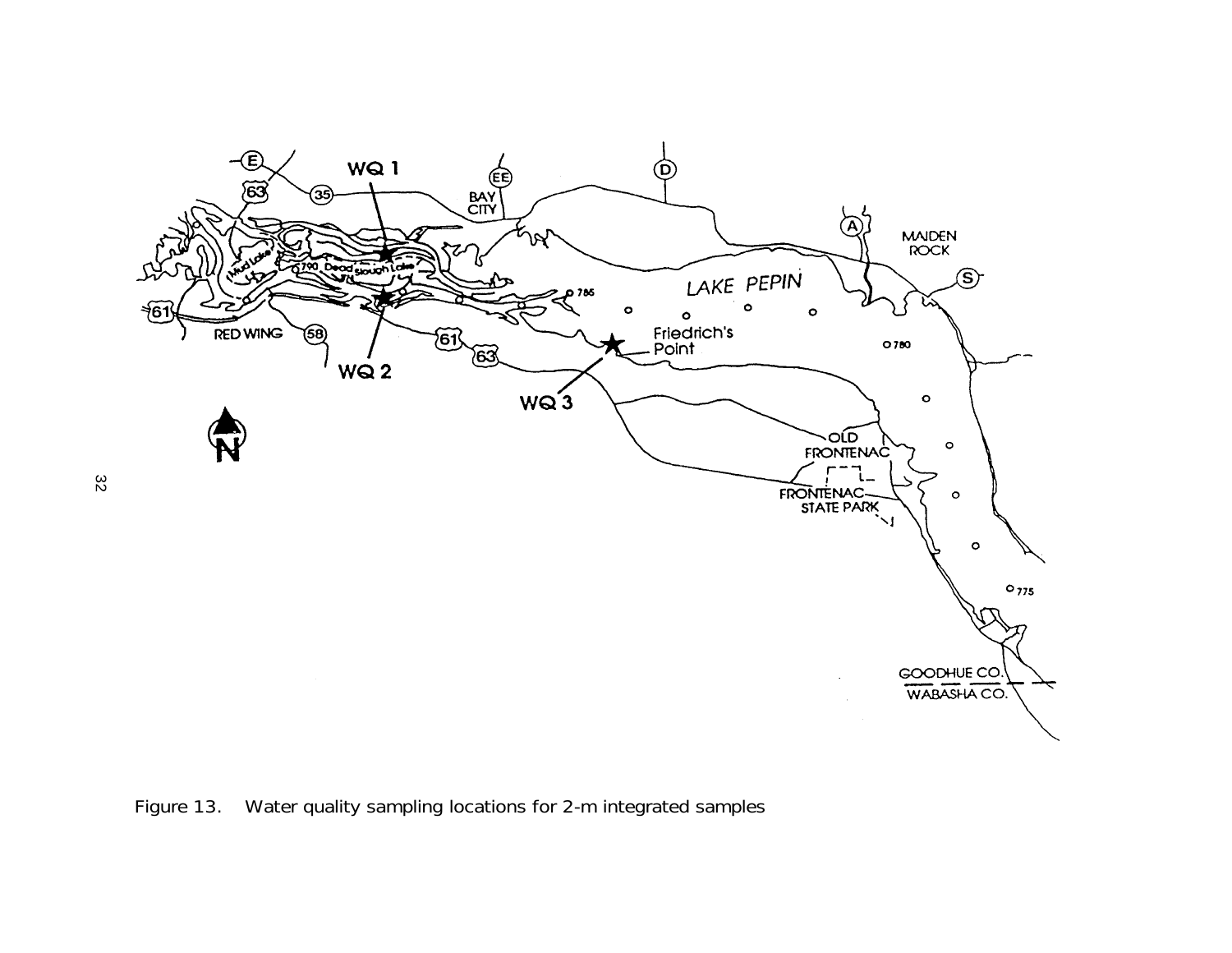

### OFF-PEAK VALUES ARE MEAN VALUES

Figure 14. Main Channel total suspended solids - peak versus off-peak boating times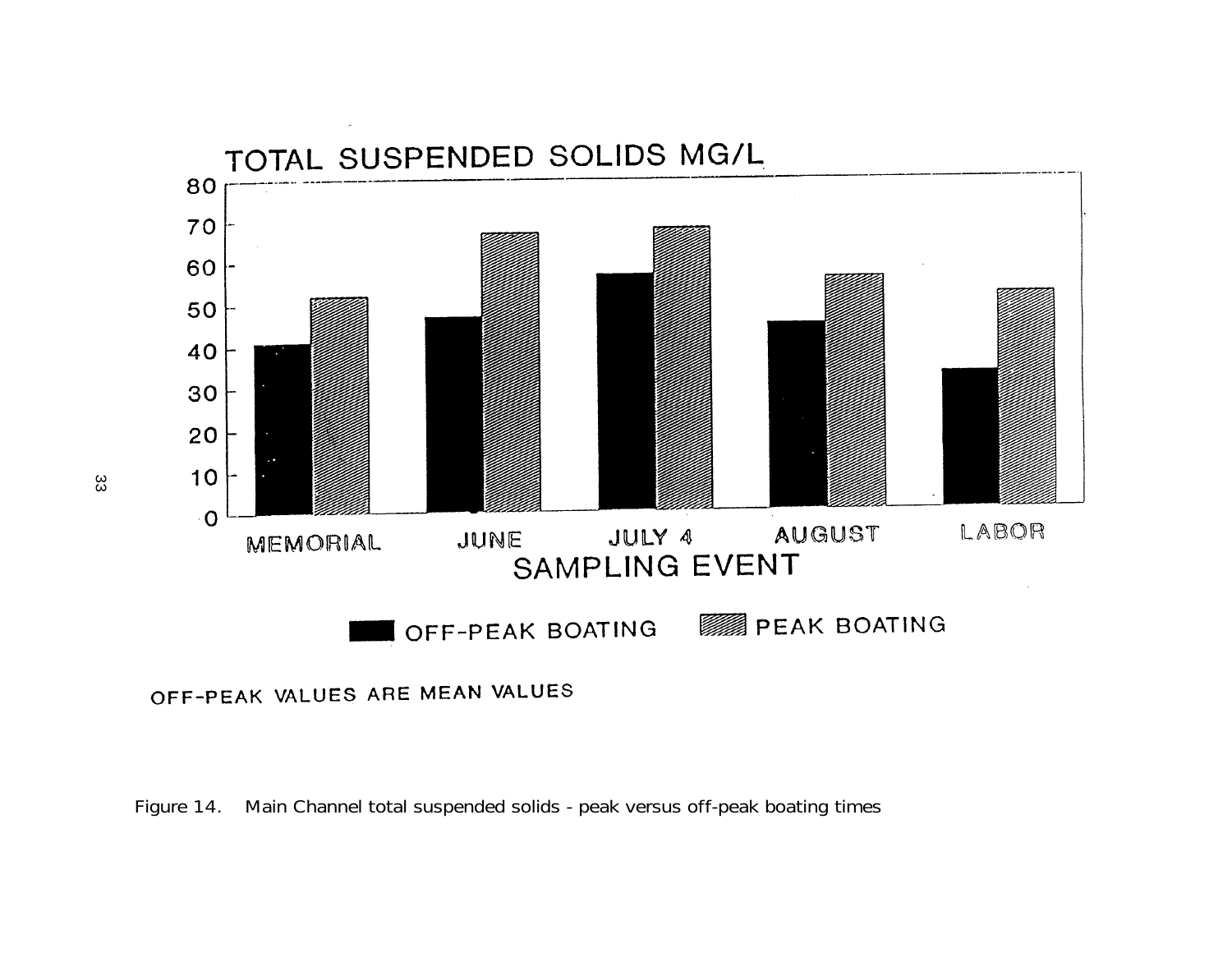

Figure 15. Typical holiday/weekend recreational boating activity levels

Frequency analysis of boat passages, August 30, 1989, through September 5, 1989, Red Wing site (adapted from Bhowmik et al. 1991)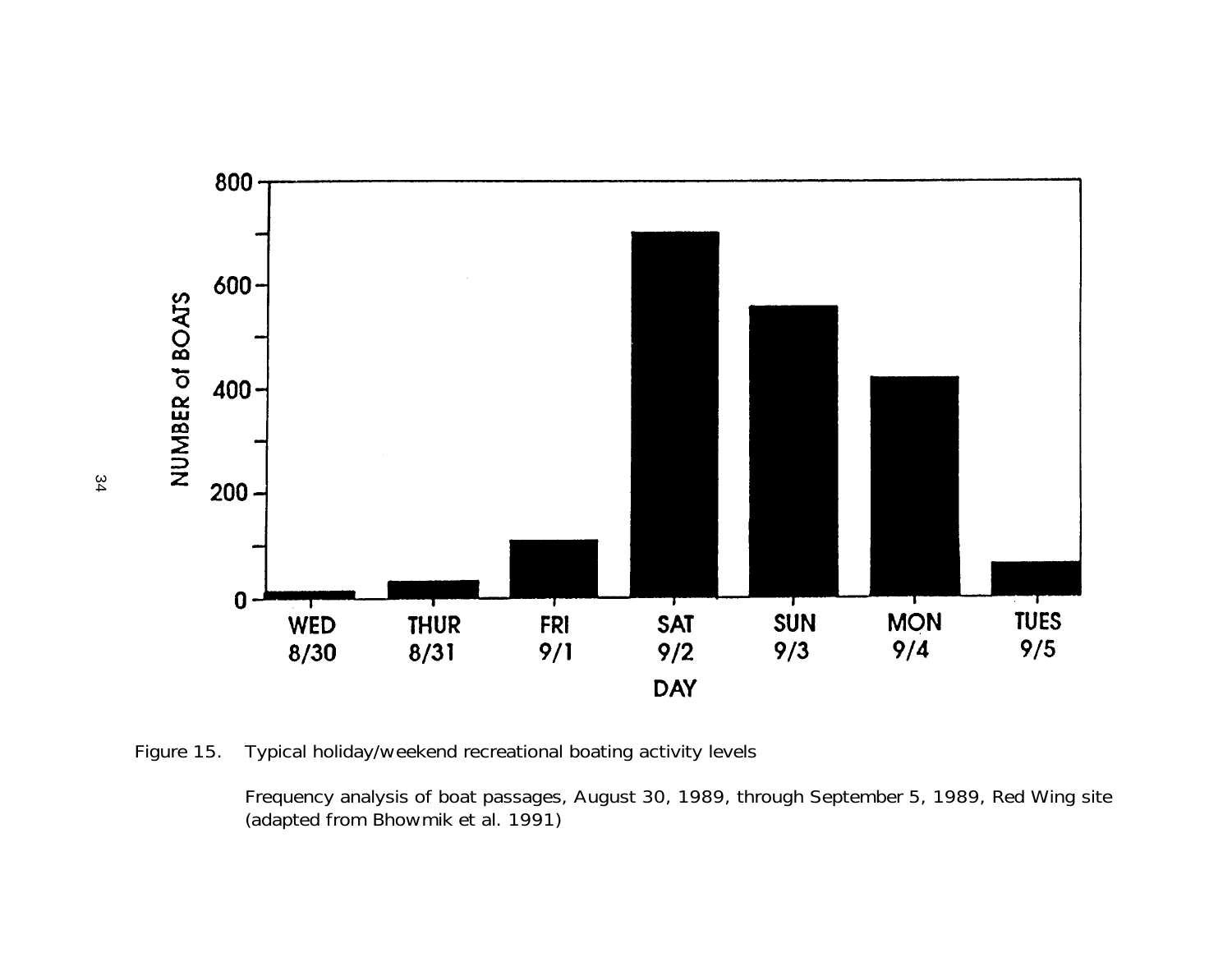

Figure 16. Typical holiday weekend daily distribution of boat passages (adapted from Bhowmik et al. 1991)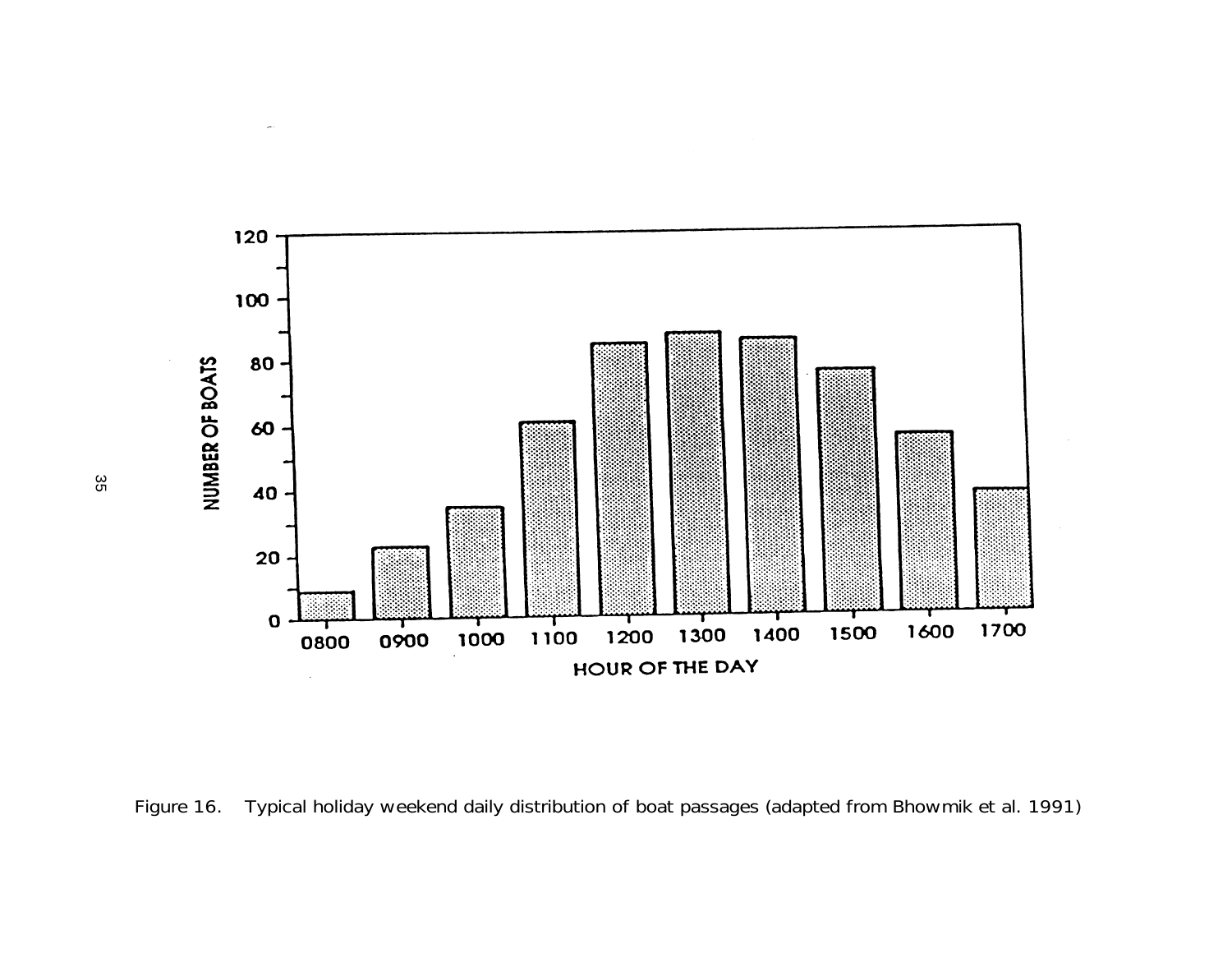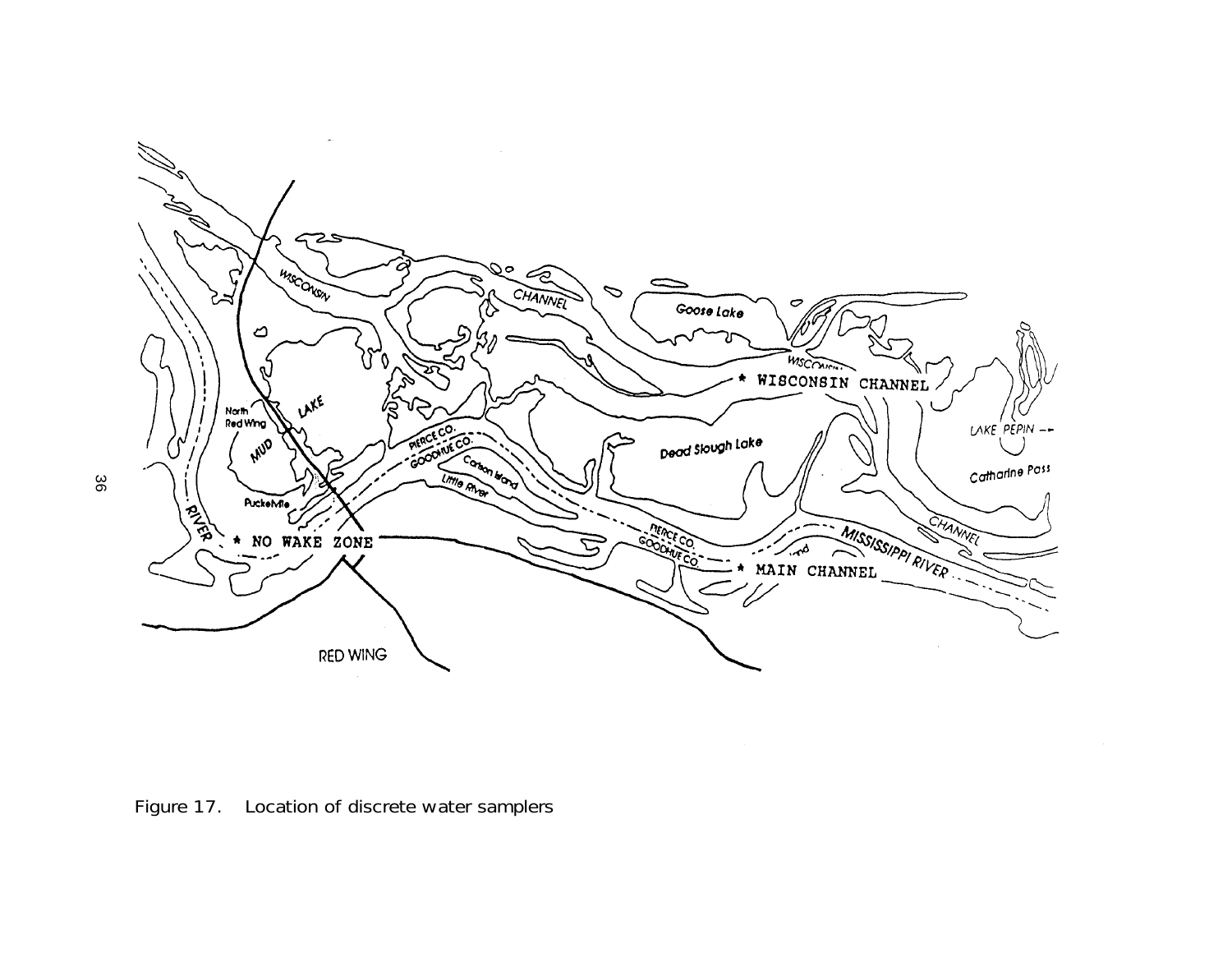

Figure 18. Main Channel water column turbidity at three different depths on Saturday, July 17, 1991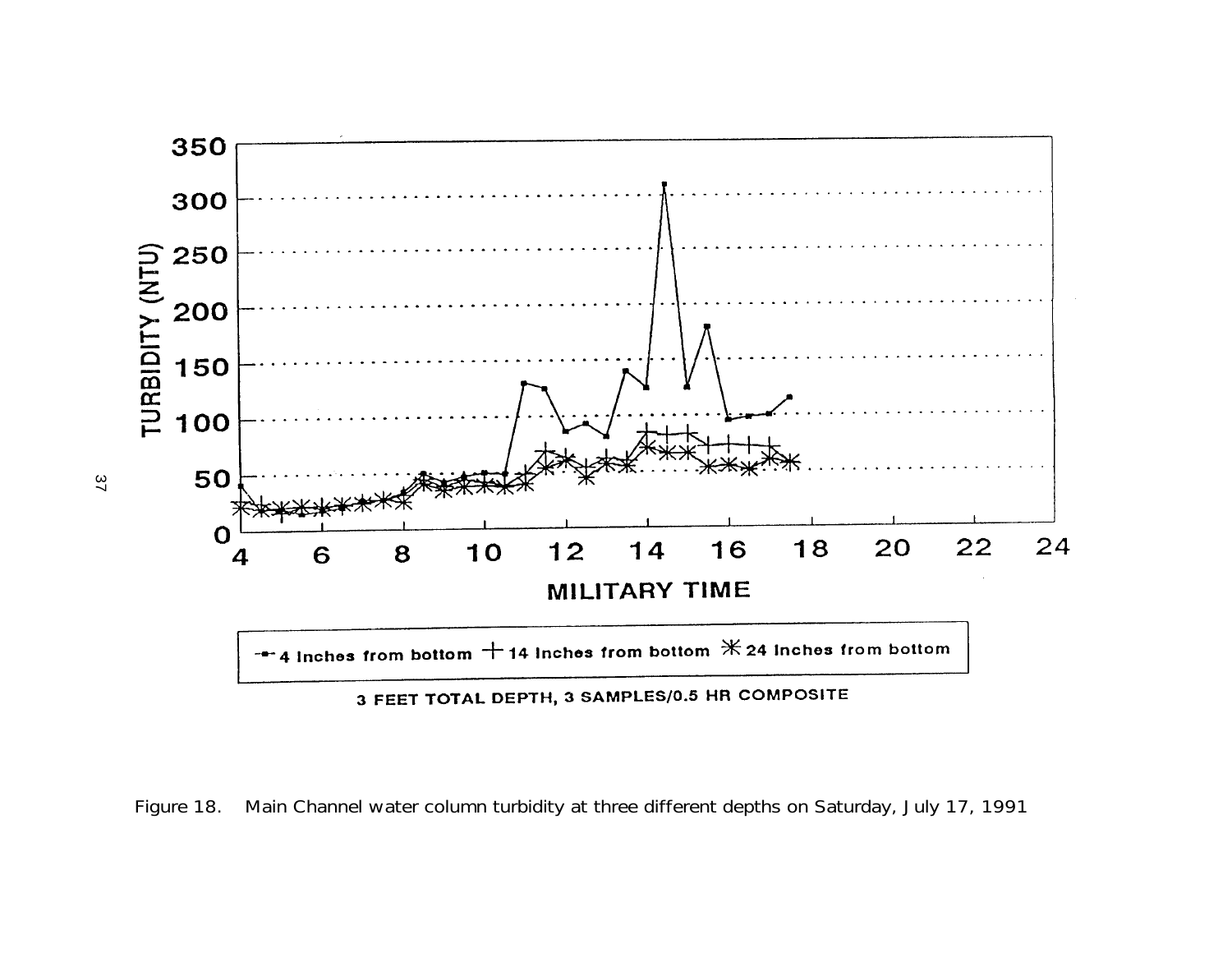

Figure 19. Main Channel turbidity at 10 and 20 feet from shore on Sunday, August 4, 1991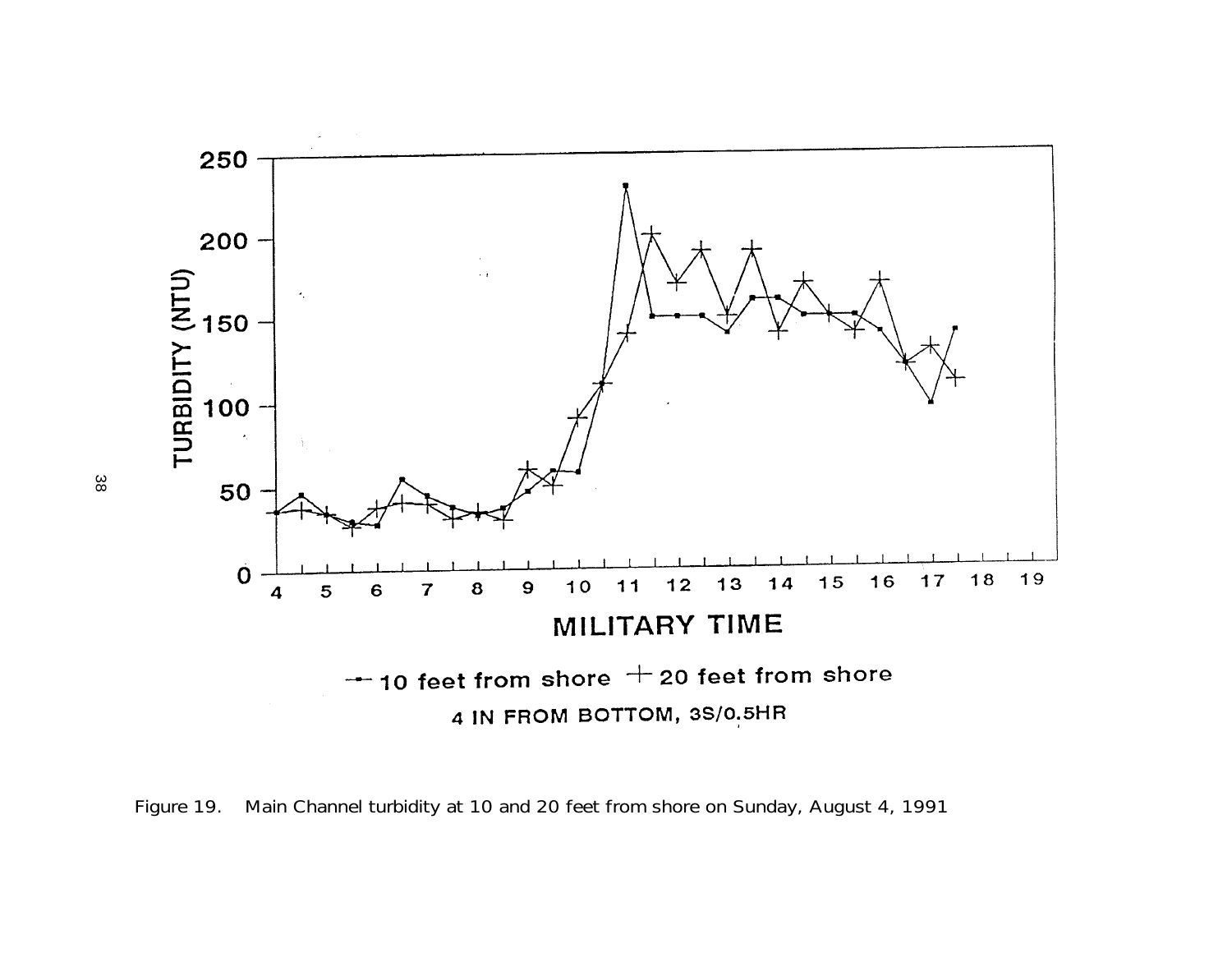

Figure 20. Main Channel turbidity at 20 and 30 feet from shore Thursday, August 8, to Monday, August 13,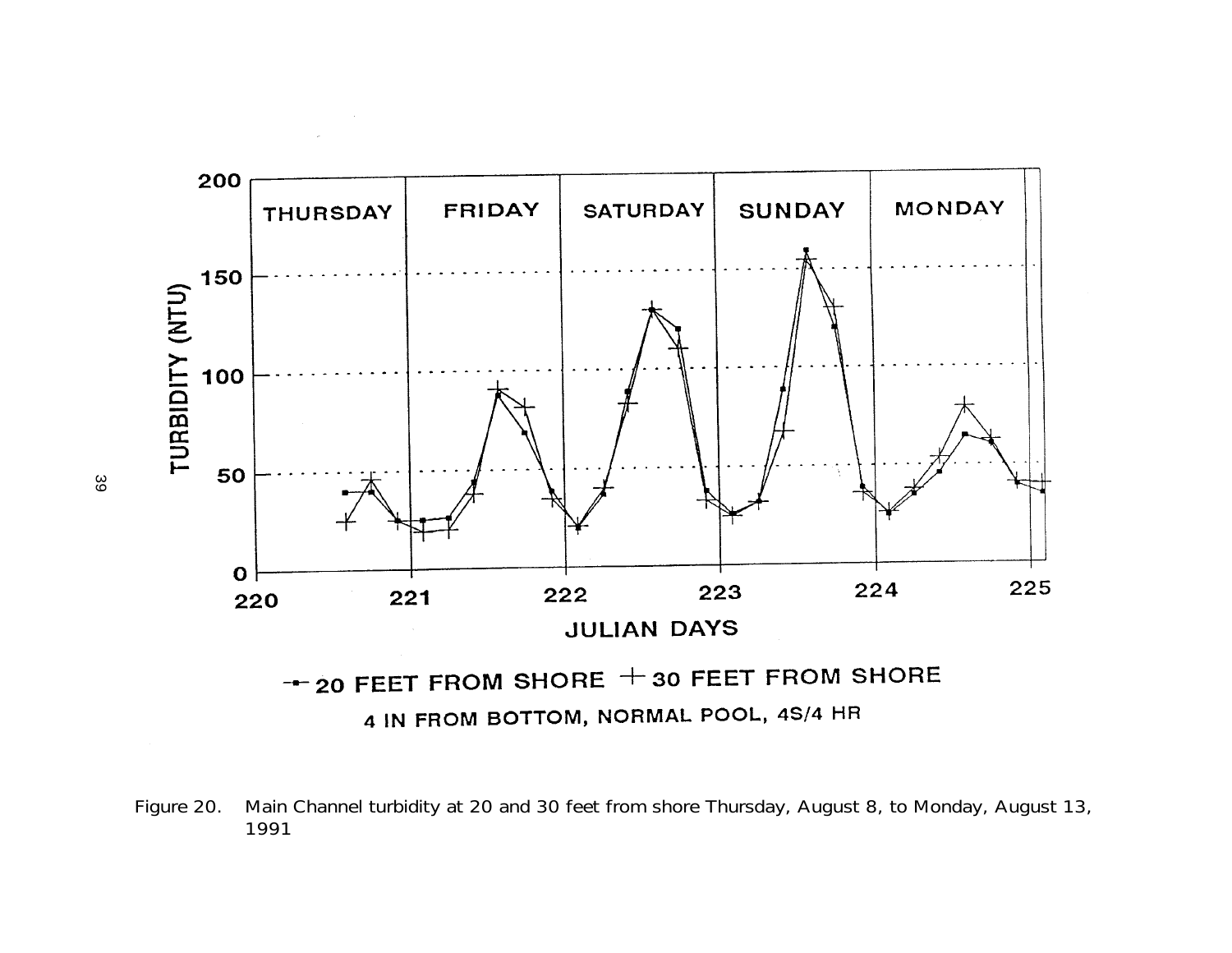

Figure 21. Run 1, 7 a.m., Saturday, August 1, 1992; contour plot of turbidity values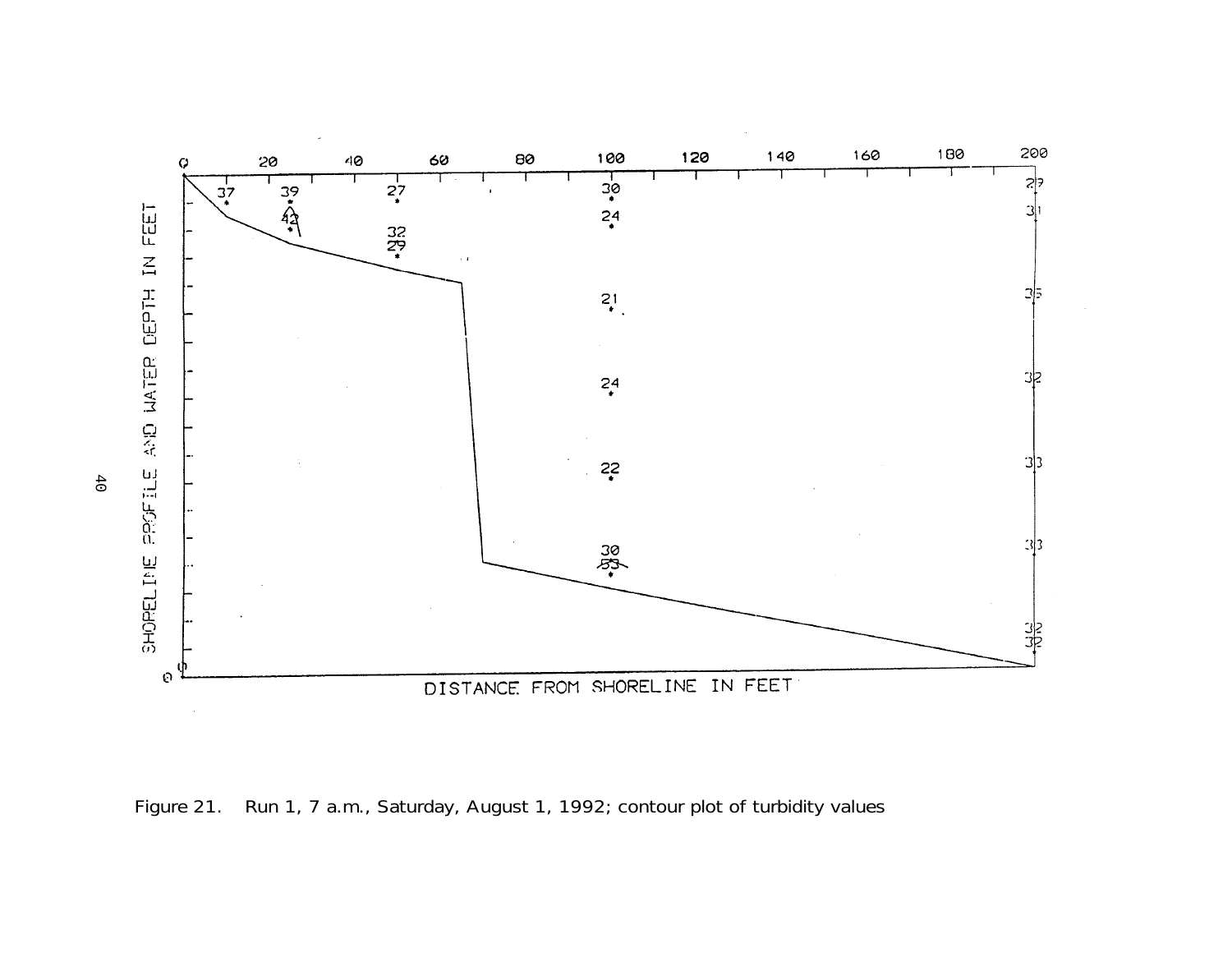

Figure 22. Run 2, 10 a.m., Saturday, August 1, 1992; contour plot of turbidity values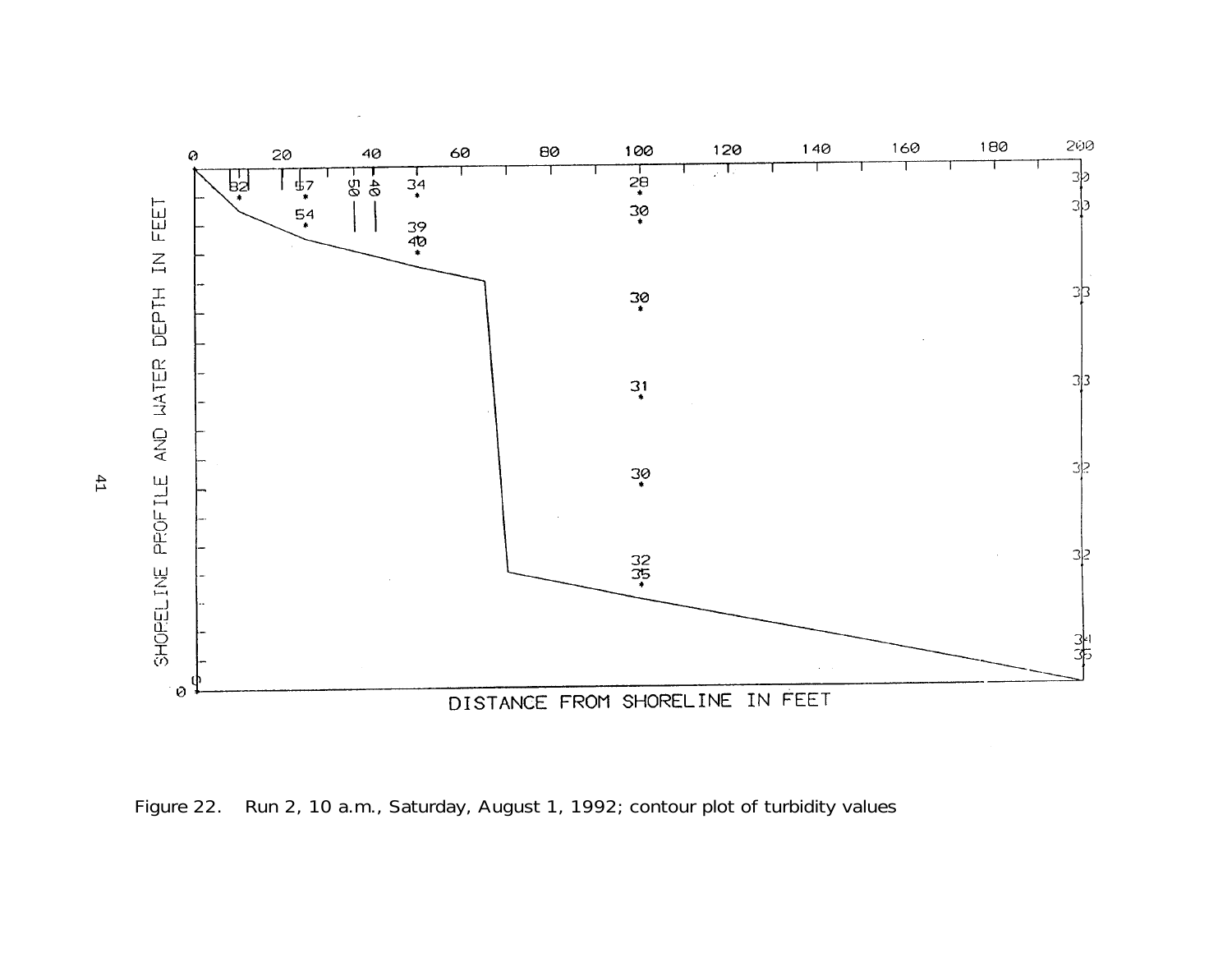

Figure 23. Run 3, 1 p.m., Saturday, August 1, 1992; contour plot of turbidity values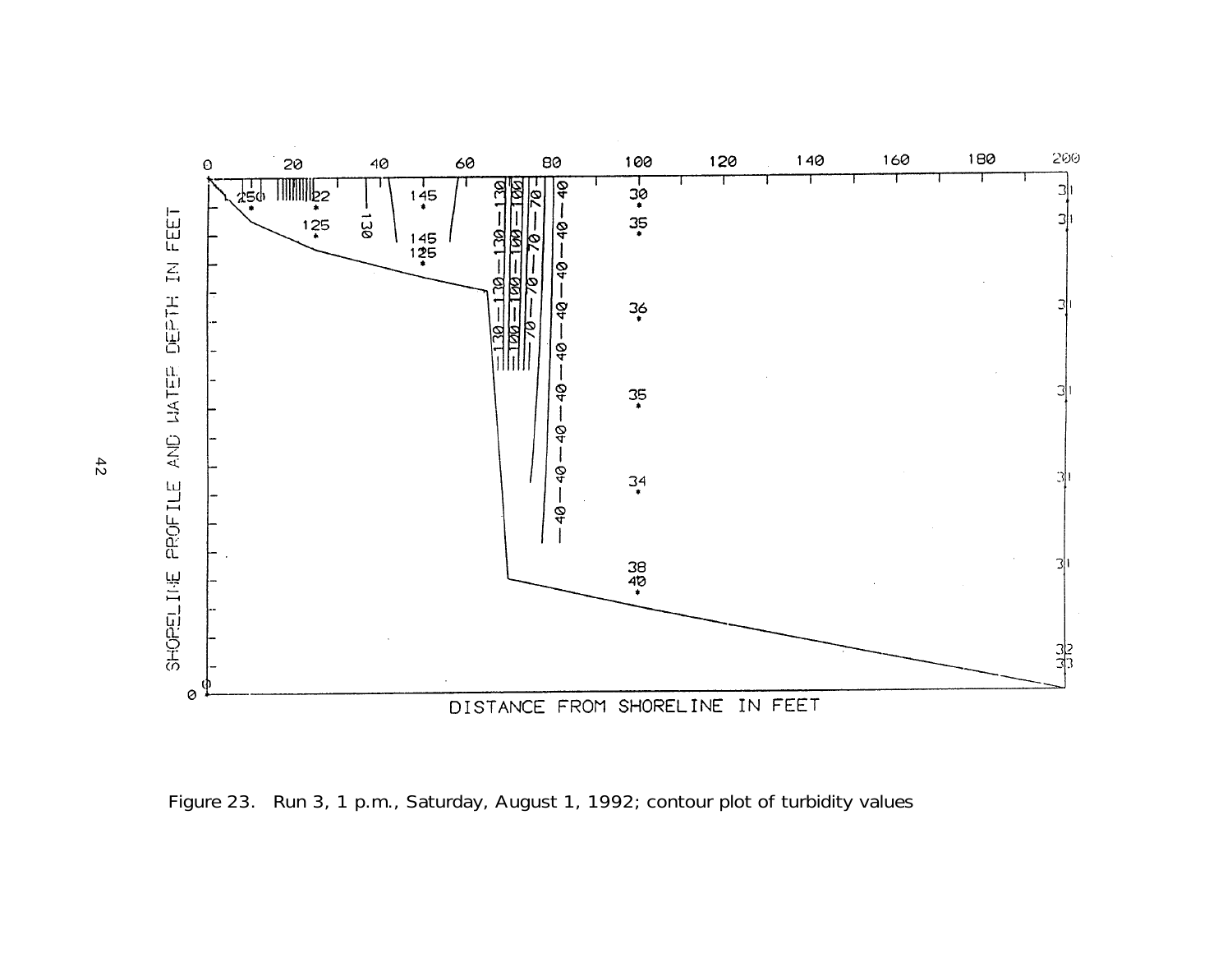

Figure 24. Run 4, 4 p.m., Saturday, August 1, 1992; contour plot of turbidity values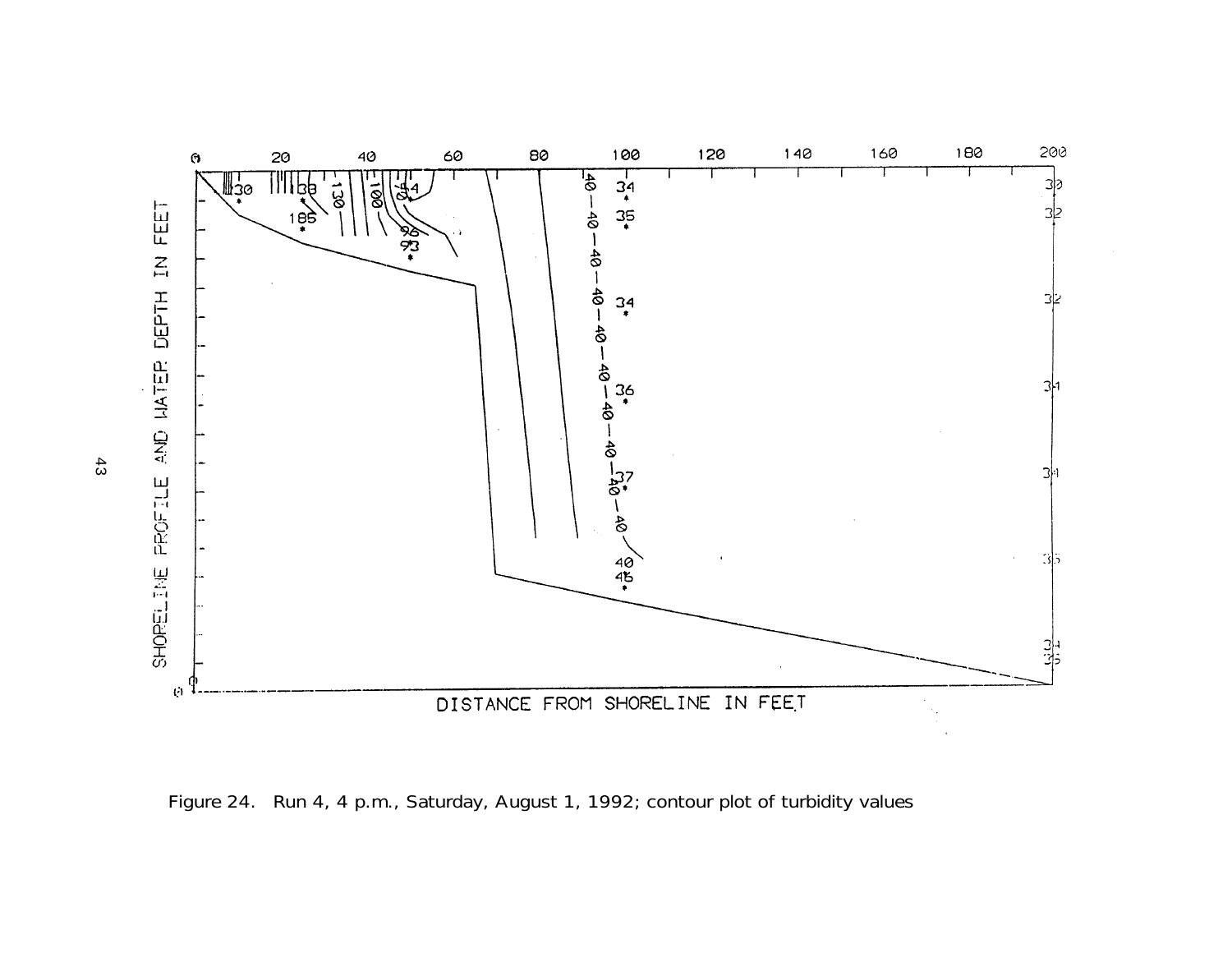

Figure 25. Main Channel turbidity and total suspended solids trend analysis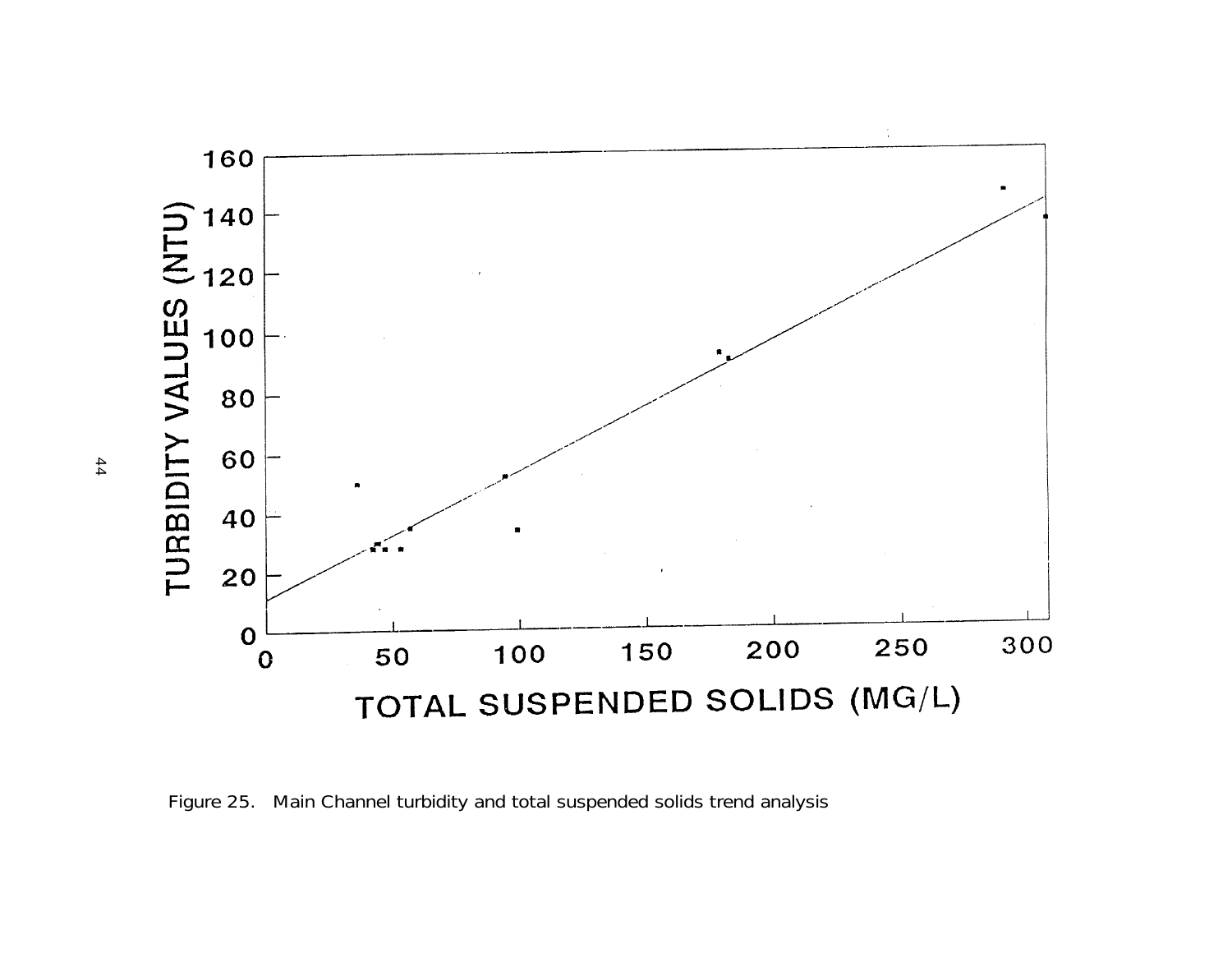

Figure 26. Main Channel and Wisconsin Channel turbidity values August 15-19, 1991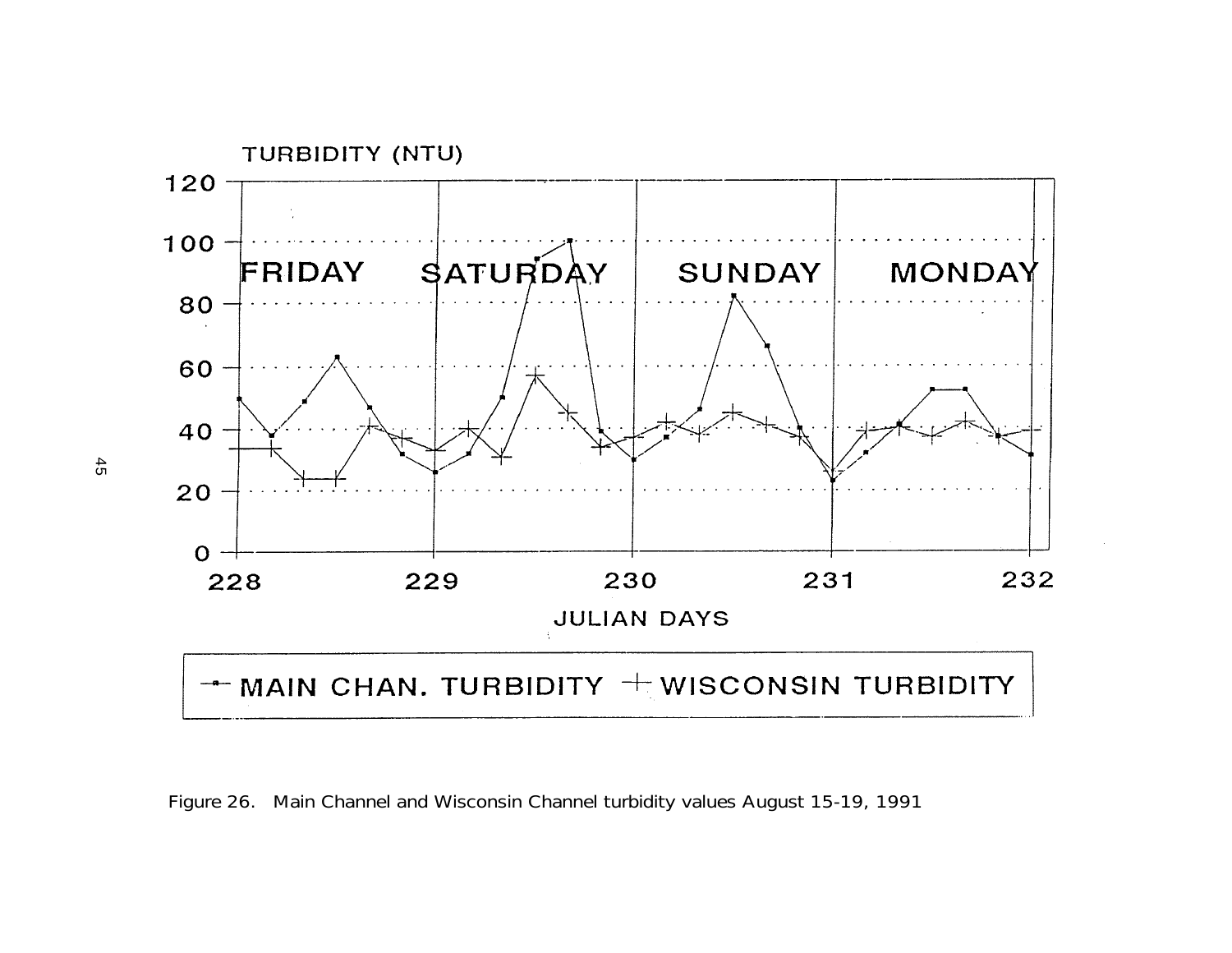

10 CM FROM BOTTOM, NORMAL POOL, 4S/4 HR

Figure 27. Turbidity value comparisons over the Labor Day Holiday Weekend, August 28-September 6, 1991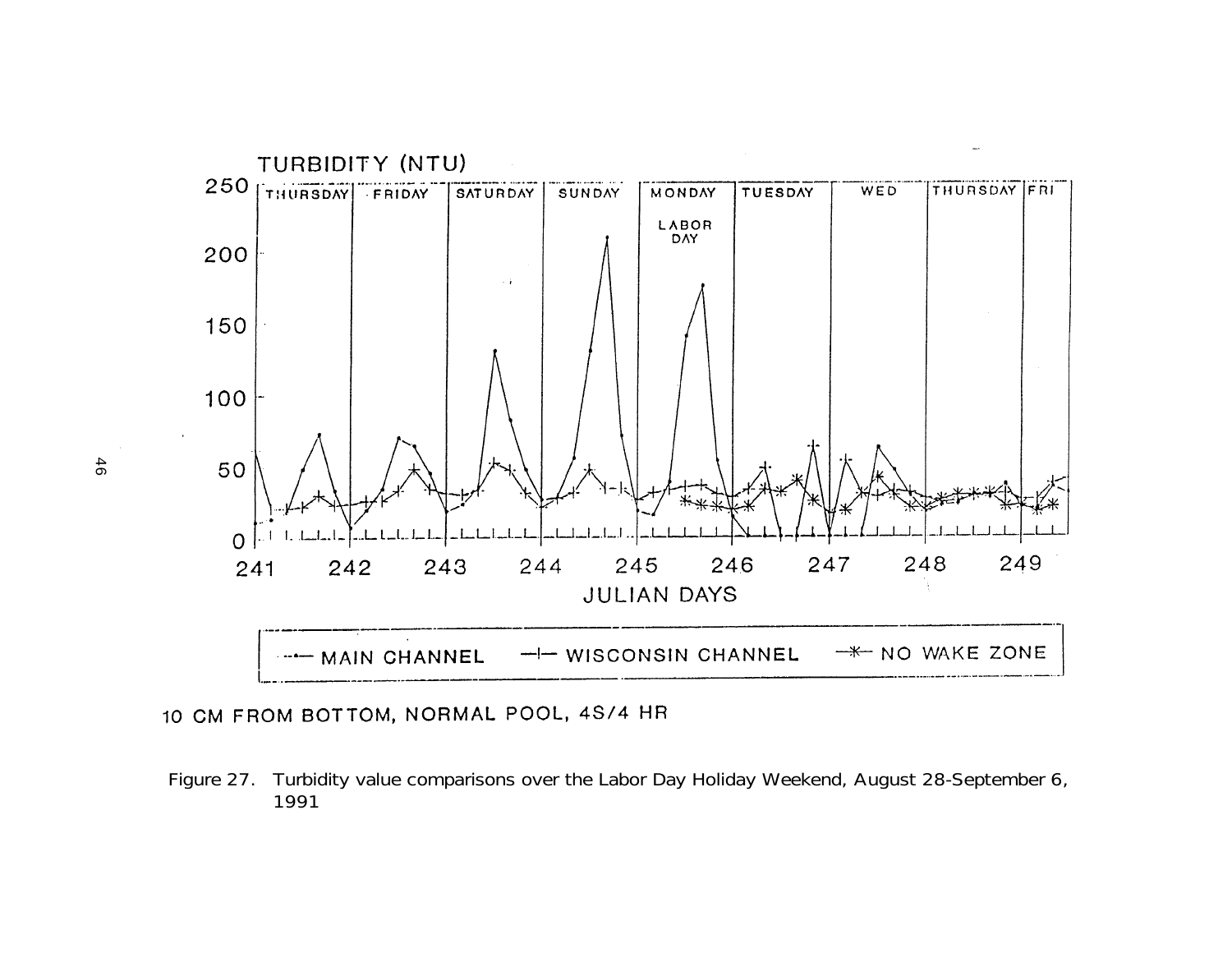

Figure 28. No-wake zone versus Main Channel turbidity values on Saturday, August 1, 1992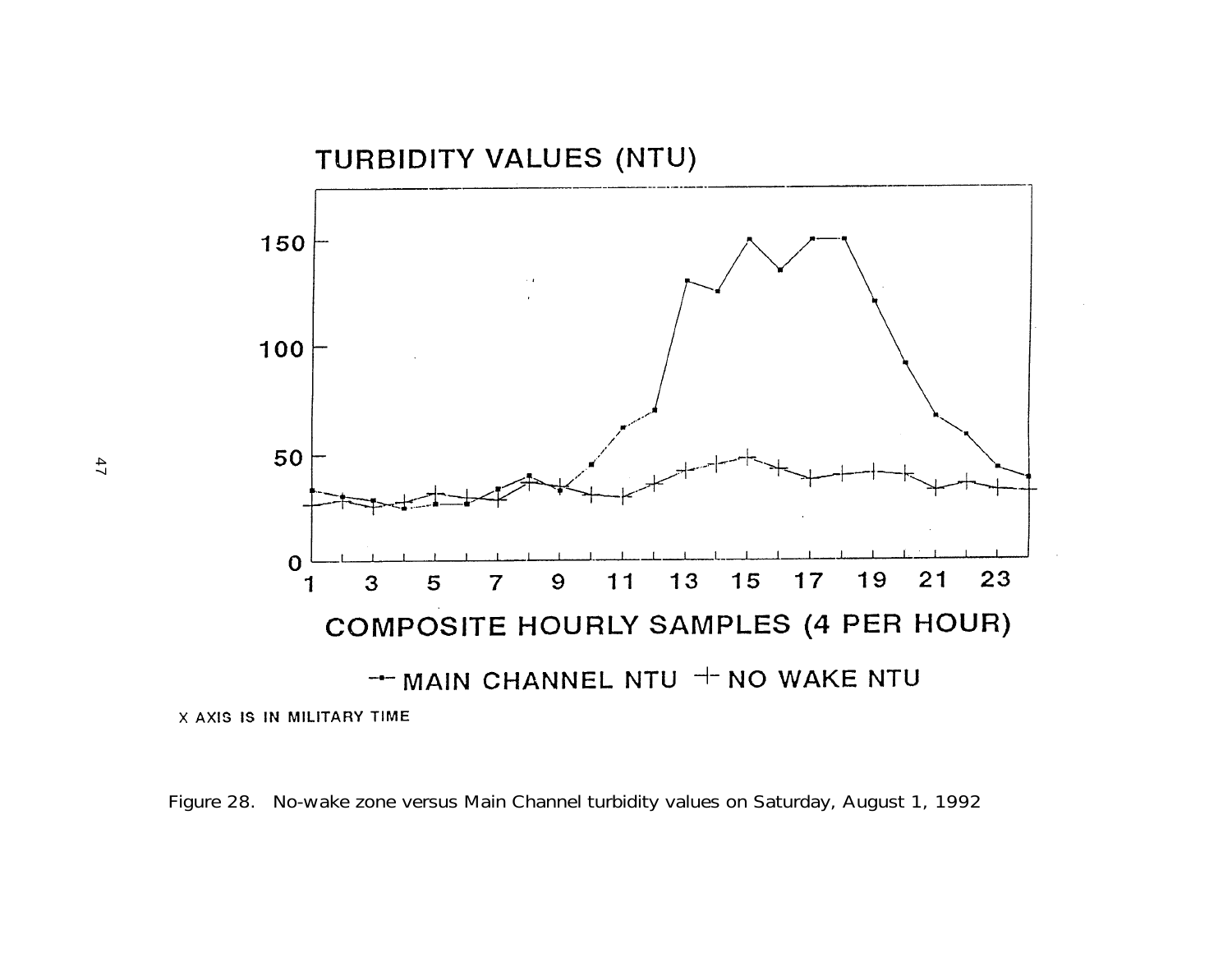

Average Wind Velocity, 155 Measurements

Figure 29. Wave height and turbidity compared to wind speed river channel data 1990-1991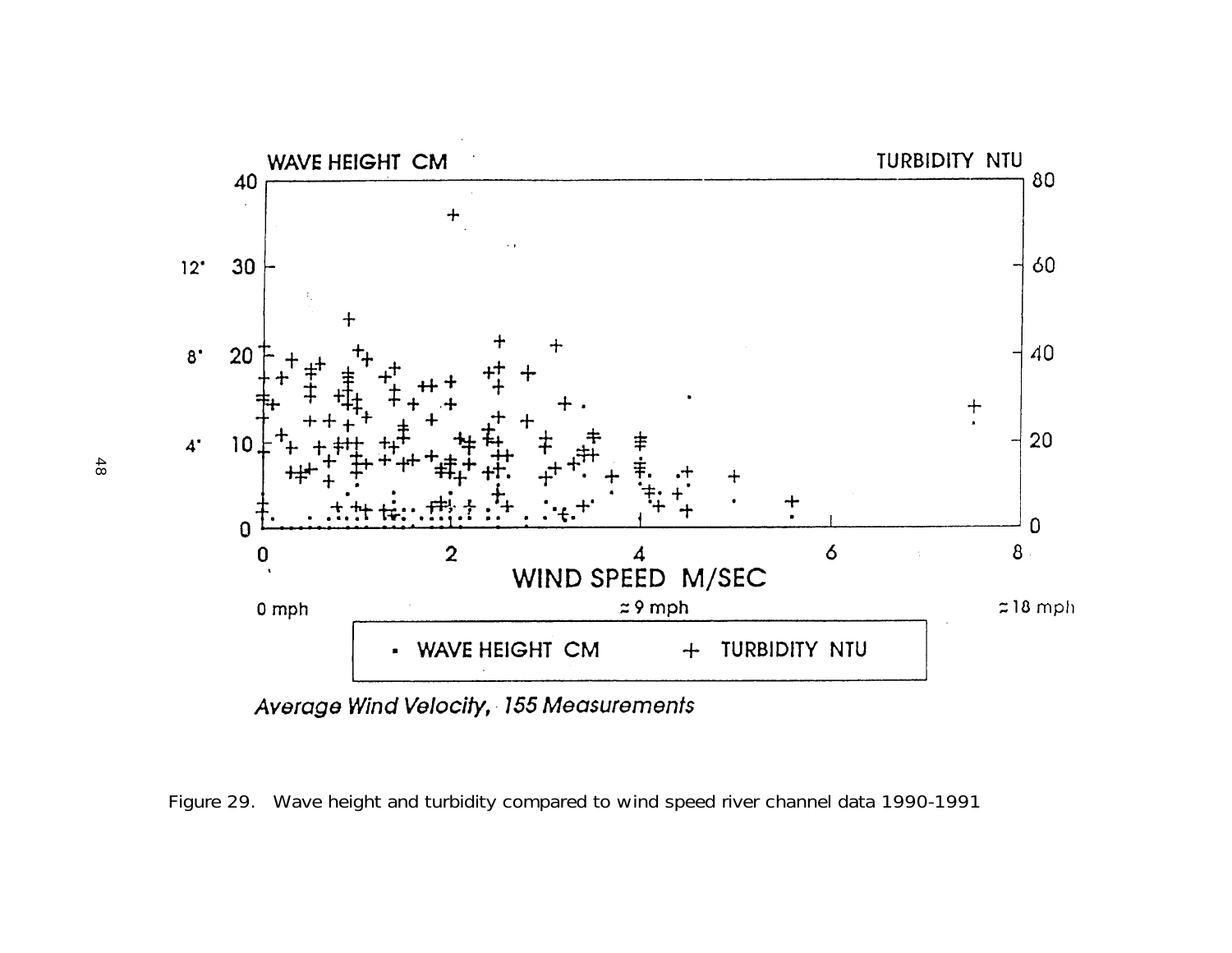### Appendix A

### Water Quality Assessment Data Sheet

|         |            | WISCONSIN CHANNEL DATA (ALL IN MG/L UNLESS NOTED) |                    |              |            |                                 |                                          |              |              |       |                                                |                                  |     |         |                             |                                              | <b>WATER</b> | <b>WAVE</b>                            | <b>FLOW</b>     | <b>WATER</b>             |                         | <b>TURB</b> | <b>SPECIFIC</b>    |                           | SECCHI |
|---------|------------|---------------------------------------------------|--------------------|--------------|------------|---------------------------------|------------------------------------------|--------------|--------------|-------|------------------------------------------------|----------------------------------|-----|---------|-----------------------------|----------------------------------------------|--------------|----------------------------------------|-----------------|--------------------------|-------------------------|-------------|--------------------|---------------------------|--------|
|         |            | <b>TOTAL</b>                                      | SUSPENDEDDIBSOLVED | TOTAL        |            | <b>TOTAL</b><br><b>VOLATILE</b> | <b>SUSPENDEDFIXED</b><br><b>VOLATILE</b> |              | <b>TOTAL</b> |       | <b>KJELDAHL</b><br>SUSPENDEDPHOSPHOROUNITROGEN | <b>NITRITE/</b><br><b>NTRATE</b> |     | CHLOR A | <b>WIND</b><br><b>SPEED</b> | <b>WIND</b><br><b>DIRECTION</b><br>(DEGREES) | овтн         | <b>HEIGHT</b><br><b>METERS(METERS)</b> | VELCCITY<br>M/S | <b>TEMP</b><br>(CELCIUS) | <b>DO</b><br><b>CPM</b> | (UTM)       | COND<br>(umhos/am) | <b>DISK</b><br>$($ am $)$ |        |
|         |            | <b>SOLDS</b>                                      | <b>SOLDS</b>       | <b>BOLDS</b> |            | <b>SOLDS</b>                    | <b>SOLIDS</b>                            | <b>SOLDS</b> |              |       |                                                |                                  |     | (ug/L)  | (M/S)                       | <b>NA</b>                                    | 1.73         | 0.00                                   | 0.19            | 19.2                     | 7.9                     |             | 16                 | 433                       | 50     |
| DATE    | <b>TME</b> |                                                   |                    |              | 290        | 110                             | 5.2                                      |              | 25.8         | 0.100 | 1.00                                           | 4.1                              |     | 30.4    |                             | 352                                          | 2.55         | 0.02                                   | 0.36            | 20.3                     | 7.5                     |             | 26                 | 499                       | 48     |
| 5/22/91 | 13:00      | 330                                               |                    | 31           | 340        | 130                             |                                          | 6.8          | 40.2         | 0.100 | 1.56                                           | 5.9                              |     | 24.0    |                             | 78                                           | 1.8          | 0.02                                   | 0.36            | 21.9                     | 6.9                     |             | 29                 | 494                       | 41     |
| 5/27/91 | 10:00      | 400                                               |                    | 47           | 340        | 130                             | 7.6                                      |              | 46.4         | 0.183 | 1.81                                           | 5.7                              |     | 22.4    | $0 - 3.2$                   |                                              | 1.85         | 0.00                                   | 0.33            | 24.5                     | 5.3                     |             | 48                 | 523                       | 25     |
| 5/27/91 | 15:55      | 410                                               |                    | 56           |            |                                 |                                          |              |              |       |                                                |                                  |     | 16.8    | $5 - 1.3$                   | œ                                            | 2.15         | 0.02                                   | 0.40            | 24.9                     | 5.8                     |             | 36                 | 565                       | 39     |
| 6/12/91 | 11:20      |                                                   |                    |              | 340        | 180                             |                                          | 7.0          | 42.0         | 0.251 | 1.63                                           | 5.0                              |     |         | $20.8$ 1.2-3.4              | 64                                           | 1.71         | 0.04                                   | 0.42            | 22.2                     | 6.5                     |             | 26                 | 567                       | 36     |
| 6/20/91 | 11:00      | 500                                               |                    | 49           |            | 180                             |                                          | 8.0          | 50.0         | 0.241 | 1.99                                           | 5.3                              |     | 12.0    | $0 - 1.8$                   | 62                                           |              | 0.01<br>1.8                            | 0.28            | 23.2                     | 6.0                     |             | 35                 | <b>NA</b>                 | 40     |
| 6/23/91 | 8:57       | 520                                               |                    | 58           | 340<br>440 | 180                             |                                          | 7.2          | 40.8         | 0.198 | 1.81                                           | 5.3                              |     | 18.8    | $3 - 1.4$                   | 53                                           |              | 0.03                                   | 0.40            | 24.9                     | 6.3                     |             | 37                 | 565                       | 36     |
| 6/23/91 | 15.50      | 500                                               |                    | 48           |            | 180                             |                                          | 7.4          | 49.6         | 0.231 | 1.70                                           |                                  | 4.0 |         | $22.4$ 1.0 - 1.7            | 240                                          | 2.1          | 0.01                                   | 1.53            | 24.1                     | 6.3                     |             | 36                 | 515                       | 36     |
| 7/3/91  | 11:30      | 480                                               |                    | 57           | 360        |                                 |                                          | 7.8          | 48.2         | 0.241 | 1.64                                           |                                  | 3.6 |         | $19.2$ $2.1 - 3.4$          | 256                                          | 1.68         |                                        | <b>NA</b>       | 25.0                     | 6.7                     |             | 33                 | 512                       | 31     |
| 7/4/91  | 9:15       | 400                                               |                    | 56           | 360        | 170                             |                                          | 9.0          | 43.0         | 0.200 | 1.00                                           |                                  | 3.7 | 20.8    | $-2.4$                      | NA                                           | 1.73         | 0.01                                   | <b>NA</b>       | 22.0                     |                         | 7.6         | 32                 | 586                       | 33     |
| 7/4/91  | 15:45      | 480                                               |                    | 52           | 350        | 170                             |                                          |              | 33.2         | 0.206 | 1.33                                           |                                  | 2.9 |         | $31.2$ 1.1 $-1.7$           | 248                                          | 1.00         | 0.00                                   |                 | 21.7                     |                         | 7.2         | $\infty$           | 575                       | 29     |
| 8/9/91  | 12:50      | 480                                               |                    | 45           | 410        | 150                             |                                          | 8.8          | 32.0         | 0.221 | 1.40                                           |                                  | 2.9 | 35.2    |                             | NA<br>٥                                      | 2.13         | 0.00                                   | <b>NA</b>       | 23.1                     |                         | 8.6         | 32                 | 580                       | 30     |
| 8/10/91 | 9:15       | 480                                               |                    | 40           | 300        | 140                             |                                          | 8.0          |              | 0.231 | 1.48                                           |                                  | 2.9 | 42.4    | .7–1.0                      | 206                                          |              | 0.00<br>2.1                            | <b>NA</b>       |                          |                         | 7.4         | 39                 | 598                       | 29     |
| 8/10/91 | 14:05      | 450                                               |                    | 47           | 390        | 130                             |                                          | 8.0          | 39.0         | 0.187 | 1.52                                           |                                  | 2.0 | 41.6    | $0 - 5$                     |                                              | 58           | 0.00<br>2.2                            | 0.15            | 27.1                     |                         |             | 35                 | 571                       | 34     |
| 8/29/9  | 14:35      | 490                                               |                    | 41           | 410        | 100                             |                                          | 8.2          | 32.8         | 0.232 | 1.49                                           |                                  | 1.5 | 39.2    |                             | NA<br>$\circ$                                | 1.95         | 0.04                                   | 0.18            | 23.6                     |                         | 6.3         | 33                 | 571                       | 28     |
| 9/2/91  | 8:46       | 480                                               |                    | 38           | 400        | 150                             |                                          | 7.8          | 30.2         |       | 1.33                                           |                                  | 1.5 | 39.5    | $0 - 1.0$                   |                                              | 52           | 0.00                                   | 0.09            | 25.0                     |                         | 7.1         |                    |                           |        |
| 0/2/21  | 14:48      | 490                                               |                    | 38           | 410        | 150                             |                                          | 7.8          | 30.2         | 0.239 |                                                |                                  |     |         |                             |                                              |              |                                        |                 |                          |                         |             |                    |                           |        |

|         |            | MINNESOTA CHANNEL DATA (ALL IN MG/L UNLESS NOTED) |                                             |     |              |                                                          |                                       |                            |                 |                                          |                 | <b>WIND</b>         | <b>WIND</b>            | <b>WATER</b>          | <b>WAVE</b>            | FLOW              | <b>WATER</b>             |            | <b>TURB</b>      | <b>SPEC</b>        | <b>SECCHI</b>      |           |
|---------|------------|---------------------------------------------------|---------------------------------------------|-----|--------------|----------------------------------------------------------|---------------------------------------|----------------------------|-----------------|------------------------------------------|-----------------|---------------------|------------------------|-----------------------|------------------------|-------------------|--------------------------|------------|------------------|--------------------|--------------------|-----------|
|         |            | <b>TOTAL</b><br><b>SOLDS</b>                      | <b>TOTAL</b><br>SUSPENDEDDISSOLVED VOLATILE |     | <b>TOTAL</b> | <b>SUSPENDEDFIXED</b><br><b>VOLATLE</b><br><b>SOLIDS</b> | <b>BUSPENDEDTOTAL</b><br><b>SOLDS</b> | <b>PHOSPHOROU:NITROGEN</b> | <b>KJELDAHL</b> | <b>NTRITE/</b><br><b>NITRATE</b><br>AS N | CHLOR<br>بالون) | SPEED<br>(M/B)      | DIRECTION<br>(DEGREES) | <b>DEPTH</b><br>(M/S) | <b>HEIGHT</b><br>(M/S) | VELOCITY<br>(M/S) | <b>TEMP</b><br>(CELCIUS) | œ<br>(PPM) | (NTU)            | COND<br>(umhos/am) | DISK<br>$($ am $)$ |           |
| DATE    | <b>TME</b> | <b>SOLDS</b>                                      | <b>SOLIDS</b>                               |     | <b>SOLDS</b> |                                                          |                                       |                            |                 |                                          |                 |                     | 162                    | 1.92                  |                        | 1.60<br>0.02      | 19.3                     | 8.0        | 72               |                    | 505                | 58        |
|         |            |                                                   |                                             |     | 130          | 5.6                                                      | 30.4                                  | 0.154                      | 1.56            | 5.3                                      |                 | $32.0$ 1.7 $-2.2$   |                        |                       |                        | 0.35<br>0.02      | 20.1                     | 7.2        | 30               |                    | 534                | 50        |
| 5/22/91 | 13:35      | 300                                               | 38                                          | 340 | 140          | $-0.4$                                                   | 39.6                                  | 0.199                      | 1.81            | 6.4                                      |                 | CALM<br>24.0        |                        | 45<br>57              | 1.6                    | 0.33<br>0.04      | 23.0                     |            | 30<br>6.6        |                    | 548                | 42        |
| 5/27/91 | 8:12       | 440                                               | 46                                          | 370 | 130          | 7.6                                                      | 44.4                                  | 0.211                      | 1.75            | 63                                       |                 | $27.2$ 1.2-1.6      |                        |                       |                        | 0.22<br>0.01      | 24.5                     |            | <b>NA</b><br>5.5 |                    | 550                | 28        |
| 5/27/91 | 16:47      | 430                                               | 32                                          | 350 |              |                                                          |                                       |                            |                 |                                          |                 | $14.4$ $1.9 - 2.9$  |                        | 1.95<br>œ             |                        | 0.31              | 25.0                     |            | 35<br>5.8        |                    | 605                | <b>NA</b> |
| 6/12/91 | 12:00      |                                                   |                                             |     |              |                                                          | 42.0                                  | 0.267                      | 1.93            | 5.6                                      |                 | .9–1.6<br>21.6      |                        | 54                    | 1.9                    | 0.00<br>0.13      | 22.0                     | 6.1        | 42               |                    | 606                | 30        |
| 6/20/91 | 12:15      | 510                                               | 49                                          | 380 | 170          | 7.0                                                      | 64.0                                  | 0.310                      | 1.76            | 5.5                                      |                 | $1.7 - 4.4$<br>12.8 |                        | 1.06<br>72            |                        | 0.02              | 23.0                     | 6.1        | 41               |                    |                    | 30        |
| 6/23/91 | 8:15       | 500                                               | 75                                          | 360 | 180          | 11.0                                                     | 57.0                                  | 0.27                       | 1.98            | 5.6                                      |                 | 12.8<br>.4-1.5      |                        | 46                    | 1.8                    | 1.10              | 25.1                     |            | 31<br>6.3        |                    | 565                | 37        |
| 6/23/91 | 15:15      | 520                                               | 67                                          | 360 | 170          | 10.0                                                     |                                       | 0.307                      | 1.68            | 4.6                                      |                 | $0 - 10$<br>23.2    | 270                    | 1.75                  |                        | 0.25<br>0.01      | 24.1                     |            | 35<br>6.3        |                    | 566                | 36        |
|         | 12:50      | 520                                               | 58                                          | 390 | 190          | 7.8                                                      | 50.2                                  | 0.255                      | 1.67            | 4.3                                      |                 | 20.0<br>$0 - 4$     | 298                    | 1,75                  |                        | 0.28<br>0.00      |                          |            |                  | 42                 | 556                | <b>NA</b> |
| 7/3/91  | 8:15       | 520                                               | $\infty$                                    | 390 | 180          | 10.0                                                     | 50.0                                  | 0.459                      | 2.63            | 4.2                                      |                 | 22.4                |                        |                       |                        |                   |                          |            | 33               |                    | 590                | 36        |
| 7/4/91  | 16:00      | 520                                               | œ                                           | 380 | 190          | 10.0                                                     | 58.0                                  |                            | 1.19            | 3.0                                      |                 | $28.8$ $2.2 - 2.8$  | 206                    |                       | 1.7                    | 0.00              | 22.0<br>NA               |            | 7.3              |                    | 570                | 39        |
| 7/4/91  |            | 400                                               | 44                                          | 390 | 140          | 8.0                                                      | 36.0                                  | 0.243                      |                 |                                          | 3.2             | 29.6                |                        | <b>NA</b>             | 1.9                    | 0.00              | 22.0<br><b>NA</b>        |            | 31<br>7.1        |                    | 575                | 38        |
| 8/9/91  | 13:50      | 470                                               | 43                                          | 390 | 140          | 6.0                                                      | 35.0                                  | 0.218                      | 1.43            |                                          | 3.2             | 33.1<br>$A - 7$     |                        | 300                   | 2                      | 0.00              | 23.1<br><b>NA</b>        |            | 7.4              | 38                 | 602                | 25        |
| 8/10/91 | 8:00       |                                                   | 56                                          | 390 | 150          | 9.6                                                      | 48.4                                  | 0.207                      | 1.46            |                                          |                 | 37.6                |                        | <b>NA</b>             | 2.1                    | 0,00              | 27.4<br>0,13             |            | 7.2              | 35                 | 580                | 41        |
| 8/10/91 | 14:30      | 500                                               | 40                                          | 390 | 180          | 7.6                                                      | 32.2                                  | 0.205                      | 1.51            |                                          | 2.1             | 34.4<br>$O - 9$     |                        | 62                    |                        | 0,14<br>0.01      | 24.1                     |            | 6.5              | 25                 |                    | 25        |
| 8/29/91 | 13:55      | 490                                               | 25                                          | 400 | 150          | 5.8                                                      | 19.2                                  | 0.286                      | 1.47            |                                          | 1.6             | $-1.3$              |                        | 206                   | 2                      | 0.02              | 28.5<br>0.10             |            | 7.3              | 39                 | 581                |           |
| 9/2/91  | 7:51       | 400                                               |                                             | 400 | 150          | 9.4                                                      | 42.6                                  | 0.303                      | 1.69            |                                          | 1.6             | 38.4                |                        |                       |                        |                   |                          |            |                  |                    |                    |           |
| 9/2/91  | 13:55      | 500                                               | 52                                          |     |              |                                                          |                                       |                            |                 |                                          |                 |                     |                        |                       |                        |                   |                          |            |                  |                    |                    |           |

|                               |                        | LAKE PEPIN SITE 3 DATA (ALL IN MG/LUNLESS NOTED) |                                 |                                             |                                 |                                      |                                             |                         |                      |                                    |                 |                                                          |                                              |                                          |                           |                                 |                                              |                            | <b>TURB</b>       | SPEC               | <b>SECCHI</b>                 |                |
|-------------------------------|------------------------|--------------------------------------------------|---------------------------------|---------------------------------------------|---------------------------------|--------------------------------------|---------------------------------------------|-------------------------|----------------------|------------------------------------|-----------------|----------------------------------------------------------|----------------------------------------------|------------------------------------------|---------------------------|---------------------------------|----------------------------------------------|----------------------------|-------------------|--------------------|-------------------------------|----------------|
| DATE                          | <b>TME</b>             | <b>TOTAL</b><br><b>SOLIDS</b><br>SOLDS           | SUSPENDEDTOTAL<br><b>SOLIDS</b> | <b>TOTAL</b><br>DISSOLVED VOLATILE<br>SOLDS | <b>VOLATILE</b><br><b>SOLDS</b> | <b>SUSPENDEDFDED</b><br><b>SOLDS</b> | <b>TOTAL</b><br>SUSPENDEDPHOSPHOROUNITROGEN | <b>KJELDAHL</b>         |                      | NITRITE/<br><b>NITRATE</b><br>AS N | CHLOR<br>ശ്രദ്ധ | <b>WIND</b><br><b>SPEED</b><br>(M/S)                     | <b>WIND</b><br><b>DIRECTION</b><br>(DEGREES) | <b>WATER</b><br>DEPTH<br>(METERS(meters) | WAVE<br>HEIGHT            | <b>FLOW</b><br>VELOCIT<br>(M/S) | <b>WATER</b><br><b>TEMP</b><br>(CELCIUS)     | po<br>(PPM)                | (NTU)             | COND<br>(umors/am) | <b>DISC</b><br>$(\alpha \pi)$ |                |
| 5/22/91<br>5/27/91            | 10:40                  | 430                                              | 35                              | 300                                         | 130                             | 5.2                                  | 29.8<br>49.6                                | 0.153<br>0.183          | 1.82<br>1.76         | 6.4<br>6.5                         |                 | 22.4 Hght<br>$27.20.28 - 0.3$                            | 51<br>150                                    |                                          | $0.2 - 0.3$<br>0.04       | 0.33<br><b>NA</b>               | 20.7<br>23.8                                 | 7.6<br>6,8                 | 25                | 22                 | 535<br>516                    | 70<br>60       |
| 5/27/91<br>6/12/91            | 15:18                  | 430                                              | 58                              | 370<br>450                                  | 130<br>100                      | B.4<br>6.6                           | 32.4                                        | 0.234                   | 1.04                 | 5.4                                |                 | $22.4$ 3.0-3.4                                           | 95                                           | 1.5<br>$\infty$<br>2.00                  | 0.20<br>0.43              | 0.52                            | 22.2<br><b>NA</b>                            | 5.7<br>25.0<br>6.2         |                   | $30^{\circ}$<br>24 | 610<br>596                    | 40<br>34       |
| 6/20/91<br>6/23/91            | 10:00<br>9:40<br>16:25 | 490<br>480<br>490                                | 30<br>28<br>28                  | 400<br>350                                  | 170<br>170                      | 5.4<br>6.0                           | 22.6<br>22.0                                | 0.202<br>0.217<br>0.217 | 1.76<br>1.94<br>1.84 | 5.5<br>5,5<br>4.6                  |                 | $14.4.3.6 - 4.4$<br>$16.0$ $3.0 - 3.6$<br>$28.8$ 3.2-5.4 | 275                                          | 1.5<br>70<br>1.97                        | 0.12<br>0.04              | 0.05                            | <b>NA</b>                                    | 0.8<br>23.B<br>25.0<br>6.7 |                   | 26<br>27<br>26     | 556<br>573<br>570             | 41<br>37<br>38 |
| 8/23/91<br>7/3/91<br>7/4/91   | 12:25<br>0:45          | 500<br>490                                       | 32<br>34                        | 390<br>390                                  | 190<br>190                      | 5.4<br>5.4<br>7.4                    | 20.6<br>26.6<br>30.6                        | 0.226<br>0.226          | 1.79<br>1.13         | 4.3<br>4.2                         |                 | $21.6$ 3.4 $-4.1$<br>$24.8$ $.28 - 48$                   | 263<br>304                                   | 1.77<br>1.7                              | 0.02<br>0.07<br><b>NA</b> |                                 | 24.1<br><b>NA</b><br>NA<br><b>NA</b>         | 6.3<br>6.7<br>25.0<br>22.7 | 7.5               | 27<br>27           | 557<br>587                    | 37<br>40       |
| 7/4/91<br>8/9/91              | 15:15<br>13:30         | 490<br>420<br>400                                | 38<br>31<br>47                  | 300<br>350<br>300                           | 180<br>130<br>140               | 64<br>8.8                            | 24.6<br>38.2                                | 0.207<br>0.283          | 1.32<br>0.92         | 2.9<br>3.0<br>3.0                  |                 | $A - B$<br>28.6<br>30.4<br>45.2<br>.4-.6                 | 302<br>353                                   | 1.8<br>NA<br>1.9                         | 0.00<br>NA                |                                 | <b>NA</b><br><b>NA</b>                       | 21.8<br>24.0               | 6.9<br>9.2        | 34<br>26           | 540<br>544<br>605             | 29<br>NA<br>NA |
| 8/10/91<br>8/10/91<br>8/29/91 | 8:50<br>13:30<br>15:05 | 450<br>650                                       | 83<br>58                        | 400<br>400                                  | 140<br>170                      | 8.4<br>9.8                           | 24.6<br>48.2<br>36.6                        | 0.256<br>0.256<br>0.285 | 1.12<br>1.00<br>1.34 | 2.1<br>1,5                         |                 | $36.31.4 - 3.2$<br>$37.4$ 1.3-2.0                        | 158                                          | 2.1<br>98<br>-2                          | 0.06<br>0.12              |                                 | .27.2<br><b>NA</b><br><b>NA</b><br><b>NA</b> | 23.9<br>25.2               | 7.3<br>6.3<br>7.5 | 44<br>45<br>56     | 582<br>575                    | 27<br>30       |
| 9/2/91<br>9/2/91              | 3:21<br>14.24          | 470<br>470                                       | 46<br>43                        | 420<br>400                                  | 180<br>150                      | 9.4<br>9.0                           | 34.0                                        | 0.202                   | 1.63                 | 1.5                                |                 | $30.4$ $2.0 - 2.5$                                       |                                              | 2.05<br>110                              | 0.11                      |                                 |                                              |                            |                   |                    |                               |                |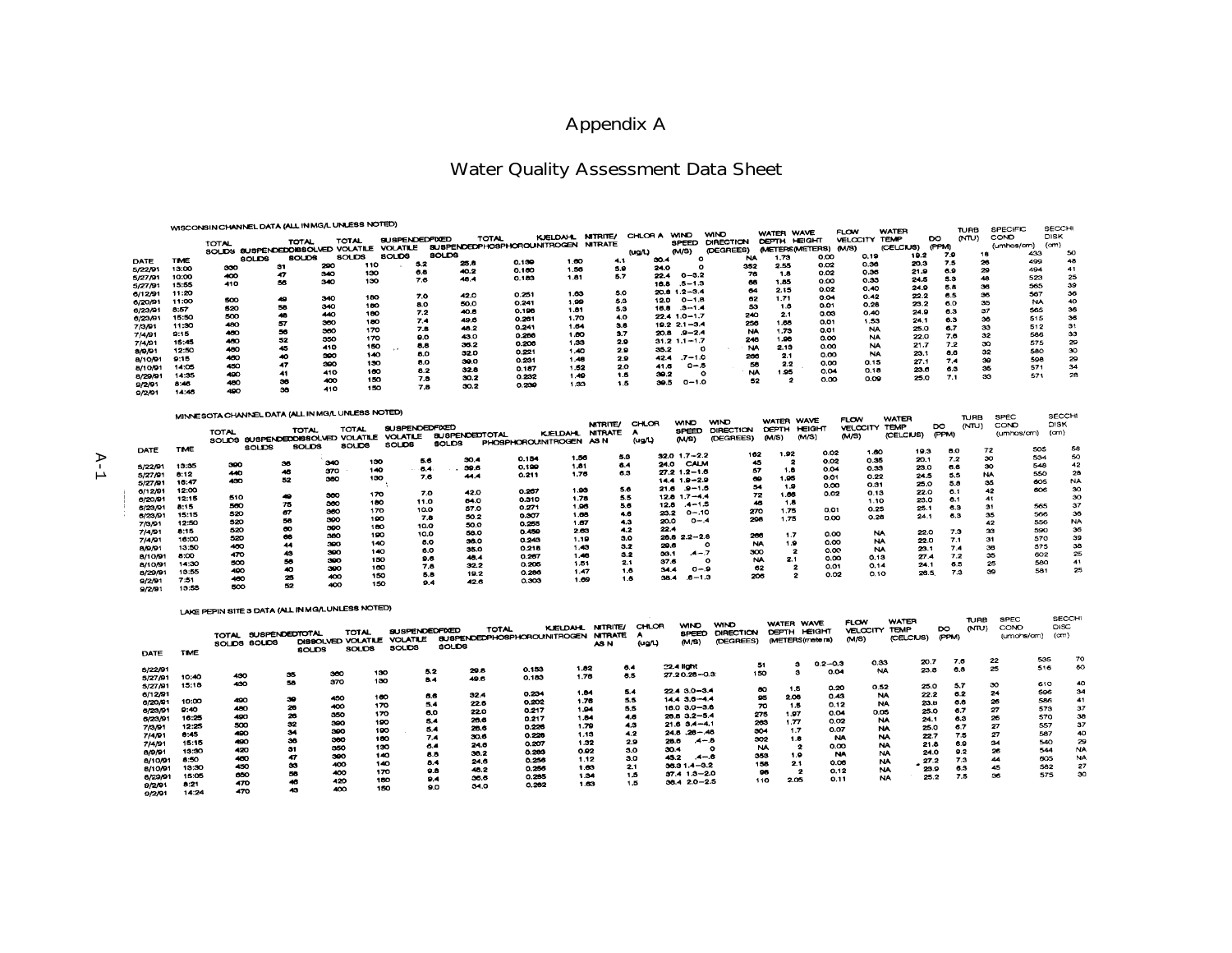### Appendix B

#### Recreational Boating Investigations River Mile 788 Near Red Wing, MN

### **DATA SHEET**

| I<br>Run       | Station | Time  | <b>Distance</b><br>from<br><b>Bottom</b> | Lab<br>Tare | Dry<br>Wt. | ml<br>filtered | <b>TSS</b><br>mg/l | Lab<br>Turbidity<br><b>NTU</b> |
|----------------|---------|-------|------------------------------------------|-------------|------------|----------------|--------------------|--------------------------------|
| 1              | 100     | 7:50  | 1 <sub>ft</sub>                          | .12269      | 13602      | 250            | 53.3               | 28                             |
| 1              | 200     | 8:17  | 4 ft                                     | .12419      | 13476      | 250            | 42.3               | 28                             |
| 1              | 200     | 8:17  | 7 ft                                     | .12142      | 13235      | 250            | 43.7               | 30                             |
| $\overline{2}$ | 25      | 10:05 | bottom                                   | .12128      | 14488      | 250            | 94.4               | 52                             |
| $\overline{2}$ | 50      | 10:45 | surface                                  | .12404      | 13513      | 250            | 44.4               | 30                             |
| $\overline{2}$ | 100     | 10:54 | 7 ft                                     | .12409      | 13509      | 250            | 44.0               | 30                             |
| $\overline{2}$ | 200     | 11:05 | 13 ft                                    | .12121      | 13299      | 250            | 47.1               | 28                             |
| 3              | 25      | 1:34  | bottom                                   | .12449      | 15364      | $^*100$        | 291.5              | 145                            |
| 3              | 50      | 1:26  | bottom                                   | .12238      | 19942      | 250            | 308.2              | 135                            |
| 3              | 100     | 1:13  | bottom                                   | .12170      | 13595      | 250            | 57.0               | 35                             |
| 3              | 200     | 1:00  | bottom                                   | .12162      | 13274      | 250            | 44.5               | 30                             |
| 4              | 50      | 4:17  | bottom                                   | .12424      | 16997      | 250            | 182.9              | 90                             |
| 4              | 50      | 4:17  | 1 <sub>ft</sub>                          | .12430      | 16913      | 250            | 179.3              | 92                             |
| 4              | 50      | 4:17  | surface                                  | .12494      | 13399      | 250            | 36.2               | 50                             |
| $\overline{4}$ | 100     | 4:08  | 4 ft                                     | .12122      | 14599      | 250            | 99.1               | 34                             |

#### VALUES VS TOTAL SUSPENDED SOILDS LAB AND FIELD MEASUREMENTS

| <b>TSS</b> | NTU | <b>Regression Output:</b> |          |
|------------|-----|---------------------------|----------|
| 36.2       | 50  | Constant                  |          |
| 42.3       | 28  |                           | 11.47700 |
| 43.7       | 30  | Std Err of Y est          | 9.363277 |
| 44         | 30  | R Squared                 |          |
| 44.4       | 30  |                           | 0.949673 |
| 44.5       | 30  | No. of Observations       | 15       |
| 47.1       | 28  | Degrees of Freedom        | 13       |
| 53.3       | 28  |                           |          |
| 57         | 35  | X Coefficient(s)          | 0.424035 |
| 94.4       | 52  | Std Err of Coef.          | 0.27073  |
| 99.1       | 34  |                           |          |
| 179.3      | 92  |                           |          |
| 182.9      | 90  |                           |          |
| 291.5      | 145 | $TSS = X$                 |          |
| 308.2      | 135 | $NTU = Y$                 |          |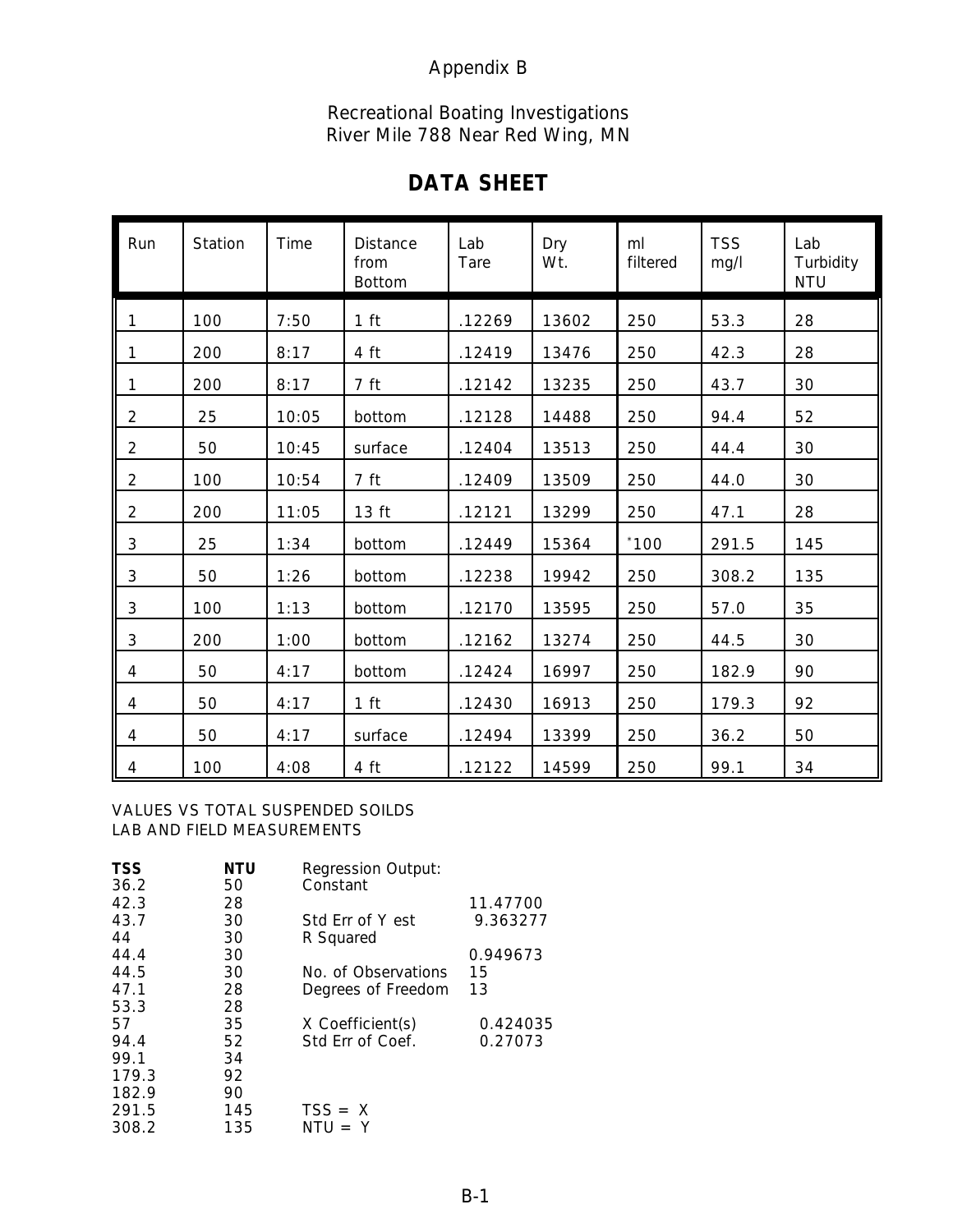|                                                                                                                                                                                                                                                                                                                                                                                                                                                                                                                                                                                                                                                                                                                                                                                                                                                                                                                                                                                                                                                                                                                                                                                                                                                                                                                                                                                                                  | Form Approved<br>OMB No. 0705-0188                                                                                    |                                            |  |                            |  |  |  |
|------------------------------------------------------------------------------------------------------------------------------------------------------------------------------------------------------------------------------------------------------------------------------------------------------------------------------------------------------------------------------------------------------------------------------------------------------------------------------------------------------------------------------------------------------------------------------------------------------------------------------------------------------------------------------------------------------------------------------------------------------------------------------------------------------------------------------------------------------------------------------------------------------------------------------------------------------------------------------------------------------------------------------------------------------------------------------------------------------------------------------------------------------------------------------------------------------------------------------------------------------------------------------------------------------------------------------------------------------------------------------------------------------------------|-----------------------------------------------------------------------------------------------------------------------|--------------------------------------------|--|----------------------------|--|--|--|
| Public reporting burden for this collection of information is estimated to average 1 hour per response, including the time for reviewing instructions, searching existing data sources, gathering and<br>maintaining the data needed, and completing and reviewing the collection of information. Send comments regarding this burden estimate or any other aspect of this collection of information,<br>including suggestions for reducing this burden, to Washington Headquarters Services, Directorate for Information Operations and Reports, 1215 Jefferson Davis Highway, Suite 1205, Arlington,<br>VA 22202-4302, and to the Office of Management and Budget, Paperwork Reduction Project (0705-0188), Washington, D.C. 20503                                                                                                                                                                                                                                                                                                                                                                                                                                                                                                                                                                                                                                                                             |                                                                                                                       |                                            |  |                            |  |  |  |
| 1. AGENCY USE ONLY (Leave blank)                                                                                                                                                                                                                                                                                                                                                                                                                                                                                                                                                                                                                                                                                                                                                                                                                                                                                                                                                                                                                                                                                                                                                                                                                                                                                                                                                                                 | 3. REPORT TYPE AND DATES COVERED                                                                                      |                                            |  |                            |  |  |  |
| 4. TITLE AND SUBTITLE                                                                                                                                                                                                                                                                                                                                                                                                                                                                                                                                                                                                                                                                                                                                                                                                                                                                                                                                                                                                                                                                                                                                                                                                                                                                                                                                                                                            | 5. FUNDING NUMBERS                                                                                                    |                                            |  |                            |  |  |  |
| Recreational Boating Impact Investigations - Upper Mississippi River System, Pool 4, Red Wing, Minnesota                                                                                                                                                                                                                                                                                                                                                                                                                                                                                                                                                                                                                                                                                                                                                                                                                                                                                                                                                                                                                                                                                                                                                                                                                                                                                                         |                                                                                                                       |                                            |  |                            |  |  |  |
| 6. AUTHOR(S)                                                                                                                                                                                                                                                                                                                                                                                                                                                                                                                                                                                                                                                                                                                                                                                                                                                                                                                                                                                                                                                                                                                                                                                                                                                                                                                                                                                                     | FWS Agreement #14-16-0003-89-943,                                                                                     |                                            |  |                            |  |  |  |
| <b>Scot Johnson</b>                                                                                                                                                                                                                                                                                                                                                                                                                                                                                                                                                                                                                                                                                                                                                                                                                                                                                                                                                                                                                                                                                                                                                                                                                                                                                                                                                                                              | Amendment 7                                                                                                           |                                            |  |                            |  |  |  |
| 7. PERFORMING ORGANIZATION NAME AND ADDRESS                                                                                                                                                                                                                                                                                                                                                                                                                                                                                                                                                                                                                                                                                                                                                                                                                                                                                                                                                                                                                                                                                                                                                                                                                                                                                                                                                                      |                                                                                                                       |                                            |  |                            |  |  |  |
| <b>Minnesota Department of Natural Resources</b><br><b>Division of Waters</b><br>1801 South Oak Street<br>Lake City, Minnesota 55041                                                                                                                                                                                                                                                                                                                                                                                                                                                                                                                                                                                                                                                                                                                                                                                                                                                                                                                                                                                                                                                                                                                                                                                                                                                                             |                                                                                                                       |                                            |  |                            |  |  |  |
| 9. SPONSORING/MONITORING AGENCY NAME(S) AND ADDRESS(ES)                                                                                                                                                                                                                                                                                                                                                                                                                                                                                                                                                                                                                                                                                                                                                                                                                                                                                                                                                                                                                                                                                                                                                                                                                                                                                                                                                          | 10. SPONSORING/MONITORING<br><b>AGENCY REPORT NUMBER</b>                                                              |                                            |  |                            |  |  |  |
| National Biological Survey<br><b>Environmental Management Technical Center</b><br>575 Lester Avenue<br>Onalaska, Wisconsin 54650                                                                                                                                                                                                                                                                                                                                                                                                                                                                                                                                                                                                                                                                                                                                                                                                                                                                                                                                                                                                                                                                                                                                                                                                                                                                                 | 94-S004                                                                                                               |                                            |  |                            |  |  |  |
| 11. SUPPLEMENTARY NOTES                                                                                                                                                                                                                                                                                                                                                                                                                                                                                                                                                                                                                                                                                                                                                                                                                                                                                                                                                                                                                                                                                                                                                                                                                                                                                                                                                                                          |                                                                                                                       |                                            |  |                            |  |  |  |
| 12a. DISTRIBUTION/AVAILABILITY STATEMENT                                                                                                                                                                                                                                                                                                                                                                                                                                                                                                                                                                                                                                                                                                                                                                                                                                                                                                                                                                                                                                                                                                                                                                                                                                                                                                                                                                         | 12b. DISTRIBUTION CODE                                                                                                |                                            |  |                            |  |  |  |
|                                                                                                                                                                                                                                                                                                                                                                                                                                                                                                                                                                                                                                                                                                                                                                                                                                                                                                                                                                                                                                                                                                                                                                                                                                                                                                                                                                                                                  | Release unlimited. Available from National Technical Information Service, 5285 Port Royal Road, Springfield, VA 22161 |                                            |  |                            |  |  |  |
| 13. ABSTRACT (Maximum 200 words)<br>Field investigations were undertaken to document physical and water quality impacts associated with recreational boating activities in upper Pool 4 of the Upper Mississippi River System. The<br>study documented high erosion rates irrespective of geomorphic position in the Main Channel and development of a diurnal turbidity plume in the littoral zone. A comparison of commercial tow,<br>wind, and recreational boat surface wave characteristics, along with other observations and the use of a control channel provided the perspective necessary to determine relative responsibility for<br>the observed impacts. Recreational boating was found to be the contributing influence most responsible for the high shoreline erosion rates documented along the Main Channel and was found to<br>be directly responsible for the development of the diurnal turbidity plume in the Main Channel's littoral zone on weekends and holidays. Other applicable literature findings were reviewed and<br>potential impacts to the river habitat and biota associated with recreational boating activity were identified. Federal, State, and local government agencies responsible for managing the Upper<br>Mississippi River System should respond to the findings of this report by implementing programs to protect the river from recreational boating impacts. |                                                                                                                       |                                            |  |                            |  |  |  |
|                                                                                                                                                                                                                                                                                                                                                                                                                                                                                                                                                                                                                                                                                                                                                                                                                                                                                                                                                                                                                                                                                                                                                                                                                                                                                                                                                                                                                  |                                                                                                                       |                                            |  |                            |  |  |  |
| 14. SUBJECT TERMS                                                                                                                                                                                                                                                                                                                                                                                                                                                                                                                                                                                                                                                                                                                                                                                                                                                                                                                                                                                                                                                                                                                                                                                                                                                                                                                                                                                                | 15. NUMBER OF PAGES                                                                                                   |                                            |  |                            |  |  |  |
| Upper Mississippi River, recreational boating, shoreline erosion, water quality, surface waves, contributing influences, geomorphology,                                                                                                                                                                                                                                                                                                                                                                                                                                                                                                                                                                                                                                                                                                                                                                                                                                                                                                                                                                                                                                                                                                                                                                                                                                                                          | 48 pp. $+$ appendixes (2 pp.)                                                                                         |                                            |  |                            |  |  |  |
|                                                                                                                                                                                                                                                                                                                                                                                                                                                                                                                                                                                                                                                                                                                                                                                                                                                                                                                                                                                                                                                                                                                                                                                                                                                                                                                                                                                                                  | 16. PRICE CODE                                                                                                        |                                            |  |                            |  |  |  |
| 17. SECURITY CLASSIFICATION<br>OF REPORT                                                                                                                                                                                                                                                                                                                                                                                                                                                                                                                                                                                                                                                                                                                                                                                                                                                                                                                                                                                                                                                                                                                                                                                                                                                                                                                                                                         | 18. SECURITY CLASSIFICATION<br>OF THIS PAGE                                                                           | 19. SECURITY CLASSIFICATION<br>OF ABSTRACT |  | 20. LIMITATION OF ABSTRACT |  |  |  |
| Unclassified                                                                                                                                                                                                                                                                                                                                                                                                                                                                                                                                                                                                                                                                                                                                                                                                                                                                                                                                                                                                                                                                                                                                                                                                                                                                                                                                                                                                     | Unclassified                                                                                                          | Unclassified                               |  |                            |  |  |  |